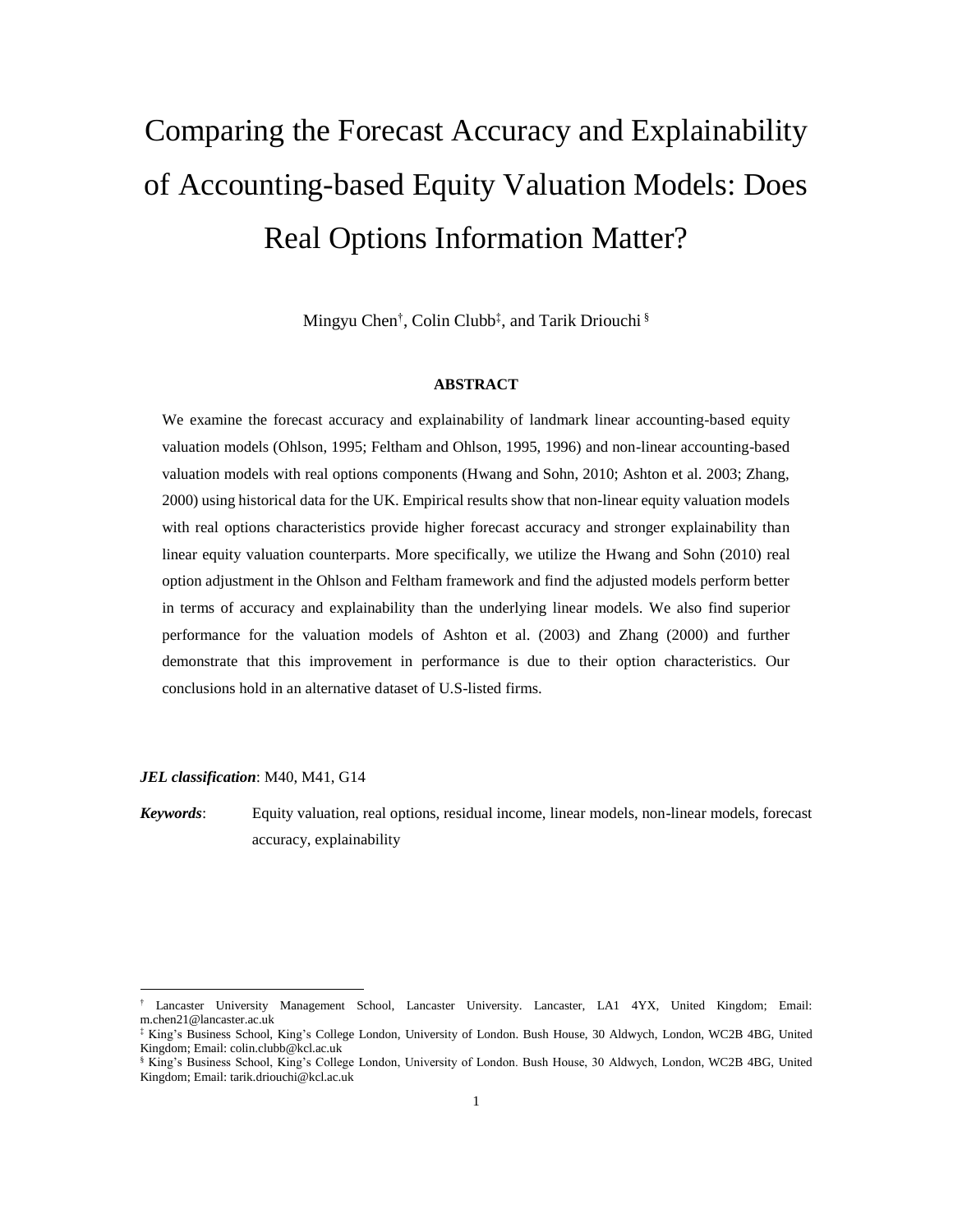#### **1. Introduction**

Accounting-based valuation research building on what we term the 'Ohlson and Feltham framework' (OFF) continues to attract considerable interest among finance and accounting researchers and practitioners (Ohlson, 1995; Feltham and Ohlson, 1995, 1996; Dechow et al. 1999; Myers, 1999, Begley and Feltham, 2002; Callen and Segal, 2005; Pope and Wang, 2005; Choi et al, 2006; Clubb, 2013; Lyle et al. 2013; Christodoulou et al. 2016; Penman, 2016; Easton and Monahan, 2016). In addition to OFF based studies which assume that the valuation role of accounting variables can be explained in terms of linear information dynamics (LID), further studies have developed non-linear valuation approaches through the incorporation of real options information into the determination of equity value. Such models identify the importance of adaptation options (Yee, 2000; Ashton et al. 2003), abandonment options (Hwang and Sohn, 2010; Sohn, 2012) or growth options (Zhang, 2000) in determining equity value. The real options approach therefore takes into account the firms' ability to change or modify its operations in a way not captured by LID leading to the incorporation of real-options terms in the equity valuation function.

Current empirical evidence on the accuracy and explainability of linear models is not satisfactory (Courteau et al. 2001; Barth et al. 2005; Jorgensen et al. 2011). Equity values which have been calculated based on LID are known to suffer from an underestimation bias (Burgstahler and Dichev, 1997; Myers, 1999; Dechow et al. 1999; Choi et al. 2006). Empirical research regarding non-linearities in equity valuation is also still developing. Evidence on non-linear valuation concerns only the properties or systematic biases of models which arise from the omission of real option value and optionality components (Ataullah et al. 2006; Hao et al. 2011). Relatively little is known about the actual predictive ability or explainability of equity valuation models which explicitly incorporate real options information or contingent-claims characteristics. Given the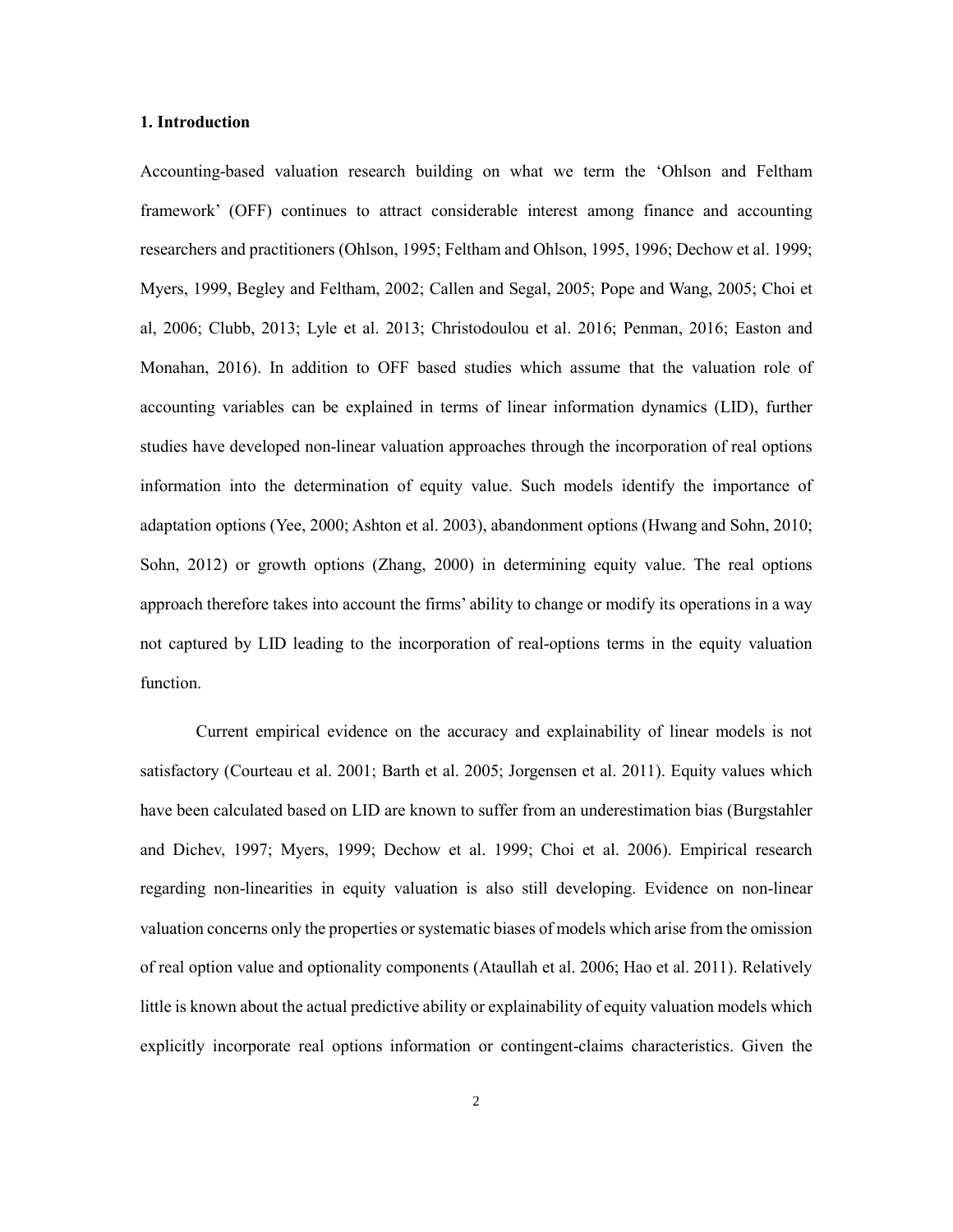unsatisfactory empirical findings associated with LID-based linear valuation models and the scarce empirical evidence on non-linear valuation models with real options, it is important that research compares and evaluates the validity of linear and non-linear equity valuation models. Furthermore, research findings showing that analysts' valuation model preferences are multi-dimensional and that multiple factors are involved in the choice of valuation models lend support to the importance of incorporating real options information (i.e. recognizing the role of abandonment and growth) in equity valuation (Demirakos et al. 2004, 2010; Iman et al. 2008, 2013).

The aim of this paper is to evaluate and compare established linear valuation models based on LID with established non-linear models with real options characteristics. More specifically, the forecast bias, accuracy and explainability of linear and non-linear valuation models are compared and tested. We focus on linear models from the OFF as developed in O95 (Ohlson, 1995), FO95 (Feltham and Ohlson 1995), and FO96 (Feltham and Ohlson, 1996) and non-linear models as developed by Hwang and Sohn (2010), Ashton et al. (2003) and Zhang (2000). The real option model of Hwang and Sohn (2010) can be applied as a real option adjustment to any specific linear model, while the models of Ashton et al. (2003) and Zhang (2000) are individual models based on alternative specific assumptions. In total, eight models are therefore tested in this paper, three linear models based on the OFF (O95, FO95, FO96), three non-linear models based on the Hwang and Sohn (2010) adaptation of the OFF models (HSO95, HSF095, HSFO96), and two non-linear models based on Ashton et al. (2003) and Zhang (2000)) respectively.

Our study contributes to the existing literature in several ways. First, to our knowledge, this paper is the first empirical research to compare the forecast bias, accuracy and explainability of linear models based on LID and non-linear models which include real options characteristics. It answers the call for more empirical work on the relation between equity value and its drivers (Burgstahler and Dichev, 1997; Ashton et al. 2003; Ataullah et al. 2009). Second, it applies the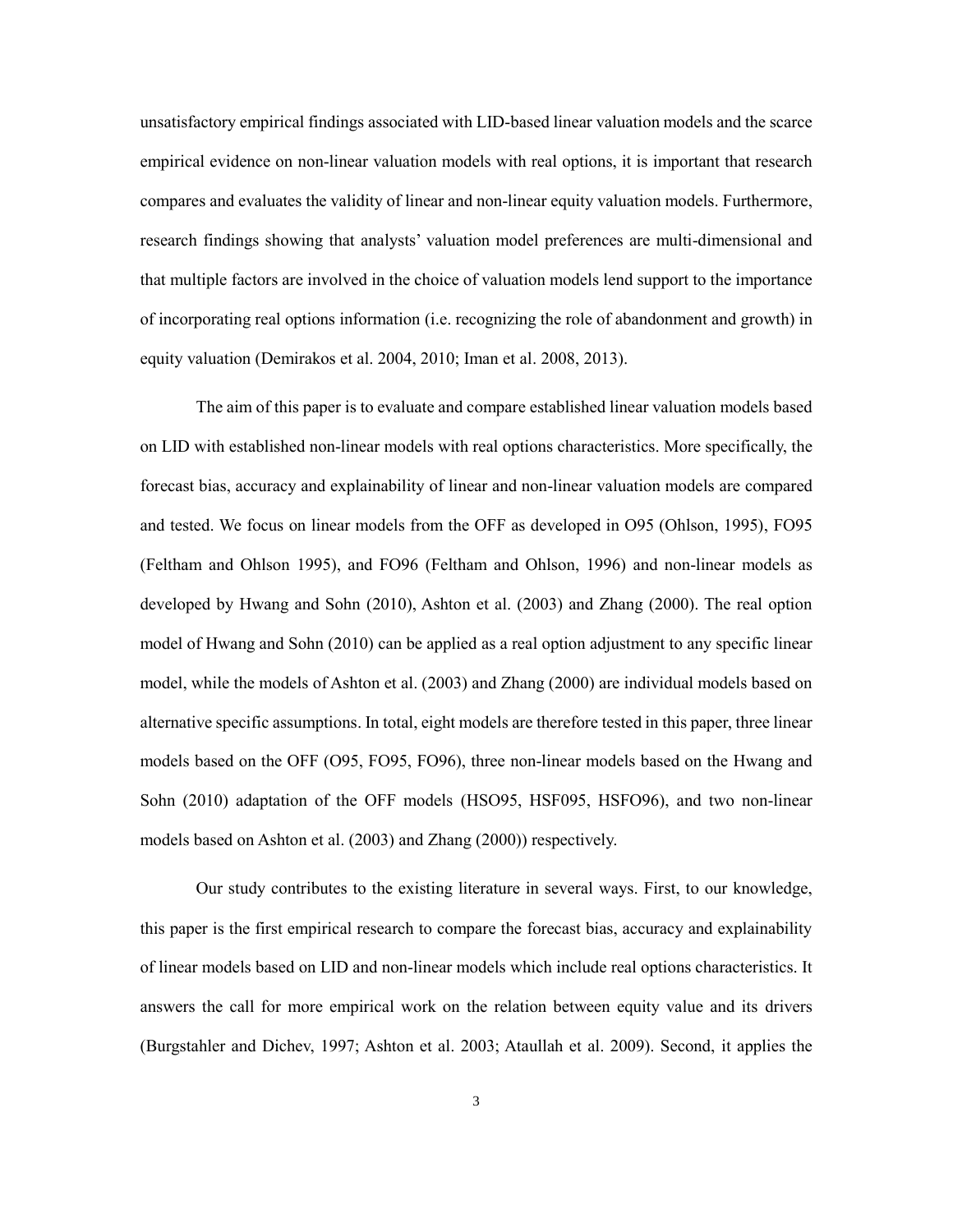model of Hwang and Sohn (2010) as an adjustment to the OFF models and hence provides important insights on the adjustment of extant linear models with real options effects and components. Third, this is the first paper to empirically estimate and extensively compare the equity values generated by the Ashton et al. (2003) and Zhang (2000) models. Finally, and more practically, our analysis contributes to the literature by highlighting and underlining the critical valuation role of the real options flexibility associated with a firm's ability to abandon and expand its existing operating activities (see e.g., Perotti and Rossetto, 2007; de Andres et al. 2017).

#### **2. Valuation Models**

## **2.1 Linear Valuation Models**

#### *LID1: Unbiased accounting based on O95*

The residual income based model of Ohlson (1995) was considered a landmark work in financial accounting (Lundholm, 1995, pp. 749) and one of the most important developments in capital markets research (Bernard, 1995, pp. 733). We focus on the following simplified version of the LID in O95:

$$
\tilde{x}_{t+1}^a = \omega_1 x_t^a + \tilde{\varepsilon}_{t+1},\tag{LID1}
$$

where  $\tilde{x}_{t+1}^a$  represents future residual income at time  $t + 1$ ,  $0 \le \omega_1 \le 1$  represents the persistence parameter of residual income, and  $\tilde{\epsilon}_{t+1}$  is zero-mean disturbance at time  $t + 1$ . Assuming rational and efficient capital markets where the residual income model provides a valid representation of equity value, LID1 implies that equity value is a function of book value and residual income as follows: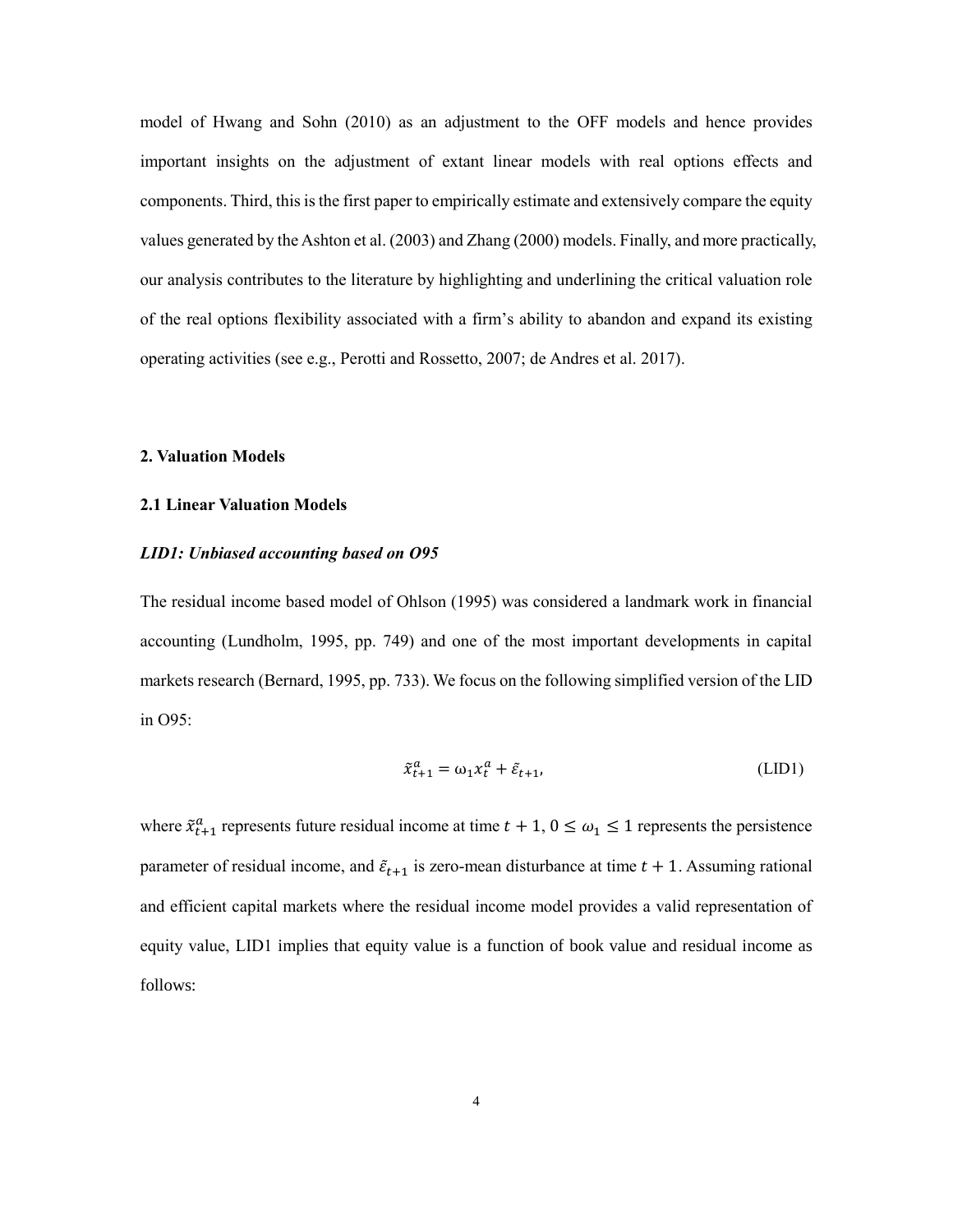$$
V1_t = B_t + \beta x_t^a,\tag{V1}
$$

where

$$
\beta = \frac{\omega_1}{R - \omega_1}.
$$

Residual income is defined as  $x_t^a = x_t - (R - 1)B_{t-1}$ , where  $x_t$  is net (comprehensive) income at time t,  $B_{t-1}$  is book value of equity at time  $t - 1$ , and R equals one plus the cost of capital. Ohlson (1995) is a model of 'unbiased accounting' because the LID (assuming  $0 \le \omega_1 \le 1$ ) implies that residual income is expected to tend to zero in the long-run and hence that the expected market value of equity in the long-run is equal to the book value of equity.

# *LID2: Conservative accounting based on FO95*

Feltham and Ohlson (1995) extend O95 by examining how conservatism relates to the valuation of a firm's equity in a setting where accounting variables are generated by LID. Our simplified LID based on FO95 focuses on the operating activities of the firm as follows:

$$
\widetilde{\sigma}\widetilde{x}_{t+1}^a = \omega_{11}\sigma x_t^a + \omega_{12}\sigma A_t + \widetilde{\varepsilon}_{1t+1},
$$
\n(LID2)\n
$$
\widetilde{\sigma}A_{t+1} = \omega_{22}\sigma A_t + \widetilde{\varepsilon}_{2t+1}.
$$

where  $\widetilde{ox}_{t+1}^a$  is residual operating income at time  $t + 1$ ,  $OA_{t+1}$  denotes net operating assets at time  $t + 1$ , and  $\tilde{\varepsilon}_{1t+1}$  and  $\tilde{\varepsilon}_{2t+1}$  represent mean zero disturbance terms at time  $t + 1$ . The model assumes that residual operating persistence is such that  $0 \le \omega_{11} \le 1$ , while  $\omega_{12} \ge 0$  is a conservatism parameter and  $\omega_{22}$  is the growth parameter of net operating assets such that  $1 \leq$  $\omega_{22} \le R$ . The equity value implied by LID2 is given by: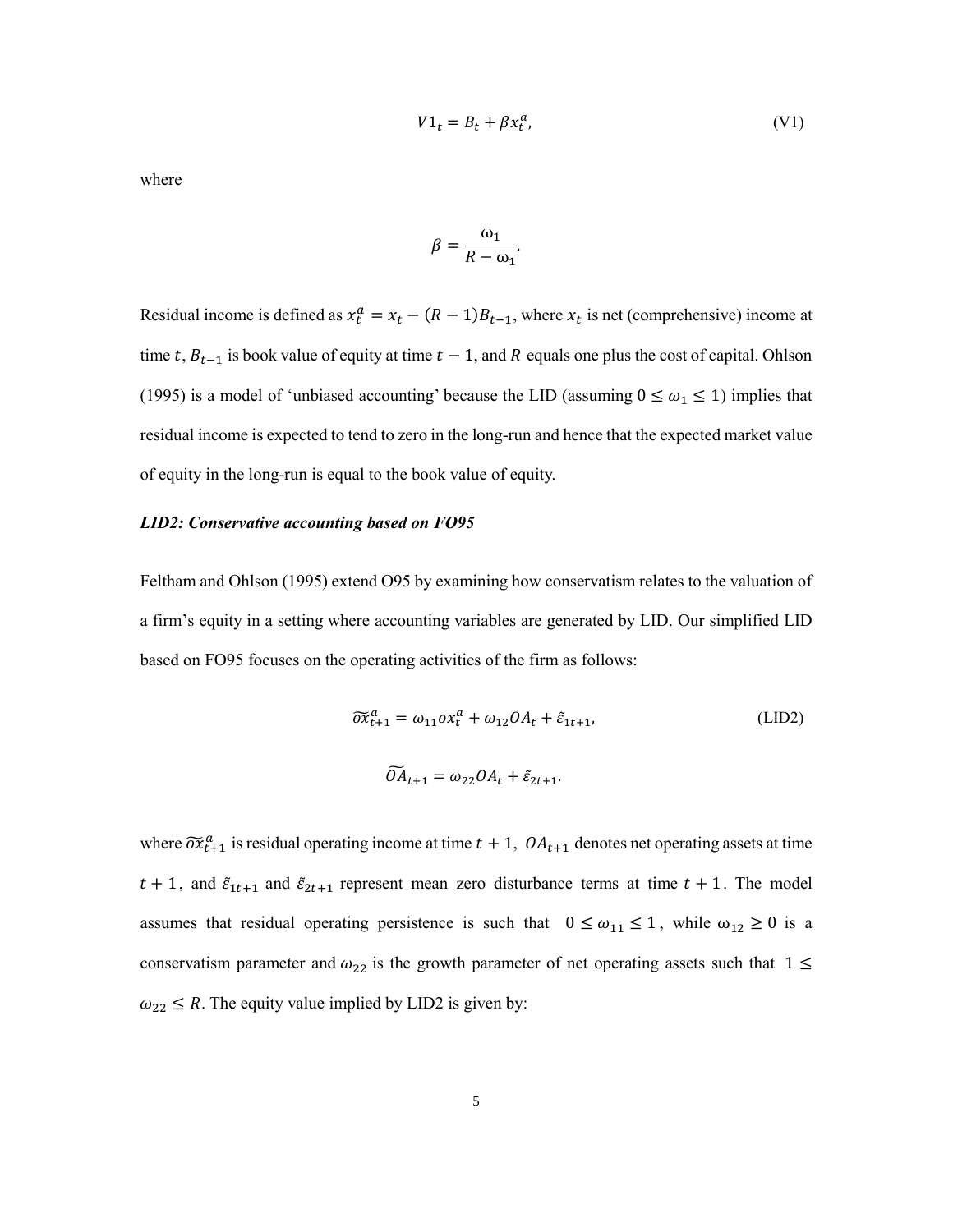$$
V2_t = B_t + \beta_1 \alpha x_t^a + \beta_2 O A_t, \qquad (V2)
$$

where:

$$
\beta_1 = \frac{\omega_{11}}{R - \omega_{11}},
$$

$$
\beta_2 = \frac{\omega_{12}R}{(R - \omega_{22})(R - \omega_{11})}.
$$

FO95 is a model of 'conservative accounting' because the condition  $\omega_{12} > 0$  implies that  $\beta_2 > 0$ . The latter condition implies that long-run expected residual operating income is positive and hence the value of firm and the value of equity value are expected to exceed the book value of operating assets and book value of equity respectively in the long-run.

# *LID3: Conservative accounting based on FO96*

The LID in Feltham and Ohlson (1996) is described in terms of cash flow:

$$
\widetilde{CR}_{t+1} = \gamma_1 CR_t + \kappa_1 CI_t + \tilde{\varepsilon}_{1t+1},
$$
\n
$$
\widetilde{CI}_{t+1} = \omega_1 CI_t + \tilde{\varepsilon}_{2t+1},
$$
\n
$$
OA_{t+1} = \delta_1 OA_t + CI_{t+1}.
$$
\n(LID3)

In the above LID,  $CR$ ,  $CI$ , and  $OA$  respectively represent cash receipts, cash investments, and net operating assets.  $\gamma_1 \in [0,1)$  is the persistence parameter of cash receipts;  $\kappa_1 > 0$  is the impact parameter of cash investments on cash receipts;  $\omega_1 \in [0, R)$  represents one plus the expected growth in cash investments and  $R$  equals one plus the cost of capital. Operating assets are assumed to depreciate on a reducing balance basis at the rate of  $(1 - \delta)$ . Employing the accounting rules, the equity value is expressed as: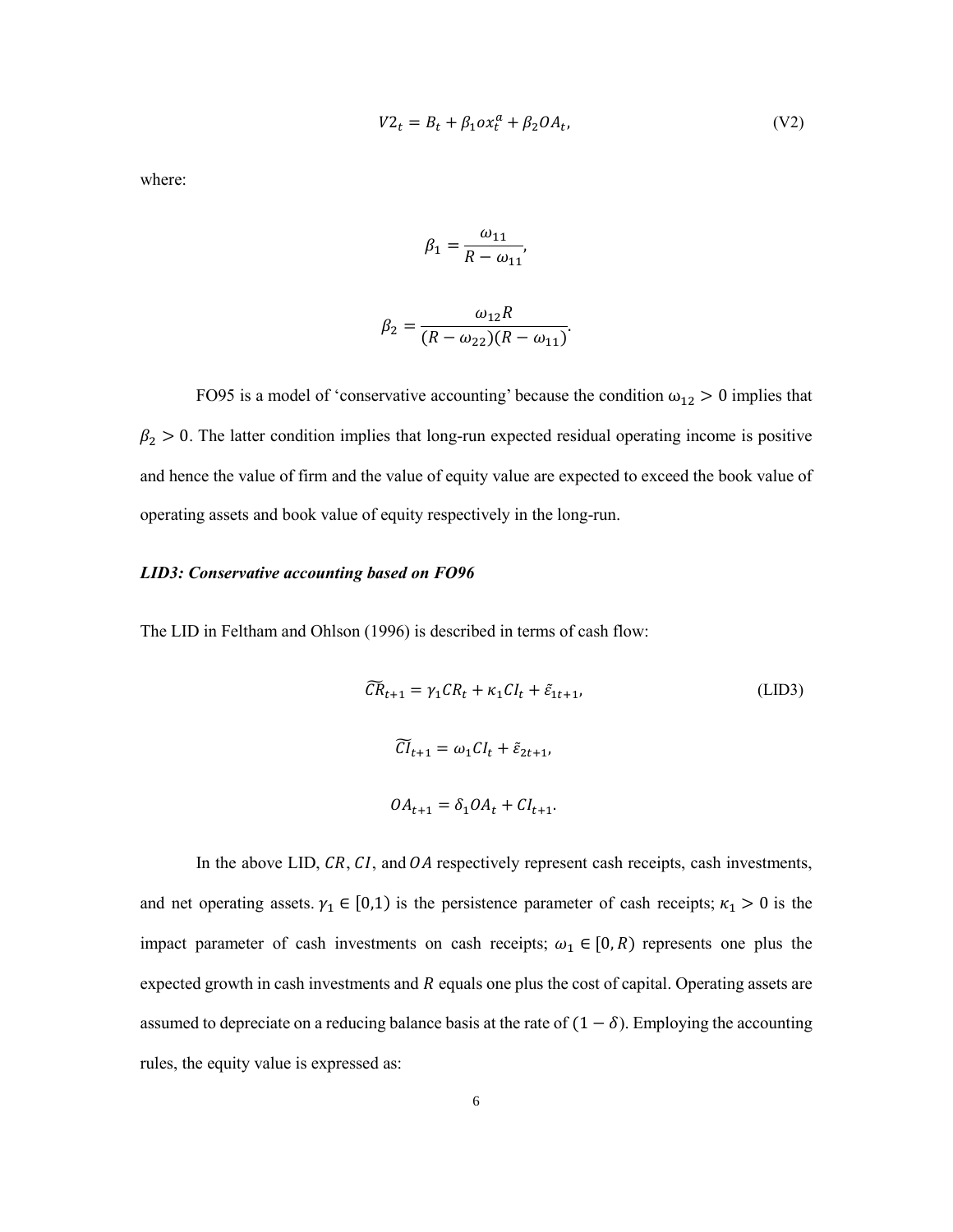$$
V3_t = B_t + \beta_1 \alpha x_t^a + \beta_2 O A_{t-1} + \beta_3 C I_t, \tag{V3}
$$

where

 $\beta_1 = \phi \gamma_1$ ,  $\beta_2 = \Phi R(\gamma_1 - \delta_1),$  $\beta_3 = [\Phi \kappa_1 - 1] \frac{R}{R}$  $\frac{R}{R-\omega_1}$ ,  $\Phi = 1/(R - \gamma_1)$ .

The FO96 analysis develops the FO95 analysis by identifying two sources of accounting conservatism. The first of these is accounting over-depreciation of operating assets which results in  $\beta_2 > 0$  when  $(1 - \delta_1) > (1 - \gamma_1)$ . The other source of conservatism is simply due to the presence of positive net present value investments which results in  $\beta_3 > 0$  because NPV per dollar of investment is given by  $[\Phi \kappa_1 - 1]$ . When the depreciation policy is conservative, the net operating assets are over-depreciated and  $OA_{t-1}$  has a positive coefficient in the valuation function. The second additional term,  $CI_t$ , contributes positively to the valuation when future investments have positive net present values.

# **2.2 Non-linear Valuation Models with Real Options**

#### *Model with Abandonment Option: Hwang and Sohn (2010)*

Following Burgstahler and Dichev (1997), Hwang and Sohn (2010) develop a real option model based on the concepts of recursion value and adaptation value (hereafter, HS). Recursion value refers to the value of the equity when the firm continues to apply its business technology to its resources. Adaptation value refers to the value when resources are adapted for alternative uses.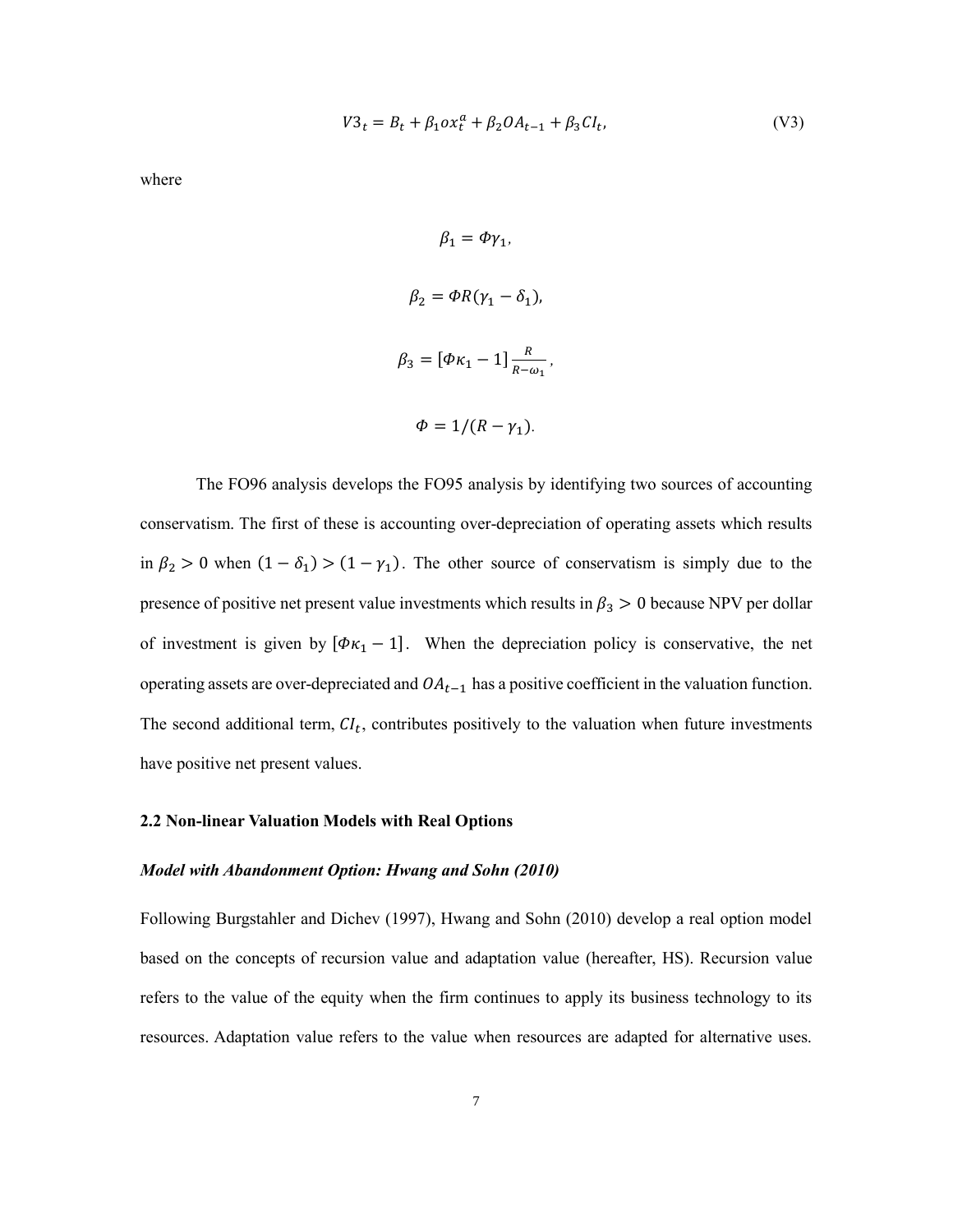Shareholders have the option to liquidate net assets if the recursion value is expected to be lower than the adaptation value. If the recursion value is larger than the adaptation value, shareholders can exercise their call option to take the recursion value with the exercise price of net assets value. The real option model in HS is given by (assuming the Black and Scholes (1973) apparatus):

$$
V4_t = AV_t + CO_t,
$$
\n
$$
CO_t = V_t^{REC} * N(d_1) - AV_t * e^{-RF_t*T} * N(d_2),
$$
\n
$$
d_1 = \frac{\ln\left(\frac{V_t^{REC}}{AV_t}\right) + \left(RF_t + \frac{\sigma^2}{2}\right)T}{\sigma\sqrt{T}},
$$
\n
$$
d_2 = d_1 - \sigma\sqrt{T}.
$$
\n(V4)

In V4,  $AV$  is the adaptation value (i.e., the exercise price);  $CO$  denotes the call option value with the maturity of T;  $V^{REC}$  is the recursion value of the underlying asset; and RF is the risk-free rate;  $\sigma$  denotes the standard deviation of the recursion value return; and  $N(d)$  is the probability that a standardized, normally distributed random variable is less than or equal to  $d$ . In our empirical analysis, we assume that *AV* is equal to the book value of equity, we estimate the standard deviation of the recursion value return,  $\sigma$ , as the standard deviation of  $(V_t^{REC} - V_{t-1}^{REC})/V_{t-1}^{REC}$  over the past 5 years, and we assume that the maturity of the call option, *T*, is 5 years.

Using put call parity, the equity value in HS can also be expressed as the recursion value plus the abandonment option value. The abandonment option represents the shareholder's right to liquidate the net assets if the adaptation value proves superior to the recursion value. In previous research on real options and equity valuation, the estimated equity value given by O95 has been widely used as the recursion value (Burgstahler and Dichev,1997; Ashton et al. 2003; Hwang and Sohn, 2010). In this paper, the estimated equity values calculated using FO95 and FO96 are also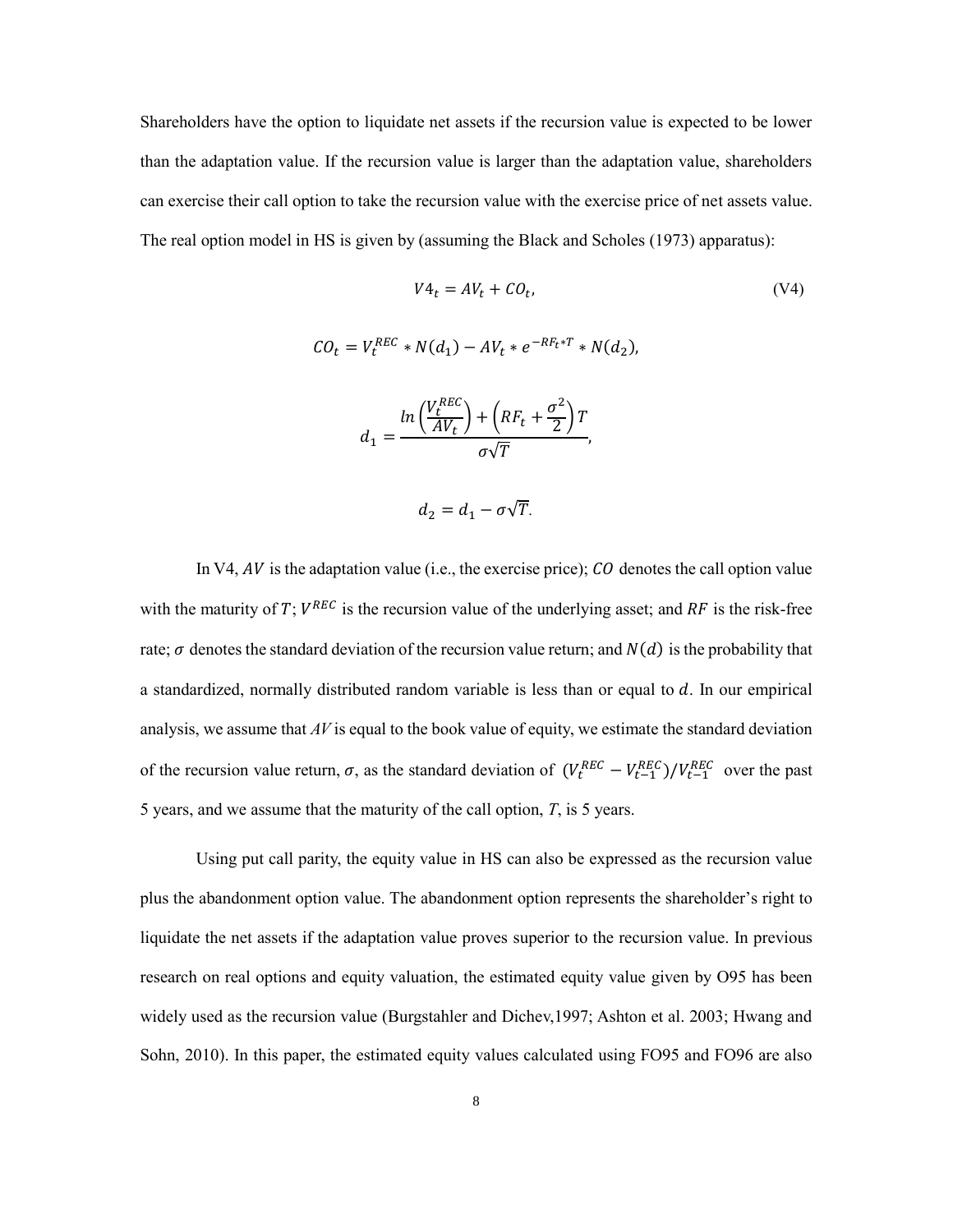used as measures of recursion value when testing the HS real option model. As such, the HS models therefore represent real option adjustments to the linear models and are referred to as HSO95, HSFO95 and HSFO96 hereafter.

#### *Model with Adaptation Option: Ashton et al. (2003)*

Following Ohlson (1995) and Burgstahler and Dichev (1997), Ashton et al. (2003) also suggest that the market value of equity is composed of a recursion value and real option value. The former reflects the equity value while the business continues its current operations and the latter reflects the value of flexibility to change the business operation. Ashton et al. (2003) assume that the recursion value of the firm's equity evolves in terms of a continuous time branching process, and develops a quasi-supply side generalization of the Ohlson (1995) model:

$$
d\eta(t) = r\eta(t)dt + \sqrt{\eta(t)}dq(t),
$$
  

$$
\eta(t) = c_1B(t) + c_2x(t) + c_3v(t),
$$

where  $\eta$  is the recursion value of O95 (the value calculated in  $VI_t$ ); r is the cost of equity;  $dq(t)$ is a Wiener process with a variance of  $\zeta$ ; B is the book value of equity; x is earnings; v is an other information variable, and  $c_1$  to  $c_3$  are valuation coefficients. Its expectations are that the proportionate rate of growth in recursion value will equal the cost of equity. Employing the quasisupply-side model and standard no arbitrage conditions, Ashton et al. (2003) further develop a nonlinear model for equity valuation with a close-form solution:

$$
P(\eta) = \eta + \frac{P(0)}{2} \int_{-1}^{1} exp\left(\frac{-2\theta\eta}{1+z}\right) dz,
$$

where  $P(0) = B > 0$  is the firm's adaptation option value when the recursion value of equity equals zero and  $\theta = \frac{2r}{z}$  $\frac{1}{\zeta}$  is a risk parameter which denotes the stability of the recursion value.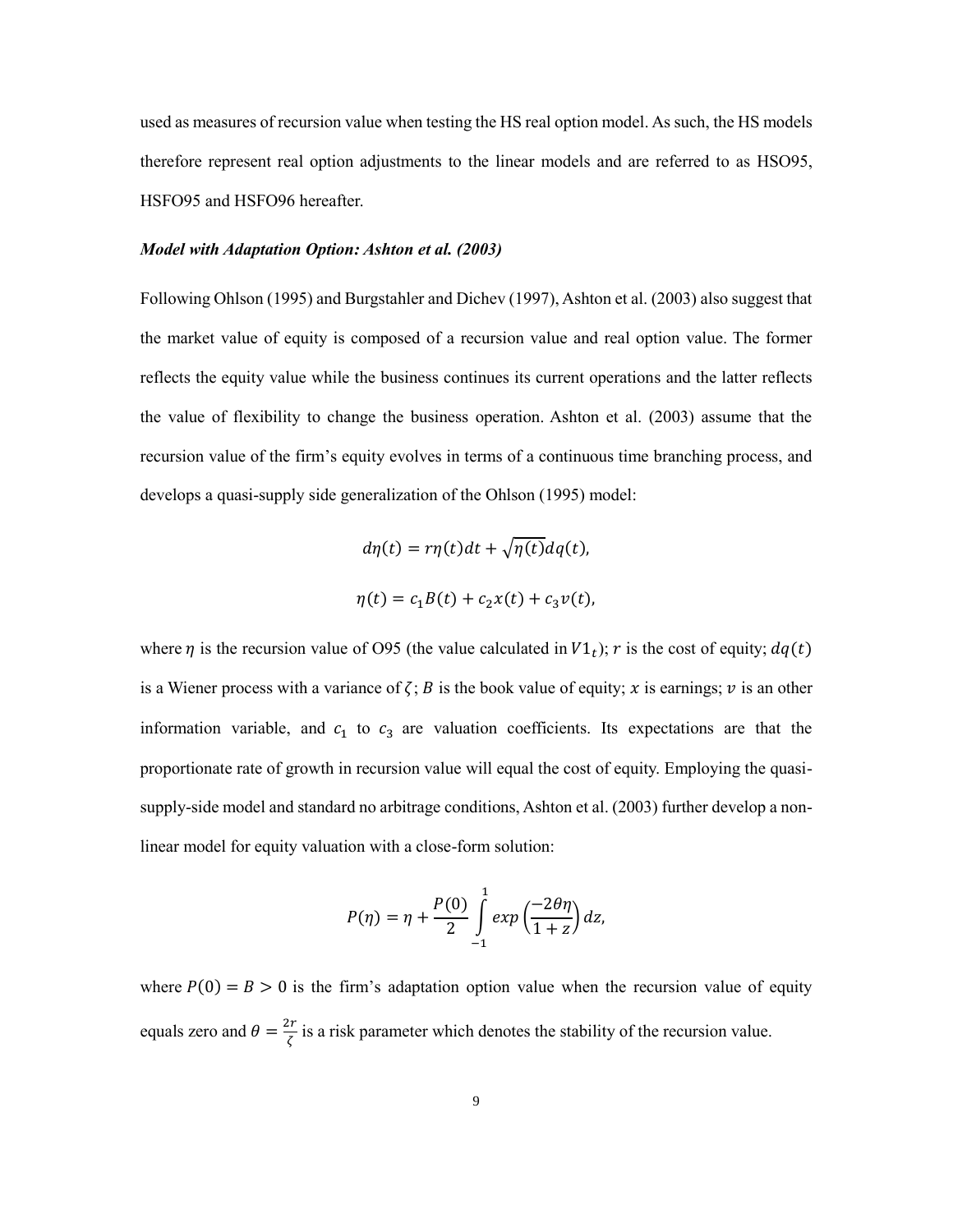Ataullah et al. (2009) suggest that an orthogonal polynomial fitting procedure, in conjunction with the Riesz Representation Theorem (MacCluer, 2008, pp. 21–23), can be implemented to obtain a convergent infinite power series expansion for the Ashton et al. (2003) model.

$$
V5 = B\left[h + \frac{1}{2} \int_{-1}^{1} exp\left(\frac{-2\theta Bh}{1+z}\right) dz\right] = B\left[\sum_{m=0}^{\infty} \alpha_m L_m(h)\right].
$$
 (V5)

In the above equation,  $\alpha_m$  is the 'Fourier-Laguerre' coefficient;  $L_m$  is the  $m^{th}$  order Laguerre polynomial and  $h = \eta/B$ . The functions of Laguerre coefficient and polynomial are illustrated in Table 1. Continuing the polynomial series expansion infinitely enables the determination of the Laguerre polynomial and Fourier- Laguerre coefficients of any desired order. As stated in Ataullah et al. (2009), the equity price is likely to be approximated while the order of the polynomial is expanded to twenty. The adaptation option in Ashton et al. (2003) is a mixed option. Though it theoretically focuses on abandonment, it explains the non-linear part of equity valuation associated with negative earnings and also the growth options that are available to firms (Herath et al. 2015).

# *Model with Abandonment Option and Growth Option: Zhang (2000)*

Zhang (2000) develops an accounting-based valuation model which incorporates both abandonment and growth options. The model emphasizes the role of decision-making when faced with different investment opportunities. More specifically, a firm may choose to discontinue its operations when it is sufficiently unprofitable and to expand them when it is sufficiently profitable. The equity value in Zhang (2000) can be expressed as:

$$
V_t = \frac{1}{r} x_t^E + P(q_t) a s_t + C(q_t) G,
$$

$$
P(q_t) = \frac{1}{r(1+r)} \int_{e_l}^{q_a^* - q_t} [q_a^* - q_t - \tilde{v}_{t+1}] f(\tilde{v}_{t+1}) d\tilde{v}_{t+1},
$$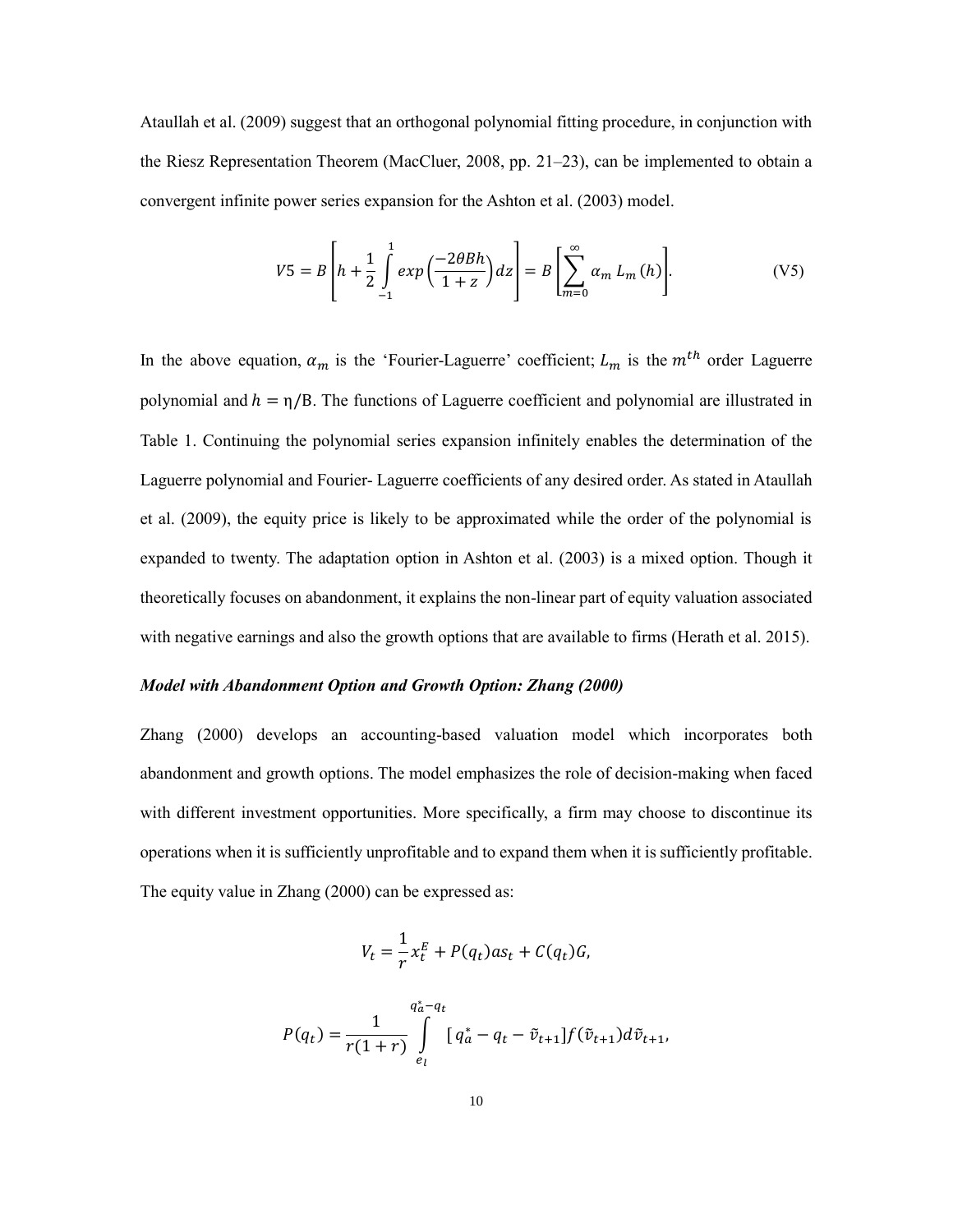$$
C(q_t) = \frac{1}{r(1+r)} \int_{q_g^+ - q_t}^{e_u} [q_t + \tilde{v}_{t+1} - q_g^*] f(\tilde{v}_{t+1}) d\tilde{v}_{t+1}.
$$

where  $x^E$  is the economic earnings; r is the cost of equity; as is the asset stock; G is potential growth investment; q is the internal rate of return on cash investments;  $q_a^*$  and  $q_g^*$  are the thresholds for exercising the put and call options;  $\tilde{v}_{t+1} = \tilde{q}_{t+1} - q_t$  is the mean zero change in the internal rate of return at time  $t + 1$ ;  $P(q_t)$  as<sub>t</sub> represents the put option value to discontinue the operations at time t and  $C(q_t)$  G represents the call option value to grow at time t.

Utilizing accounting rules to establish valuation in terms of accounting variables and assuming unbiased accounting, the real option model in Zhang (2000) can be presented as follows:<sup>1</sup>

$$
V6 = \frac{1}{r}x_t + P(ROE_t)B_t + C(ROE_t)G.
$$
 (V6)

As earnings is a product of equity book value and return on equity, the primitive accounting variables in the real option model of Zhang  $(2000)$  are the book value of equity B and return on equity  $ROE$ . While book value of equity represents the scale of investment,  $ROE$  denotes the profitability. The model of Zhang  $(2000)$  emphasizes the role of  $ROE$  in that it guides the decision making in different scenarios in time  $t + 1$ , which may lead to the inclusion of the put or call option value. Tables 1 summarizes the accounting-based valuation models empirically implemented in this study.

 $\overline{\phantom{a}}$ 

 $1$  The full version of Zhang (2000) includes three types of biases: the bias between book value and asset stock; the bias between accounting earnings and economic earnings as well as the bias between ROE and IRR. Following Hao et al. (2011), the reduced version of Zhang (2000) with unbiased accounting is tested in this paper.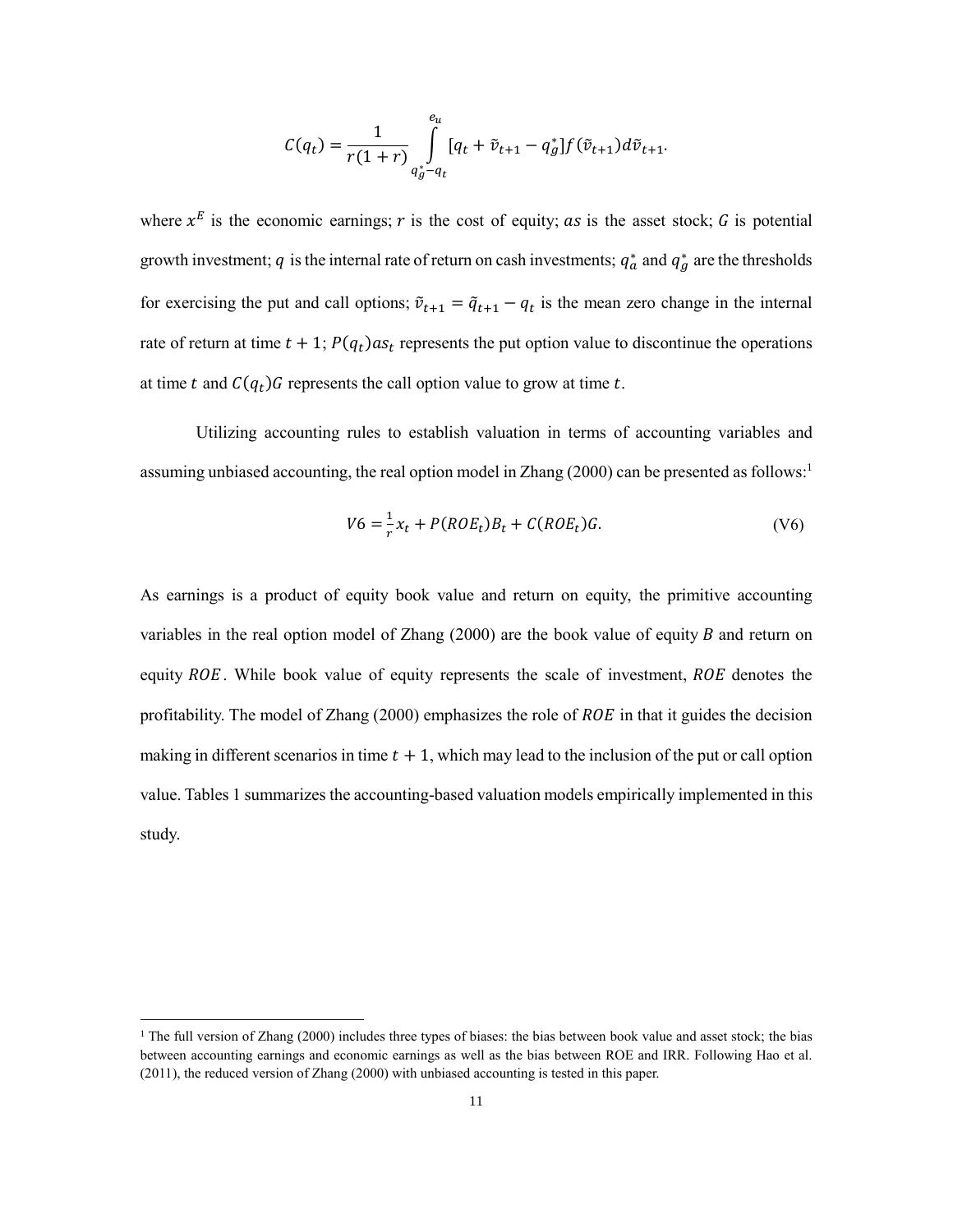# **Table 1. Summary of Accounting-Based Valuation Models**

|                                       | <b>Panel A Linear Accounting-Based Valuation Models</b>                                                                                                                                        |                                                                                                                                                                                                                                                           |                                                                                                                                                                                                                                                                                                                                                                      |
|---------------------------------------|------------------------------------------------------------------------------------------------------------------------------------------------------------------------------------------------|-----------------------------------------------------------------------------------------------------------------------------------------------------------------------------------------------------------------------------------------------------------|----------------------------------------------------------------------------------------------------------------------------------------------------------------------------------------------------------------------------------------------------------------------------------------------------------------------------------------------------------------------|
|                                       | O95                                                                                                                                                                                            | <b>FO95</b>                                                                                                                                                                                                                                               | <b>FO96</b>                                                                                                                                                                                                                                                                                                                                                          |
| <b>LID</b>                            | $\frac{x_t^u}{R_{1}} = \omega_0 + \omega_1 \frac{x_{t-1}^u}{R_{1}} + \varepsilon_t.$                                                                                                           | $\frac{\sigma x_t^a}{B_{t-1}} = \omega_{10} + \omega_{11} \frac{\sigma x_{t-1}^a}{B_{t-1}} + \omega_{12} \frac{OA_{t-1}}{B_{t-1}} + \varepsilon_{1t},$<br>$\frac{OA_t}{B_{t-1}} = \omega_{20} + \omega_{22} \frac{OA_{t-1}}{B_{t-1}} + \varepsilon_{2t}.$ |                                                                                                                                                                                                                                                                                                                                                                      |
|                                       |                                                                                                                                                                                                |                                                                                                                                                                                                                                                           | $\label{eq:R} \begin{split} \frac{CR_t}{B_{t-1}} &= \gamma_0 + \gamma_1 \frac{CR_{t-1}}{B_{t-1}} + \kappa_1 \frac{Cl_{t-1}}{B_{t-1}} + \varepsilon_{1t}, \\ \frac{Cl_t}{B_{t-1}} &= \omega_0 + \omega_1 \frac{Cl_{t-1}}{B_{t-1}} + \varepsilon_{2t}, \\ \frac{OA_t - Cl_t}{B_{t-1}} &= \delta_0 + \delta_1 \frac{OA_{t-1}}{B_{t-1}} + \varepsilon_{3t}. \end{split}$ |
| <b>Valuation</b><br>Model             | $V1_t = B_t + \beta x_t^a$ .                                                                                                                                                                   | $V2_t = B_t + \beta_1 \alpha x_t^a + \beta_2 O A_t$                                                                                                                                                                                                       | $V3_t = B_t + \beta_1 \alpha x_t^a + \beta_2 O A_{t-1} + \beta_3 C I_t$ .                                                                                                                                                                                                                                                                                            |
| <b>Theoretical-</b><br><b>Implied</b> | $\beta = \frac{\omega_1}{R - \omega_2}.$                                                                                                                                                       | $\beta_1 = \frac{\omega_{11}}{R - \omega_{11}}$                                                                                                                                                                                                           | $\beta_1 = \phi \gamma_1$<br>$\beta_2 = \Phi R(\gamma_1 - \delta_1),$                                                                                                                                                                                                                                                                                                |
| <b>Coefficients</b>                   |                                                                                                                                                                                                | $\beta_2 = \frac{\omega_{12}R}{(R - \omega_{22})(R - \omega_{32})}$                                                                                                                                                                                       | $\beta_3 = [\Phi \kappa_1 - 1] \frac{\bar{k}}{n}$ ,<br>$\Phi = 1/(R - \nu_1)$ .                                                                                                                                                                                                                                                                                      |
|                                       | <b>Panel B Non-linear Accounting-Based Valuation Models with Real Options</b>                                                                                                                  |                                                                                                                                                                                                                                                           |                                                                                                                                                                                                                                                                                                                                                                      |
|                                       | <b>HSO95</b>                                                                                                                                                                                   | HSFO95                                                                                                                                                                                                                                                    | <b>HSFO96</b>                                                                                                                                                                                                                                                                                                                                                        |
| <b>Valuation</b>                      | $V4a_t = AV_t + CO_t^{0.95}$                                                                                                                                                                   | $V4b_t = AV_t + CO_t^{F095}$                                                                                                                                                                                                                              | $V4c_t = AV_t + CO_t^{FO95}$ .                                                                                                                                                                                                                                                                                                                                       |
| Model                                 |                                                                                                                                                                                                |                                                                                                                                                                                                                                                           |                                                                                                                                                                                                                                                                                                                                                                      |
| <b>Functions of</b>                   | $CO_t^{0.95} = V_t^{0.95} * N(d_1) - AV_t * e^{-RF_t*T} * N(d_2)$                                                                                                                              | $CO_{t}^{F095} = V_{t}^{F095} * N(d_1) - AV_{t} * e^{-RF_{t}*T} * N(d_2),$                                                                                                                                                                                | $CO_{t}^{F096} = V_{t}^{F096} * N(d_1) - AV_{t} * e^{-RF_{t}*T} * N(d_2),$                                                                                                                                                                                                                                                                                           |
| Value                                 |                                                                                                                                                                                                |                                                                                                                                                                                                                                                           |                                                                                                                                                                                                                                                                                                                                                                      |
| <b>Estimates</b>                      | $d_1 = \frac{\ln\left(\frac{V_t^{0.95}}{BV_t}\right) + \left(RF_t + \frac{\sigma_{0.95}}{2}\right)T}{\sqrt{T}},$                                                                               | $d_1 = \frac{\ln\left(\frac{V_t^{V}C^{0.95}}{BV_t}\right) + \left(RF_t + \frac{\sigma_{F,0.95}}{2}\right)T}{\sigma_{\text{max}}\sqrt{T}},$                                                                                                                | $d_1 = \frac{\ln\left(\frac{V_t^{t \rightarrow \infty}}{BV_t}\right) + \left(RF_t + \frac{\sigma_{FQ96}^2}{2}\right)T}{\sigma_{\text{max}}\sqrt{T}},$                                                                                                                                                                                                                |
|                                       |                                                                                                                                                                                                |                                                                                                                                                                                                                                                           |                                                                                                                                                                                                                                                                                                                                                                      |
|                                       | $d_2 = d_1 - \sigma_{\text{net}} \sqrt{T}$                                                                                                                                                     | $d_2 = d_1 - \sigma_{FQ95}\sqrt{T}.$                                                                                                                                                                                                                      | $d_2 = d_1 - \sigma_{FQ96}\sqrt{T}.$                                                                                                                                                                                                                                                                                                                                 |
|                                       | <b>Ashton et al. (2003)</b>                                                                                                                                                                    |                                                                                                                                                                                                                                                           | <b>Zhang</b> (2000)                                                                                                                                                                                                                                                                                                                                                  |
| <b>Valuation</b><br>Model             | $VS = B\left  h + \frac{1}{2} \int \exp\left(\frac{-2\theta B h}{1+z}\right) dz \right  = B\left[\sum_{m=1}^{\infty} \alpha_m L_m(h)\right].$                                                  |                                                                                                                                                                                                                                                           | $V6_t = \frac{1}{2}x_t + P(ROE_t)B_t + C(ROE_t)G.$                                                                                                                                                                                                                                                                                                                   |
| <b>Functions of</b>                   | $L_0(n) = 1$ , $L_1(n) = 1 - h$ .                                                                                                                                                              |                                                                                                                                                                                                                                                           |                                                                                                                                                                                                                                                                                                                                                                      |
| Value                                 | $mL_m(h) = (2m - 1 - h)L_{m-1}(h) - (m - 1)L_{m-2}(h)$ if $m \ge 2$ ,                                                                                                                          |                                                                                                                                                                                                                                                           | $P(ROE_t) = \frac{1}{r(1+r)} max\{0, r - ROE_t\},\$                                                                                                                                                                                                                                                                                                                  |
| <b>Estimates</b>                      | $\alpha_0 = \theta B \log \left( \frac{\theta B}{1 + \theta B} \right) + 2, \quad \alpha_1 = -1 - \frac{\theta B}{1 + \theta B} - \theta B \log \left( \frac{\theta B}{1 + \theta B} \right),$ |                                                                                                                                                                                                                                                           | $C(ROE_t) = \frac{1}{r(1+r)} max\{0, ROE_t - r\}.$                                                                                                                                                                                                                                                                                                                   |
|                                       | $\alpha_m = \frac{\theta B (1 + \theta B)^m - (m + \theta B) \theta B^m}{m (m - 1)(1 + \theta B)^m}$ if $m \ge 2$ .                                                                            |                                                                                                                                                                                                                                                           |                                                                                                                                                                                                                                                                                                                                                                      |
|                                       |                                                                                                                                                                                                |                                                                                                                                                                                                                                                           |                                                                                                                                                                                                                                                                                                                                                                      |

Notes: Table 1 summarizes the accounting-based valuation models empirically implemented in this paper. Panel A presents the linear accounting-based valuation models, while Panel B presents the non-linear accounting-based valuation models with real options.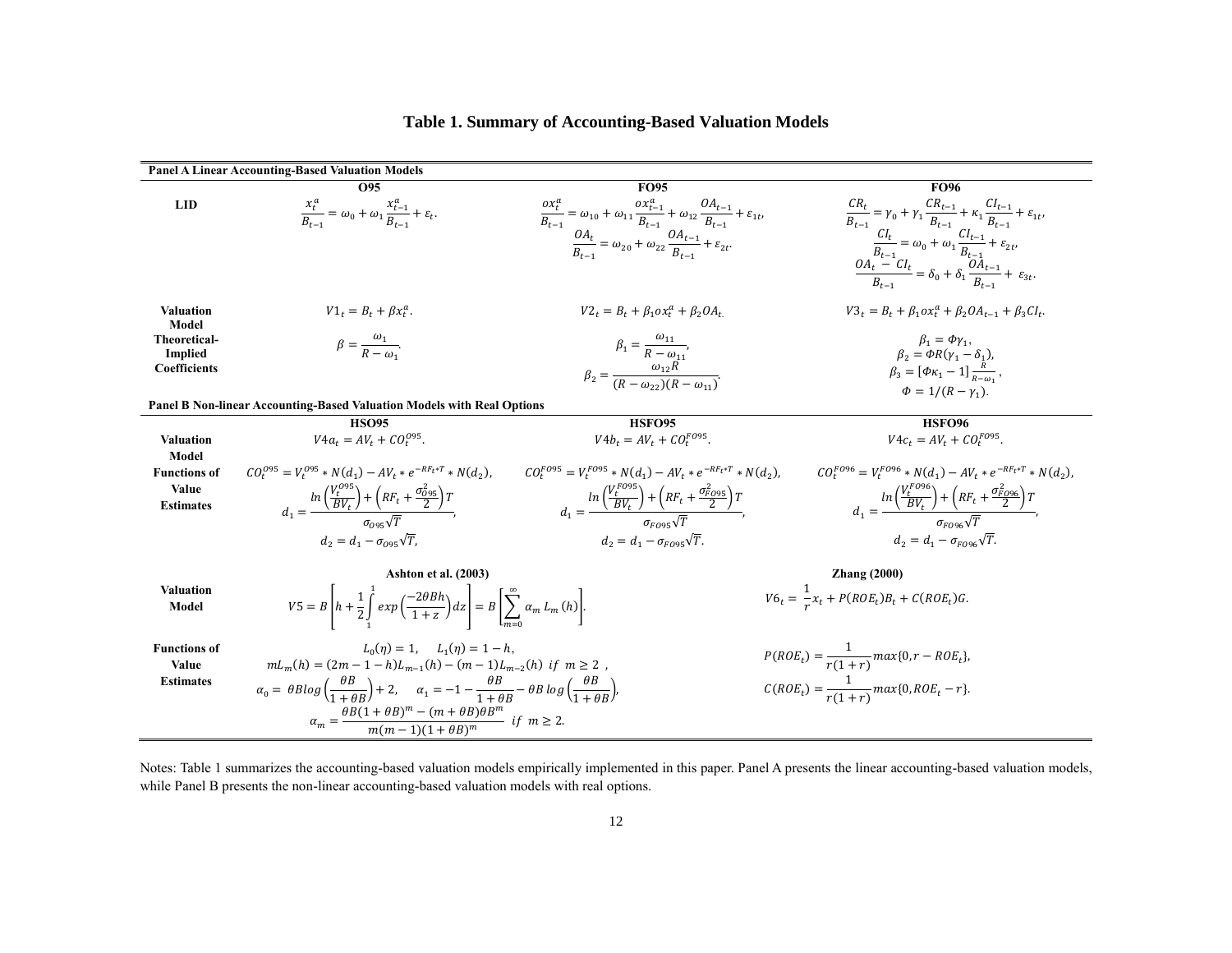## **3. Methodology**

#### **3.1 Procedures for Generating and Comparing Value Estimates**

We contrast the reliability of linear and non-linear valuation models in terms of forecast bias, forecast accuracy and explainability, similar to Francis et al. (2000). Forecast bias is measured by mean and median Proportional Valuation Error (PVE). Forecast accuracy is measured by mean and median Absolute Proportional Valuation Error (APVE). We also report the central tendency of the value estimates, which is defined as the percentage of observations where the estimated value lies within 15% of the security price. Explainability is measured by the R square of the estimated values explaining the market values in pooled time series and cross-sectional regressions.

$$
PVE_t = \frac{MV_t^{Est} - MV_t^{Act}}{MV_t^{Act}},
$$

$$
APVE_t = \frac{|MV_t^{Est} - MV_t^{Act}|}{MV_t^{Act}}
$$

,

where  $MV_t^{Est}$  represents the estimated market value for firm j at time t and  $MV_t^{Act}$  represents the market value for firm  $j$  at time  $t$ .

For the linear models, the procedure to estimate  $MV_{t+1}^{Est}$  closely follows the one used by Dechow et al. (1999) and Choi et al. (2006). The parameters of the LID are estimated in a pooled time-series cross-sectional regression method using all historically available data from the earliest year when UK data are available on Datastream through to year t. The regressed LID parameters for each year are then used to calculate the theoretically-implied valuation multiples in each linear equity valuation model (the various  $\beta$  in each model). Finally, the implied valuation multiples are applied to all firms with necessary accounting data to calculate estimated market value. To reduce the influence of heteroscedasticity, following Choi et al. (2006), all accounting variables in LID are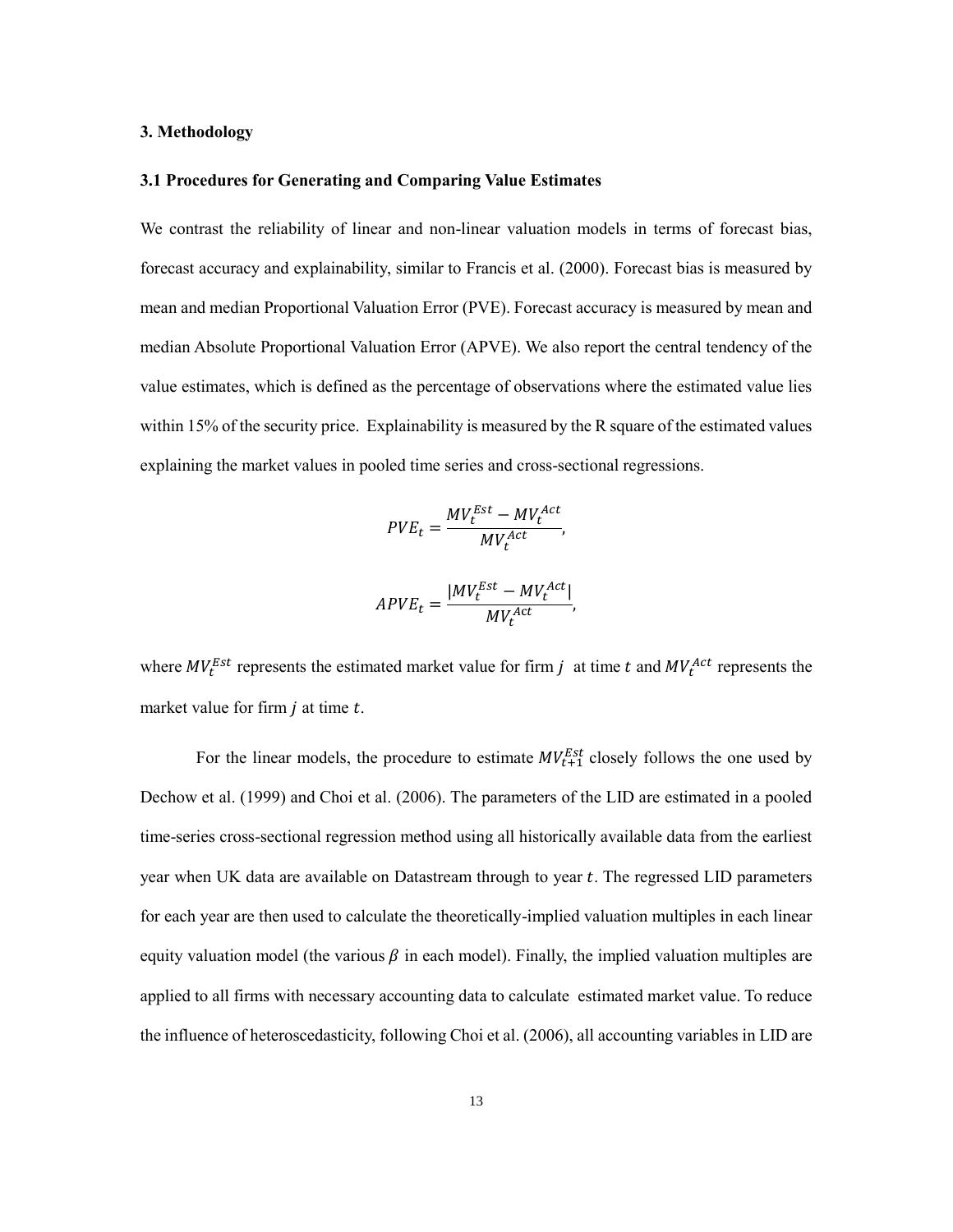deflated by the beginning book value of equity.

For LID1, the key parameter of interest is  $\omega_1$ .

$$
\frac{x_{j,t}^a}{B_{j,t-1}} = \omega_{0,t} + \omega_{1,t} \frac{x_{j,t-1}^a}{B_{j,t-1}} + \varepsilon_t.
$$
\n(1)

In  $(1)$ , *j* is the firm index and *t* is the time index. The range of *t* is from the second earliest year residual income is available up to time t.  $B_{j,t-1}$  is book value of equity and  $x_{j,t-1}^a$  are abnormal earnings at time t-1.

For LID2, the key parameters are  $\omega_{11}$ ,  $\omega_{12}$ , and  $\omega_{22}$ .

$$
\frac{ox_{j,t}^a}{B_{j,t-1}} = \omega_{10,t} + \omega_{11,t} \frac{ox_{j,t-1}^a}{B_{j,t-1}} + \omega_{12,t} \frac{OA_{j,t-1}}{B_{j,t-1}} + \varepsilon_{1t},
$$
\n(2)

$$
\frac{OA_{j,t}}{B_{j,t-1}} = \omega_{20,t} + \omega_{22,t} \frac{OA_{j,t-1}}{B_{j,t-1}} + \varepsilon_{2t}.
$$
\n(3)

In  $(2)$ , the time index t ranges from the second earliest year residual operating income is available up to time t.  $ox_{j,t-1}^a$  are residual operating income and  $OA_{j,t-1}$  net operating assets at time t-1. In  $(3)$ , the time index  $t$  ranges from the second earliest year net operating assets is available up to time .

For LID3, the key parameters are  $\gamma_1, \kappa_1, \omega_1$ , and  $\delta_1$ .

$$
\frac{CR_{j,t}}{B_{j,t-1}} = \gamma_{0,t} + \gamma_{1,t} \frac{CR_{j,t-1}}{B_{j,t-1}} + \kappa_{1,t} \frac{CI_{j,t-1}}{B_{j,t-1}} + \varepsilon_{1t},\tag{4}
$$

$$
\frac{CI_{j,t}}{B_{j,t-1}} = \omega_{0,t} + \omega_{1,t} \frac{CI_{j,t-1}}{B_{j,t-1}} + \varepsilon_{2t},
$$
\n(5)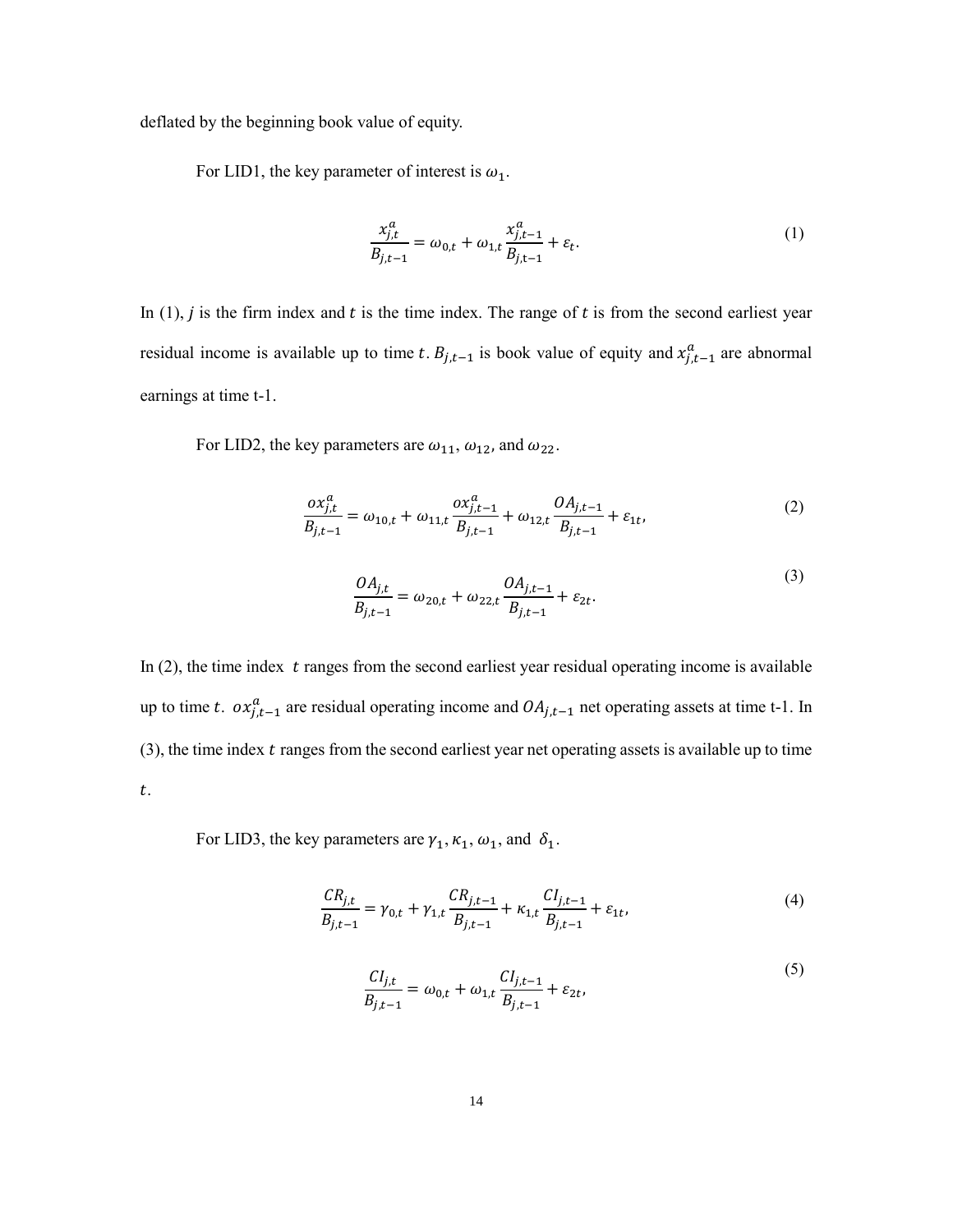$$
\frac{OA_{j,t} - CI_{j,t}}{B_{j,t-1}} = \delta_{0,t} + \delta_{1,t} \frac{OA_{j,t-1}}{B_{j,t-1}} + \varepsilon_{3t}.
$$
\n(6)

In (4), the time index *t* ranges from the second year cash receipts is available up to time *t*.  $CR_{j,t-1}$ is the year beginning cash receipts and  $Cl_{i,t-1}$  is the year beginning cash investments. In (5), the time index  $t$  ranges from the second earliest year cash investments is available up to time  $t$ . In (6),  $OA<sub>j,t-1</sub>$  is the year beginning net operating assets and the time index t ranges from the second earliest year net operating assets is available up to time  $t$ .

For the Hwang and Sohn (2010) adjustment, the estimated market values of equity in the three linear models (O95, FO95, FO96) are used separately as the recursion values. The Black and Scholes (1973) formula is then used to calculate each call option value, where the recursion value is regarded as the underlying asset and the book value of equity is the exercise price. The standard deviation of the recursion value return is calculated annually as the standard deviation of  $(V_t^{REC}$  $V_{t-1}^{REC}/V_{t-1}^{REC}$  over the past 5 years, where  $V_t^{REC}$  is the recursion value of each linear model. In line with Hwang and Sohn (2010) as well as Sohn (2012), the maturity of the option is assumed to be five years and the call option value is equal to zero if the recursion value is lower than the book value of equity (option time value is ignored in this case). Finally, the estimated equity value of the Hwang and Sohn (2010) adjustment of the linear models (HSO95, HSFO95, HSFO96) is calculated as the sum of the book value of equity and the various call option value.<sup>2</sup>

For Ashton et al. (2003), only the estimated equity value of Ohlson (1995)  $\eta_t$  is used as the recursion value since the Ashton model is derived from O95. The variance of the recursion value ζ is calculated as the variance of  $\eta_t - \eta_{t-1}/\eta_{t-1}$  over the past 5 years, which is consistent with the

 $\overline{\phantom{a}}$ 

<sup>&</sup>lt;sup>2</sup> Based on put call parity,  $P_t = B_t \cdot e^{-rt} + C O_t$  should be mathematically more precise. In this paper, following Hwang and Sohn (2010),  $P_t = B_t + CO_t$  is used for simplicity as the exercise price is anyway not fixed during the option maturity. The main results are not changed if the book value of equity is discounted.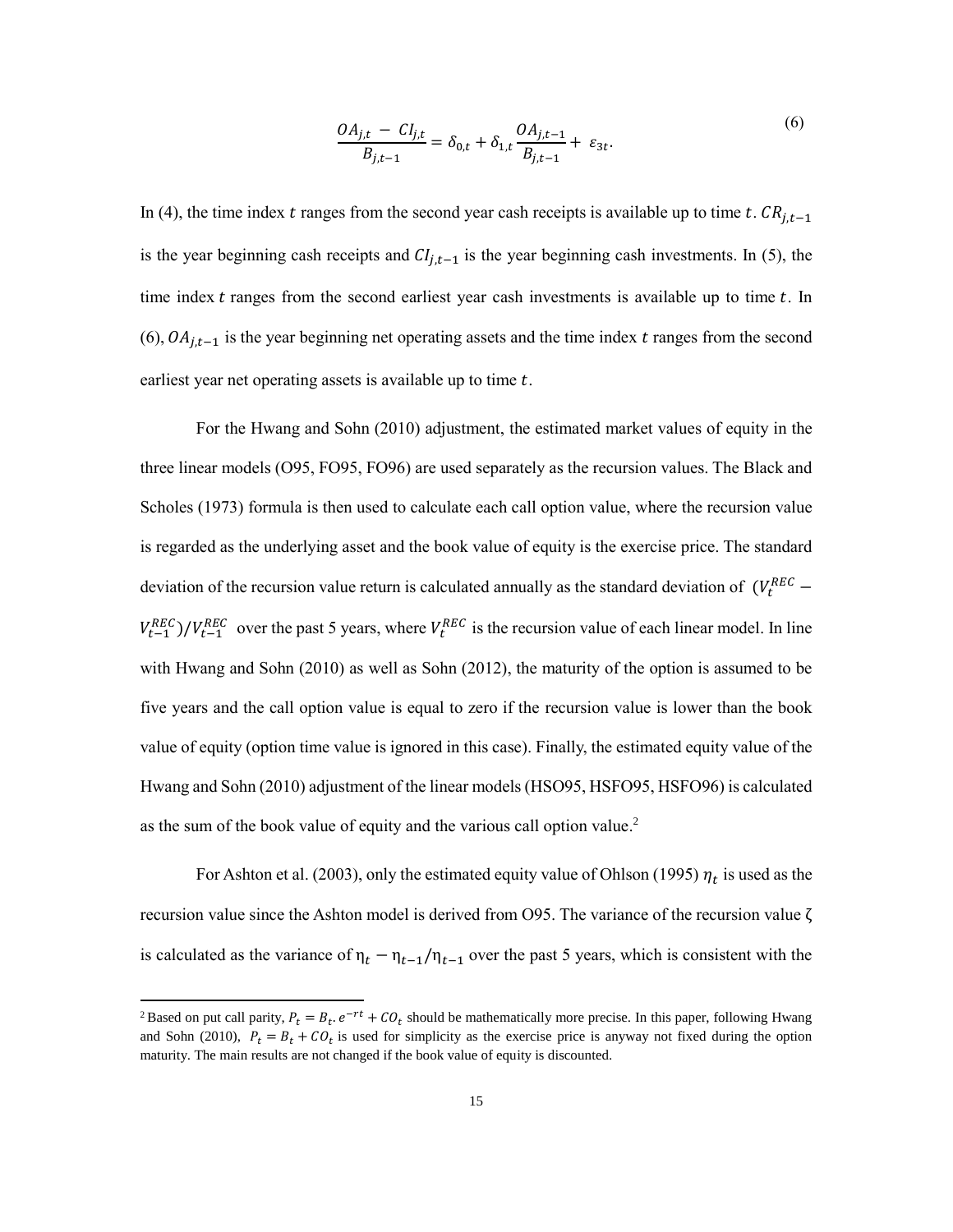variance calculated in models using the Hwang and Sohn (2010) adjustment. The parameter  $\theta =$  $2r/\zeta$  denotes the stability of the recursion value and  $h = \eta/B$  stands for the ratio of the recursion value divided by book value. These are the primitive variables in generating the Laguerre polynomials and Fourier- Laguerre coefficients. Finally, the estimated equity price of Ashton et al. (2003) is approximated while the order of polynomial is expanded to twenty. Following Ashton et al. (2003), the estimated equity value equals the book value of equity (adaptation value) when the recursion value is lower than zero.

The estimated equity value of Zhang (2000) is generated from its reduced version with unbiased accounting. According to Zhang (2000), with unbiased depreciation, the economic depreciation rate is equal to the accounting depreciation rate. In such circumstances, the book value of equity, accounting earnings and ROE are, respectively, unbiased measures of asset stock, economic earnings and IRR. Empirically, we proxy the IRR by ROE and measure asset stock by the book value of equity.<sup>3</sup> Growth in Zhang's model refers to prospective growth investment and hence empirically we measure growth by cash investments. To be consistent with Ashton et al.  $(2003)$  and Hwang and Sohn  $(2010)$ , we assume the friction cost of adaptation equals zero.<sup>4</sup> After simplification, the empirical model for Zhang (2000) is as follows:

$$
V_t = \frac{ROE_t B_t}{r} + P(ROE_t)B_t + C(ROE_t)G,
$$

 $\overline{\phantom{a}}$ 

<sup>&</sup>lt;sup>3</sup>We proxy  $q_{t+1}$ by  $ROE_t$  instead of  $ROE_{t+1}$  without using analysts' forecast data. Since the valuation in this paper is based on historical data, this makes the estimation consistent with other models. While using analysts' forecasts may provide more accurate results for Zhang's (2000) model, it will provide information beyond historical data.

<sup>4</sup> We also test the model with friction cost calculated following Berger et al. (1996). When the friction cost is not zero, the put option value is represented by  $P(ROE_t) = \frac{1}{r(1-t)}$  $\frac{1}{r(1+r)}$  max $\{0, (1 - \gamma c_a)r - ROE_t\}$ . We measure the economic depreciation rate  $\gamma$  as the accounting depreciation rate which is regressed using pooled time series and cross-sectional regressions containing all historically available data in the UK. The results (not reported) show small changes in the estimated equity value. In all cases the qualitative results of the performance of the model do not change.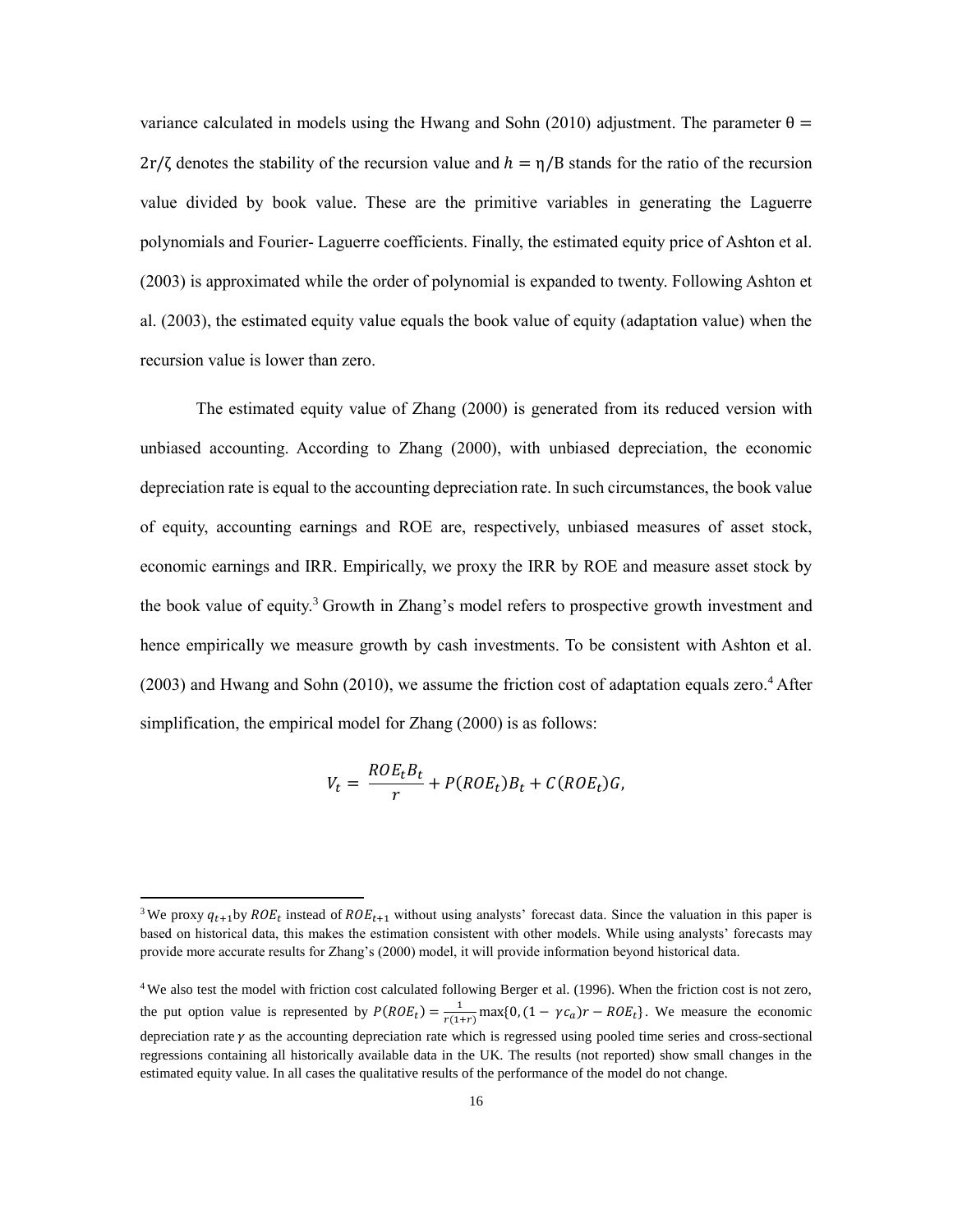$$
P(ROE_t) = \frac{1}{r(1+r)} \max\{0, r - ROE_t\},
$$
  

$$
C(ROE_t) = \frac{1}{r(1+r)} \max\{0, ROE_t - r\}.
$$

The model indicates that the equity value consists of three portions:  $\frac{ROE_tB_t}{r}$  represents the portion of value if the firm continues its current operation;  $P(ROE_t)B_t$  denotes the put option value and  $C(ROE_t)$ G signifies the call option value. Theoretically, Zhang (2000, pp.274) denotes the first portion of value in the equation (maintaining current scale operations) as capitalized contemporaneous earnings as a result of simplifying derivation, although it is more precise to measure this value using capitalized next period earnings. To remain consistent with other models in this paper, we measure the first portion of the equation as  $\frac{ROE_tB_t}{r}$  but also use capitalized contemporaneous earnings as a robustness check and obtain similar results.

## **3.2 Sample Selection and Data**

 $\overline{\phantom{a}}$ 

Our sample consists of all UK non-financial companies listed on the London Stock Exchange. Dead companies are included to avoid survivorship bias. Accounting variables are collected from Worldscope and market data are retrieved from Datastream. Both databases are accessed through Thomson Reuters Datastream. The empirical analysis is conducted on a per share basis.

Our primary empirical analysis uses annual financial statement data from 1999 to 2015. Panel A in Table 2 summarizes the sample period for each valuation model, which differs because of data availability for measuring relevant variables.<sup>5</sup> For the estimation of LID parameters, pooled

 $5$  For O95 and FO95, the sample periods are both between 1990 and 2015, when the required main accounting variables are continuously available. The sample period for FO96 and Zhang (2000) is from 1995 to 2015 when the cash flow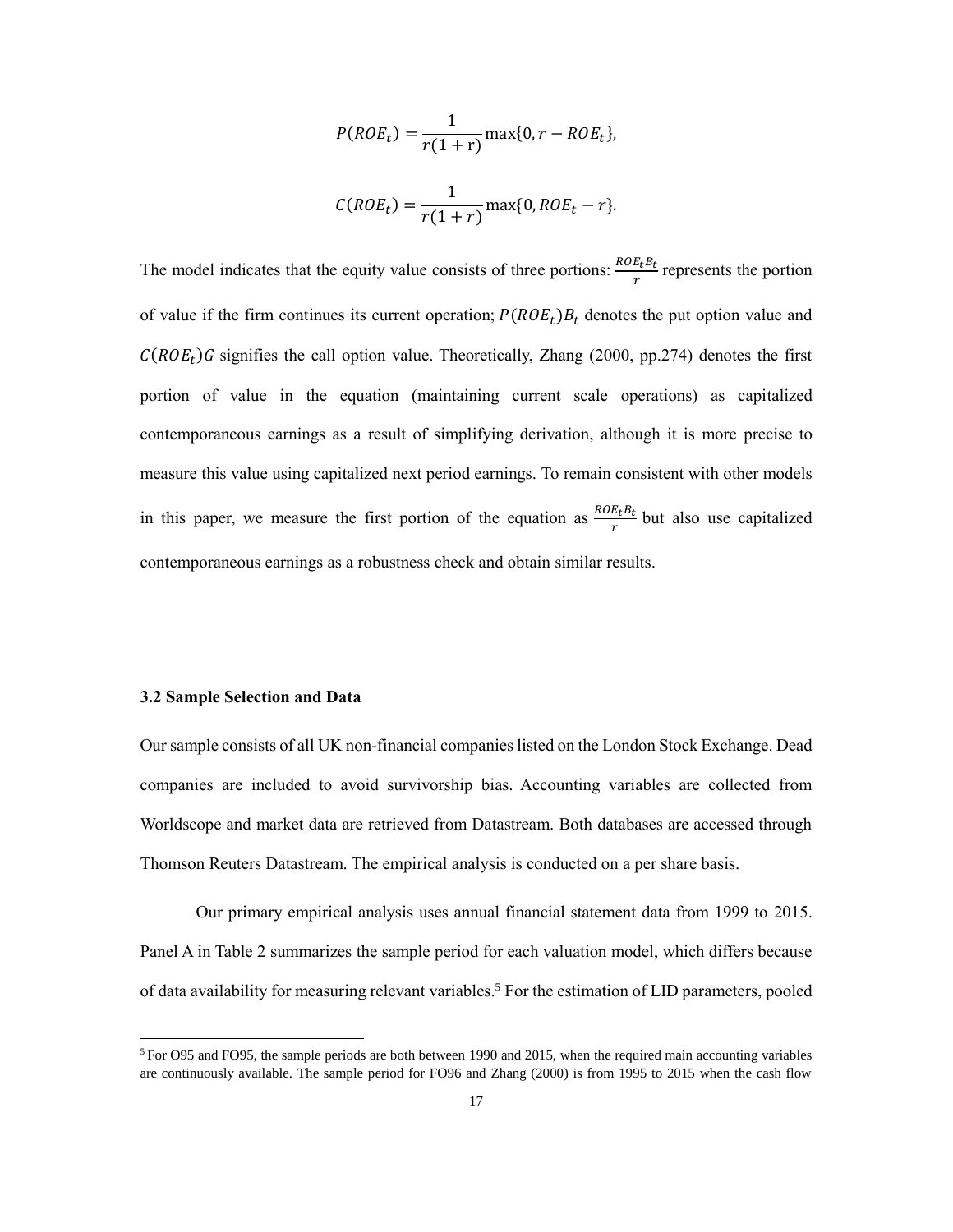time-series cross-sectional regressions are used with all historically available data from 1980 (the earliest year UK data are available on Datastream) through year  $t$ . Panel B summarizes the sample selection procedure for all the models. This yields an initial 46,542 observations from all UK London Stock Exchange listed non-financial firms on Worldscope and Datastream between 1980 and 2015. Excluding observations with missing earnings per share, book value per share, market value per share and negative book value of equity reduces the sample to 35,970 observations. To mitigate the effect of outliers, following Burgstahler and Dichev (1997), observations at the extreme top and bottom 1 percent of P/B and P/E ratios are trimmed. This reduces the observations to 34,589. In addition, non-missing data for various variables in each model are required in order to estimate equity value.<sup>6</sup> In order to compare across all models, observations with missing estimated equity value in each model are removed. The resulting final sample, thus, contains 1,624 firms and 9,768 observations from the fiscal year 1999 to 2015. For comparison, we also examined a large dataset of all US non-financial companies (2,653 firms and 15,463 observations from the fiscal year 1994 to 2017). Results are presented in the supplementary findings section.

Appendix A contains all variable definitions. All variables are stated on a per share basis, where the market value of equity is collected six months after the financial year end (6 months after time  $t$ ). Earnings are measured before extraordinary items and special items as it is assumed that

 $\overline{a}$ 

variables are continuously available. For the Hwang and Sohn (2010) adjustment, the starting sample year is four years later than the original linear version because a minimum of the five most recent fiscal years including the current fiscal year is required to calculate the standard deviations of recursion value. For Ashton et al. (2003), the starting fiscal year is also four years later than O95 when the standard deviation of recursion value is available.

 $6$  Non-missing residual income per share is required in O95, reducing its size sample to 28,476; non-missing residual operating income per share and non-negative net operating assets per share are required in FO95, reducing its sample size to 25,871; non-missing cash investments per share, residual operating income per share and non-negative net operating assets per share are required in FO96, reducing its sample size to 21,342. For the Hwang and Sohn (2010) adjustment of the linear models, the according equity value estimated in the linear models and the according standard deviation of the recursion value are required. This reduces the sample size to 15,423 observations for HSO95, 13,386 observations for HSFO95, and 9,899 observations for HSFO96. For Ashton et al. (2003), the estimated equity value and standard deviation of the recursion value of O95 are required, which reduces its sample size to 15,423 observations. For Zhang (2000), non-missing cash investments per share is required, which reduces its observations to 23,179.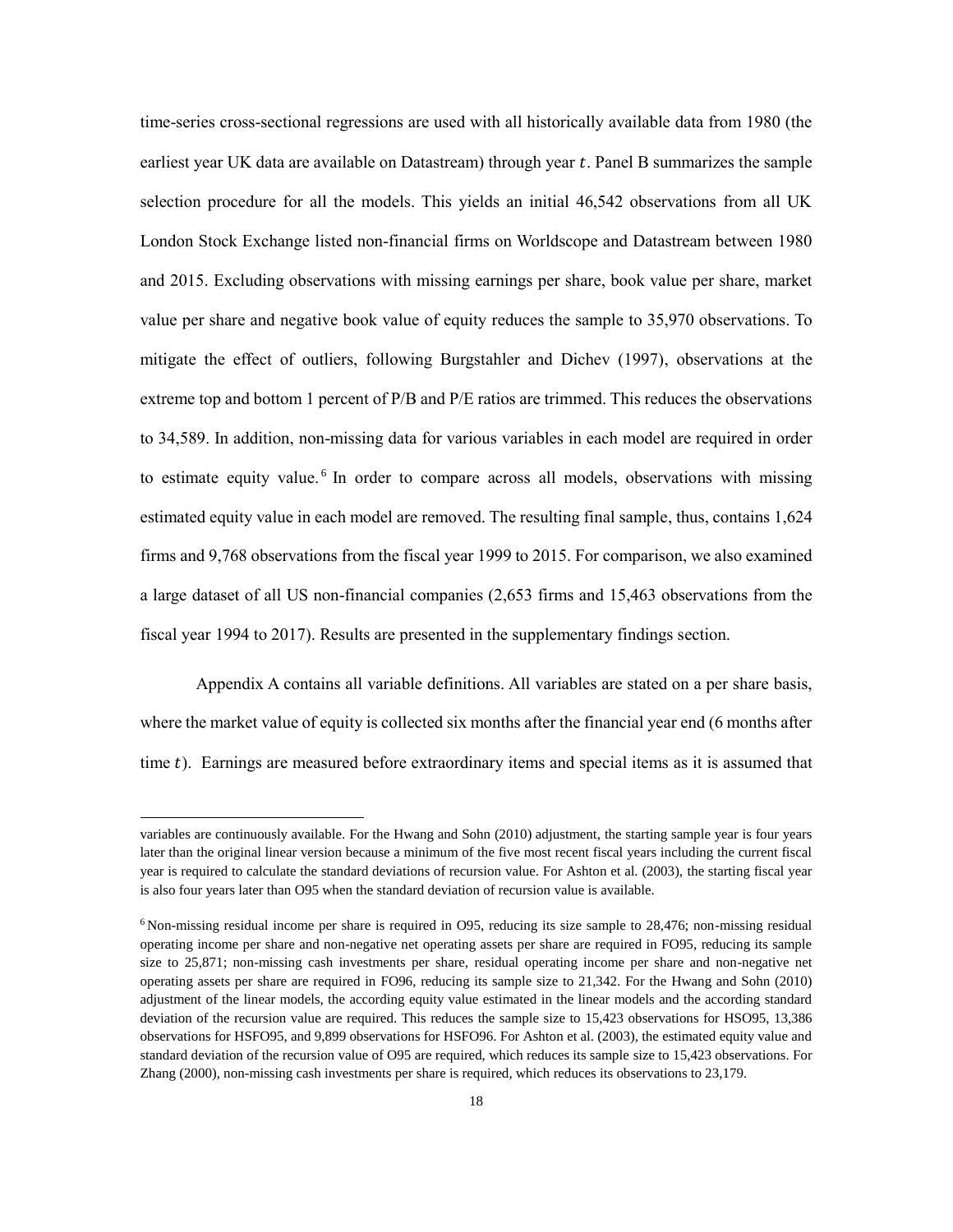the latter are likely to be transitory items with very low persistence (Begley and Feltham, 2002). The cost of equity used in all the models is a cross-sectional constant and is calculated annually as the sum of the yield on UK 10 year treasury stock plus an average equity risk premium rate of 5%. A constant cross-sectional cost of equity is widely assumed in the literature (Ahmed et al. 2002; Choi et al. 2006), while the choice of an equity risk premium rate of 5% is based on previous UK findings of O'Hanlon and Steele (2000) and is consistent with standard texts such as Copeland, Koller, and Murrin (2000). Descriptive statistics for all variables are summarized in Table 3 for the period 1990-2015.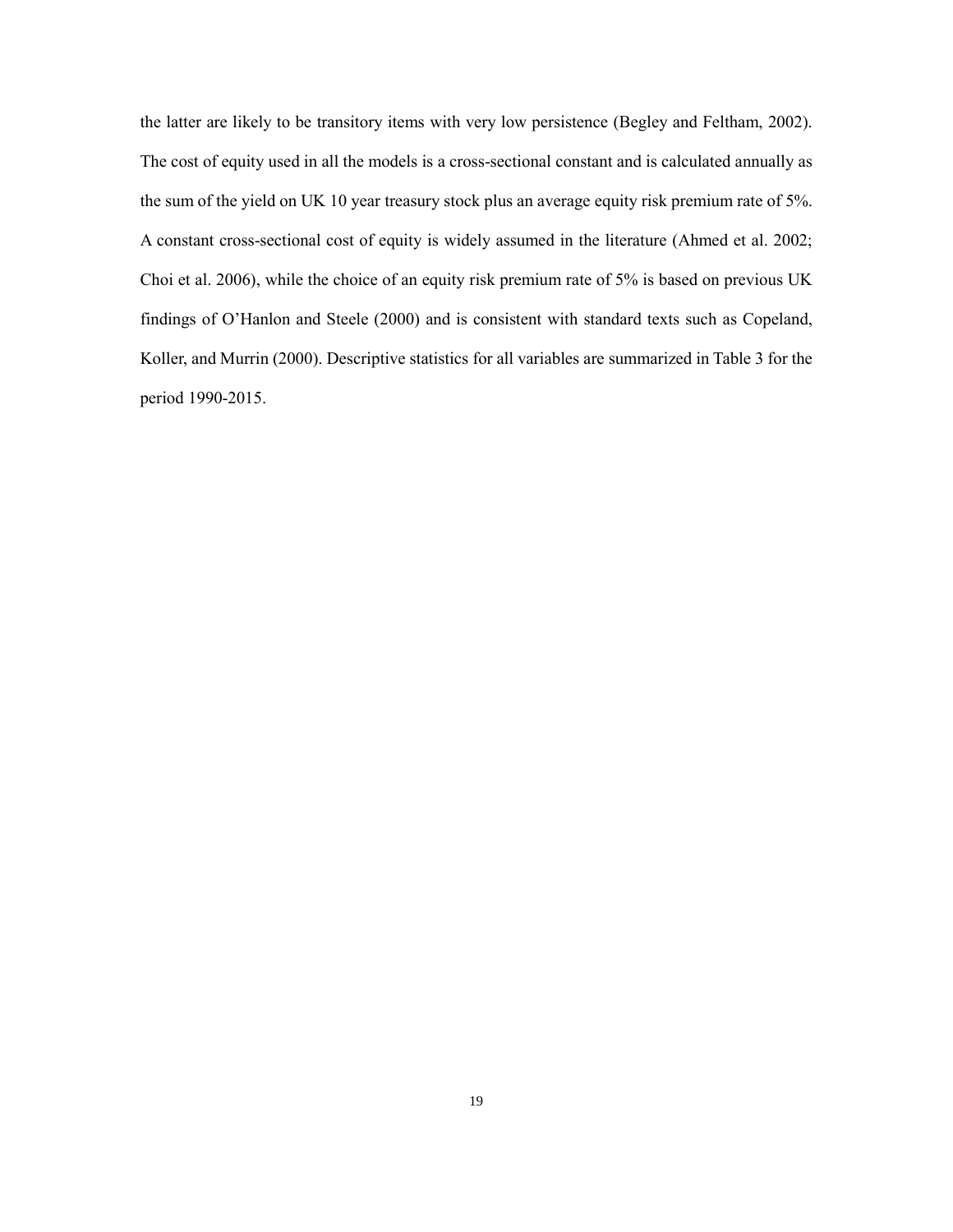|                                                                                                                           |                                | <b>Panel A Summary of Sample Period for Each Model</b> |                        |                                                                                                           |              |                                                     |                                                    |                         |                             |
|---------------------------------------------------------------------------------------------------------------------------|--------------------------------|--------------------------------------------------------|------------------------|-----------------------------------------------------------------------------------------------------------|--------------|-----------------------------------------------------|----------------------------------------------------|-------------------------|-----------------------------|
|                                                                                                                           | O <sub>95</sub>                | <b>FO95</b>                                            | <b>FO96</b>            | <b>HSO95</b>                                                                                              | HSFO95       | <b>HSFO96</b>                                       | Ashton et al.<br>(2003)                            | <b>Zhang</b> (2000)     | Comparison<br>of All Models |
| Sample Period                                                                                                             | 1990-2015                      | 1990-2015                                              | 1995-2015              | 1994-2015                                                                                                 | 1994-2015    | 1999-2015                                           | 1994-2015                                          | 1995-2015               | 1999-2015                   |
| Variable<br>Main<br>Availability<br>accounting<br>variables<br><b>Panel B Summary of Sample Selection Procedure</b>       |                                | Main<br>accounting<br>variables                        | Cash flow<br>variables | Standard<br>Standard<br>deviation of<br>deviation of<br>FO95 recursion<br>O95 recursion<br>value<br>value |              | Standard<br>deviation of<br>FO96 recursion<br>value | Standard<br>deviation of<br>O95 recursion<br>value | Cash flow<br>variables  | All available<br>variables  |
|                                                                                                                           |                                |                                                        |                        |                                                                                                           |              |                                                     |                                                    |                         |                             |
|                                                                                                                           |                                | O <sub>95</sub>                                        | <b>FO95</b>            | <b>FO96</b>                                                                                               | <b>HSO95</b> | HSFO95                                              | <b>HSFO96</b>                                      | Ashton et al.<br>(2003) | <b>Zhang</b> (2000)         |
| Firm-year<br>deleting missing EPS,<br>MVPS and negative BV                                                                | observations<br>after<br>BVPS, | 35970                                                  | 35970                  | 35970                                                                                                     | 35970        | 35970                                               | 35970                                              | 35970                   | 35970                       |
| Firm-year<br>deleting those which have the top<br>and bottom 1 percent of PB or PE                                        | observations<br>after          | 34589                                                  | 34589                  | 34589                                                                                                     | 34589        | 34589                                               | 34589                                              | 34589                   | 34589                       |
| ratio<br>observations<br>after<br>Firm-year<br>deleting missing variables in<br>calculating the estimated equity<br>value |                                | 28476                                                  |                        | 21342                                                                                                     | 15423        | 13386                                               | 9899                                               | 15423                   | 23179                       |
| Firm-year<br>comparison of the equity value of<br>different models                                                        | observations<br>for            | 9768                                                   | 9768                   | 9768                                                                                                      | 9768         | 9768                                                | 9768                                               | 9768                    | 9768                        |

# **Table 2. Summary of Sample Selection**

Notes: Panel A presents the individual sample period for each model. The 'Variable Availability' presented in the second row in Panel A shows the variable that was only available since the start year of the sample period in each model. Panel B summarizes the sample selection procedure. The resulting final sample for comparison across all models contains 1,624 firms and 9,768 observations from fiscal year 1999 to 2015. EPS, BVPS, MVPS, BV, PB and PE respectively represent earning per share, book value per share, market value per share, book value of equity, market to book and market to earnings.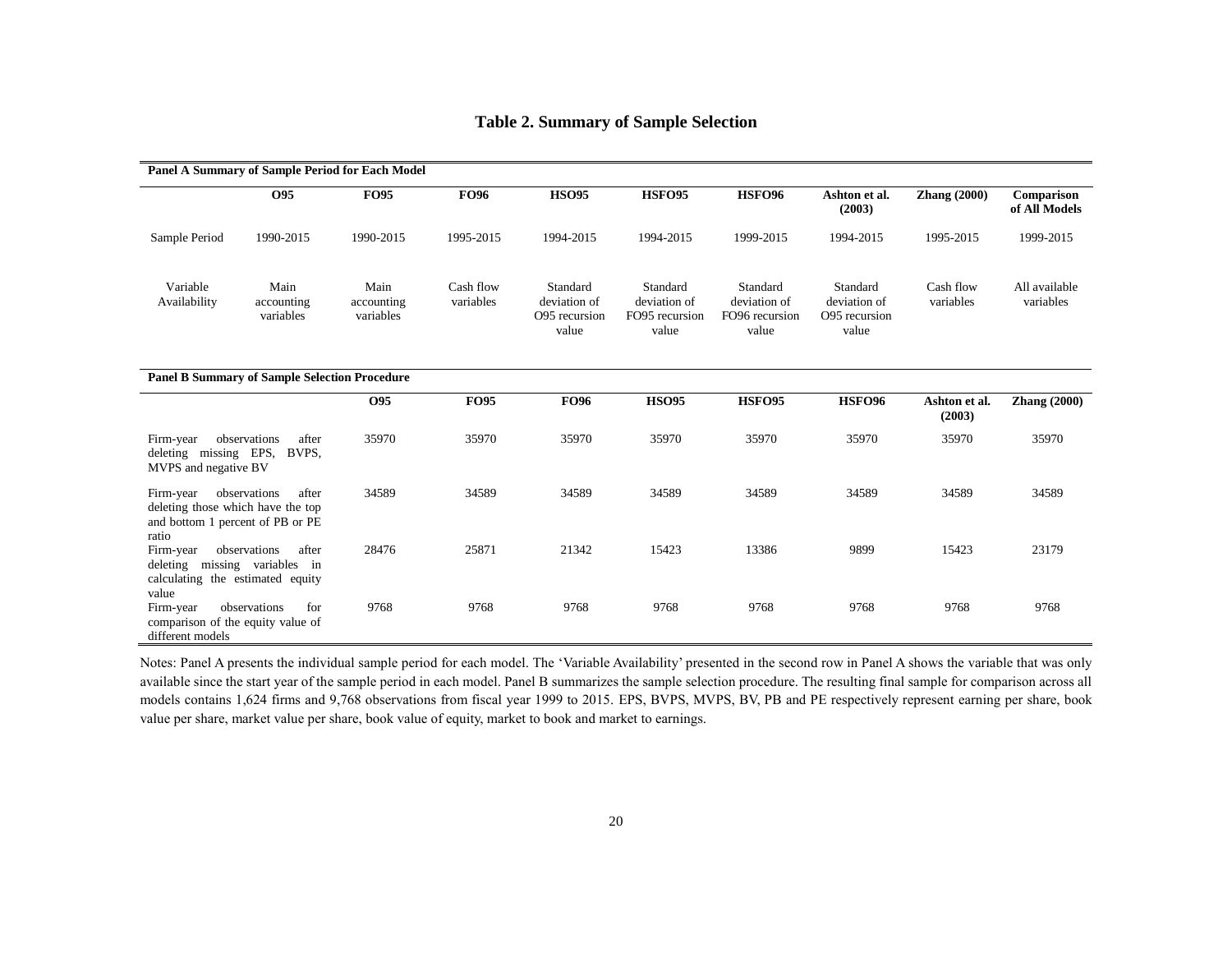| Q1      | <b>Median</b> | Q <sub>3</sub> | Mean    | <b>SD</b> |
|---------|---------------|----------------|---------|-----------|
| 0.5     | 1.55          | 4.1            | 6.01    | 51.52     |
| 0.41    | 0.97          | 2.13           | 3.96    | 38.36     |
| $-0.00$ | 0.08          | 0.24           | $-0.55$ | 58.86     |
| 0.01    | 0.06          | 0.22           | 0.3     | 1.73      |
| 0.02    | 0.14          | 0.37           | 0.45    | 5.59      |
| $-0.07$ | 0.00          | 0.1            | $-1.06$ | 73.2      |
| 0.42    | 1.16          | 2.94           | 5.19    | 47.16     |
| 0.01    | 0.1           | 0.3            | $-0.45$ | 58.39     |
| $-0.07$ | 0.00          | 0.09           | $-1.07$ | 73.19     |
| 0.85    | 1.51          | 2.74           | 2.35    | 3.13      |
| $-0.19$ | 11.38         | 19.48          | 12.04   | 31.87     |
|         |               |                |         |           |

**Table 3. Descriptive Statistics of Variables**

Notes: Table 3 presents descriptive statistics of the variables, which are stated on a per share basis for the period of 1999- 2015.

## **4. Results**

## **4.1 LID Parameters and Implied Valuation Multiples**

Table 4 presents the mean of 26 annual estimates of cost of equity, LID parameters and valuation multiples for the O95 model.  $\omega_1$  is the residual income persistence parameter from estimating Eq. (1) in pooled time-series cross-sectional regressions using all available data back to 1980. The mean residual income persistence parameter  $\omega_1$  in O95 is 0.442 with a significant Fama-MacBeth *t* value with Newey-West adjustment of 8.75. The result is close to that based on US data in Dechow et al. (1999) and Choi et al. (2006). The mean residual income valuation multiple  $\beta$  of 0.755 is the average of the annual  $\beta$  multiples based on the annual estimates of R and  $\omega_1$ . Annual estimates of  $\omega_1$  and  $\beta$  are significantly positive for all 26 years.

Panel A in Table 5 reports the results of LID parameters and valuation multiples in FO95. With a mean of 0.473, the residual operating income consistent parameter  $\omega_{11}$  is significantly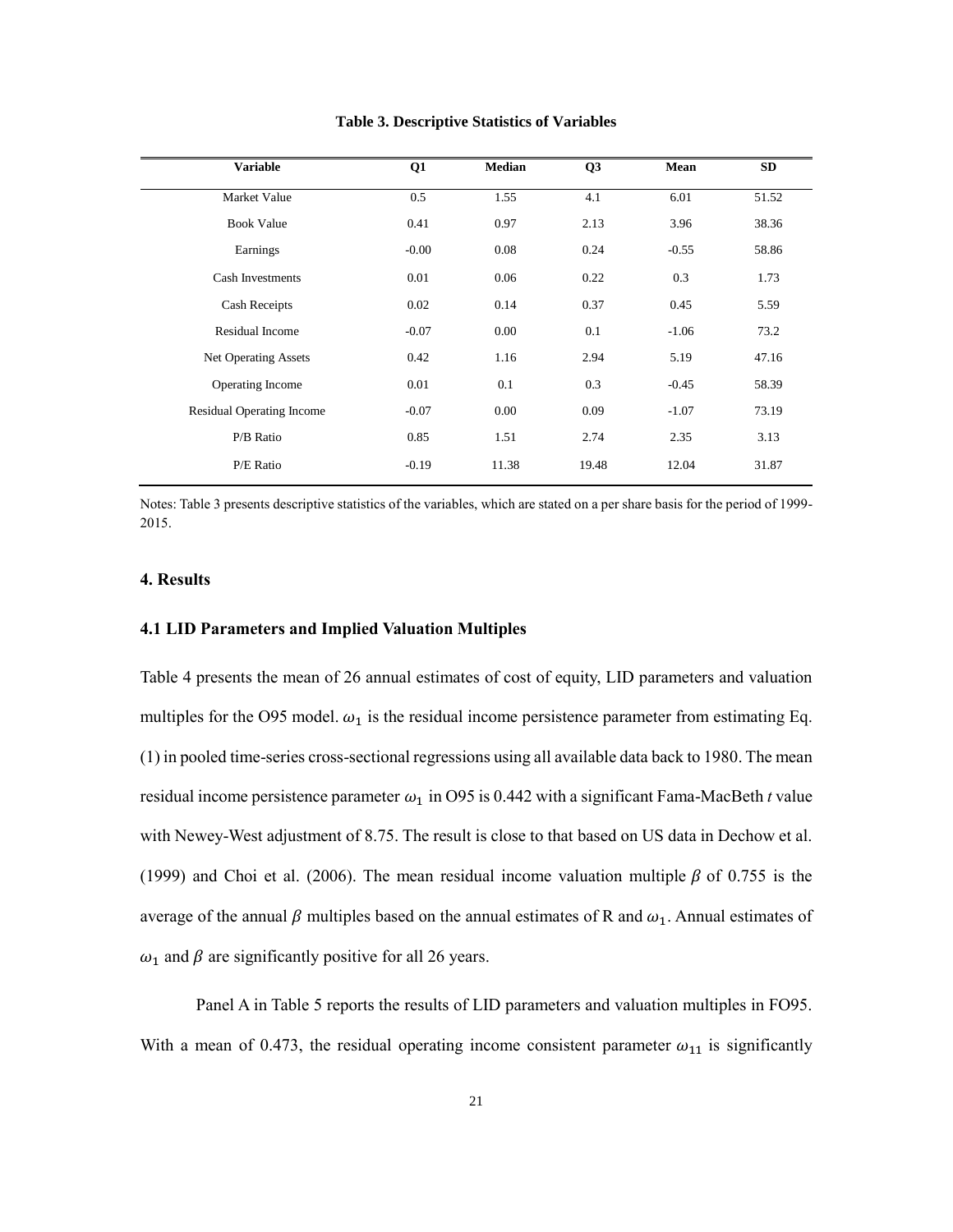positive for all years of estimates. While the average conservatism parameter on net operating assets  $\omega_{12}$  of -0.019 is statistically insignificant, this parameter is significantly negative in most years. This finding is contrary to the assumption of conservatism in FO95 but is also reported by Stober (1996), Dechow et al. (1999), Myers (1999) and others.<sup>7</sup> Panel A also shows that  $\omega_{22}$  is about 0.848, which is below the lower boundary of 1 suggested by FO95.<sup>8</sup> It is significantly positive from 1993 to 2015 and the significance increases as time goes on. For the 26 years of valuation multiples,  $\beta_1$ is positive in all cases but  $\beta_2$  is negative in 16 years. The negative sign of  $\beta_2$  is due to the negative LID parameter  $\omega_{12}$  and results in a lower estimated equity value for the FO95 model.

LID parameters and valuation multiples for FO96 are reported in Panel B in Table 5. The mean operating cash flow persistence parameter  $\gamma_1$  of 0.584 is strongly significant as predicted. The mean  $\kappa_1$  of 0.262 is significantly positive and indicates the positive impact of current capital investments on next period operating cash flow.  $\omega_1$  represents one plus growth in capital investments and a statistically significant mean of 0.725 indicates mean reversion in expected capital investment in the sample years.  $\delta_1$  represents the depreciation parameter and a statistically significant mean of 0.755 indicates an average depreciation rate of 0.245 in net operating assets. For all 21 years (i.e., 1994-2015), these parameters are also significantly positive. Turning to the valuation multiples, in all 21 sample years, the implied valuation multiple,  $\beta_1$  is positive as expected. On the other hand, inconsistent with expected conservatism in equity valuation,  $\beta_2$  and  $\beta_3$  are negative in all years. The negative  $\beta_2$  on net operating assets indicates under-depreciation rather than over-depreciation of net operating assets i.e., over-depreciation due to conservative

l

<sup>&</sup>lt;sup>7</sup> According to Ahmed et al. (2000), the ability of  $\omega_{12}$  to capture accounting conservatism is related to the sustainable profitability of the firm. Firms with negative  $\omega_{12}$  generally have significantly lower return on equity, growth, persistence, size, and fixed asset intensity relative to firms with positive  $\omega_{12}$ .

<sup>&</sup>lt;sup>8</sup> An alternative test has been conducted using book value per share instead of net operating assets per share. The result  $\omega_{22}$  is around 0.9, which is also lower than 1.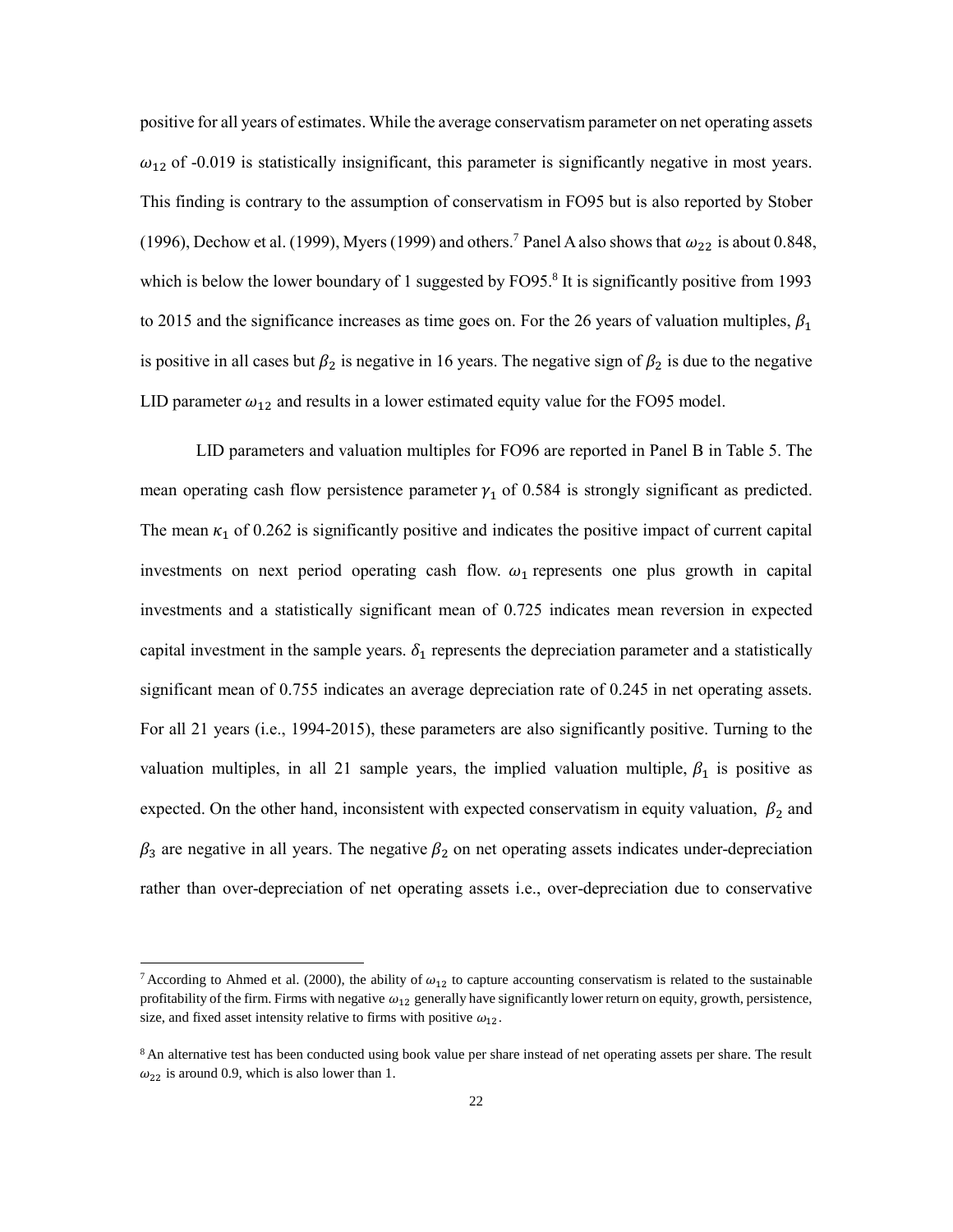accounting practice requires that the depreciation rate  $(1 - \delta_1)$  (equal to 0.245 in our results) exceeds the decline rate in cash receipts  $(1 - \gamma_1)$  (equal to 0.416 in our results). The negative sign of  $\beta_3$  is due to lack of support for the positive NPV condition in our results i.e.,  $\Phi \kappa_1 - 1 = \frac{\kappa_1}{R-1}$  $\frac{1}{R-\gamma_1}$  – 1 is generally less than zero in our analysis consistent with previous U.S findings in Myers (1999) and Ahmed et al. (2000).<sup>9</sup> The negative  $\beta_2$  and  $\beta_3$  reduce the estimated equity value for the FO96 model.

**Table 4. Mean of Yearly Estimates of Cost of Equity, LID Parameters and Valuation Multiples in** 

|                                    | R     | $\omega_0$ | $\omega_1$   | $R^2(\omega_1)$ | β                |
|------------------------------------|-------|------------|--------------|-----------------|------------------|
| Estimations                        | 1.105 | $-0.011$   | $0.442***$   | 0.331           | 0.755            |
|                                    |       | $(-1.38)$  | (8.75)       |                 |                  |
| Number of<br>positive estimates    |       |            | 26           |                 | 26               |
| Number of<br>negative<br>estimates |       |            | $\mathbf{0}$ |                 | $\boldsymbol{0}$ |

**O95**

Notes: Table 4 shows the mean of the 26 yearly estimates of cost of equity, LID parameters and valuation multiples from 1990 to 2015 in model (V1):  $VI_t = B_t + \beta x_t^a$ . *R* is one plus the cost of equity.  $\omega_1$  is LID parameter estimated from Eq. (4.1), in pooled time-series cross-sectional regressions using all available data back to 1980. Following Choi et al. (2006), the most extreme 1% of the deflated variables are winsorized in estimating the LID parameters. *t* values (in parentheses) are based on Fama-MacBeth standard errors with Newey-West adjustments. The superscripts \*\*\* indicate significance at the 1% level.

The third and fourth rows include number of positive or negative estimates within the 26 yearly estimates. In the case of LID parameters, an estimate is designated as positive or negative only if it is significantly different from zero at the 10 percent level.

l

<sup>&</sup>lt;sup>9</sup> With a US sample of 22 years, Myers (1999) found that residual income is positively correlated with lagged residual income, but negatively correlated with lagged book value and lagged capital expenditures. The lagged capital expenditures has a median coefficient of -0.048 in forecasting the residual income. The negative sign of capital expenditures in predicting residual operating income is also found in Ahmed et al. (2000), with a cross-sectional firm specific coefficient of -0.064. For capital investment to capture conservatism, the LID parameters have to satisfy the condition  $\kappa_1 > R - \gamma_1$ . As a result, we found that  $\kappa_1$  is lower than  $R - \gamma_1$ , which indicates that average capital investments in the sample years are negative Net Present Value (NPV) investments as suggested in Myers (1999).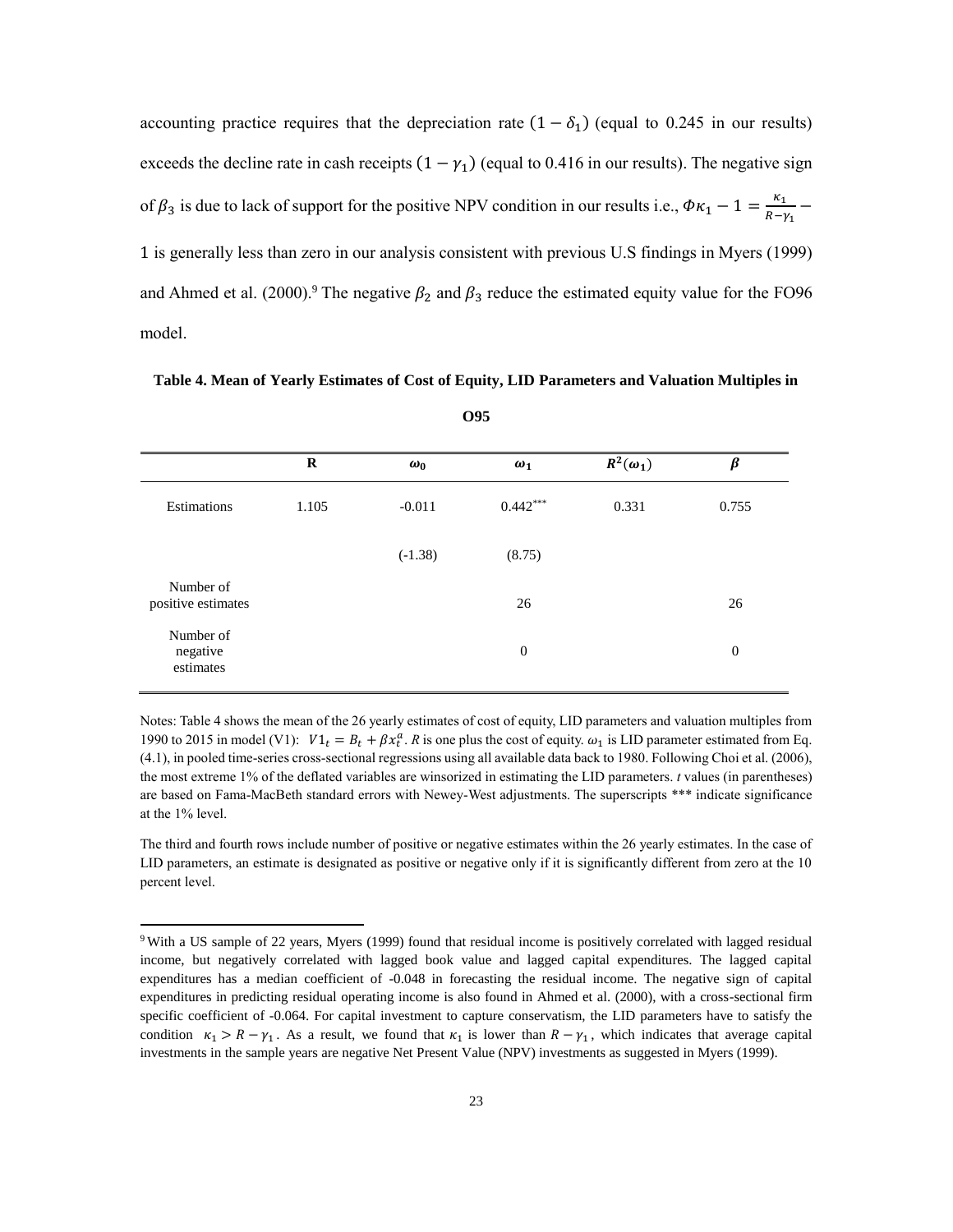| Panel A FO95                       |             |               |              |                  |                                |              |                                |                       |               |                  |                                    |              |                |              |
|------------------------------------|-------------|---------------|--------------|------------------|--------------------------------|--------------|--------------------------------|-----------------------|---------------|------------------|------------------------------------|--------------|----------------|--------------|
|                                    | $\mathbf R$ | $\omega_{10}$ |              | $\omega_{11}$    | $\omega_{12}$                  |              | $R^2(\omega_{12},\omega_{12})$ | $\omega_{20}$         | $\omega_{22}$ |                  | $\overline{R^2(\omega_{22})}$      | $\beta_1$    |                | $\beta_2$    |
| Estimations                        | 1.105       | 0.019         |              | $0.473***$       | $-0.019$                       |              | 0.396                          |                       | $0.848***$    |                  | 0.618                              | 1.121        |                | $-0.197$     |
|                                    |             | (1.21)        |              | (6.89)           | $(-1.47)$                      |              |                                | (3.47)                | (7.69)        |                  |                                    |              |                |              |
| Number of<br>positive<br>estimates |             |               |              | 26               | $\boldsymbol{0}$               |              |                                |                       | 23            |                  |                                    | 26           |                | $\mathbf{0}$ |
| Number of<br>negative<br>estimates |             |               |              | $\mathbf{0}$     | 16                             |              |                                |                       | $\mathbf{0}$  |                  |                                    | $\mathbf{0}$ |                | 16           |
| Panel B FO96                       |             |               |              |                  |                                |              |                                |                       |               |                  |                                    |              |                |              |
|                                    | $\mathbf R$ | $\gamma_0$    | $\gamma_1$   | $\kappa_1$       | $R^2$<br>$(\gamma_1,\kappa_1)$ | $\omega_0$   | $\omega_1$                     | $R^2$<br>$(\omega_1)$ | $\delta_0$    | $\pmb{\delta}_1$ | $R^2$<br>$(\boldsymbol{\delta}_1)$ | $\beta_1$    | $\beta_2$      | $\beta_3$    |
| Estimations                        | 1.096       | 0.033<br>***  | 0.584<br>*** | 0.262<br>***     | 0.390                          | 0.053<br>*** | 0.725<br>***                   | 0.449                 | 0.235<br>***  | 0.755<br>***     | 0.611                              | 1.026        | $-0.290$       | $-1.357$     |
|                                    |             | (3.43)        | (18.77)      | (8.12)           |                                | (9.02)       | (29.43)                        |                       | (3.53)        | (8.18)           |                                    |              |                |              |
| Number of<br>positive<br>estimates |             |               | 21           | 21               |                                |              | 21                             |                       |               | 21               |                                    | 21           | $\overline{0}$ | $\mathbf{0}$ |
| Number of<br>negative<br>estimates |             |               | $\mathbf{0}$ | $\boldsymbol{0}$ |                                |              | $\boldsymbol{0}$               |                       |               | $\mathbf{0}$     |                                    | $\mathbf{0}$ | 21             | 21           |

**Table 5. Mean of Yearly Estimates of Cost of Equity, LID Parameters and Valuation Multiples in FO95 and FO96**

Notes: Panel A shows the mean of the 26 yearly estimates of the LID parameters and valuation multiples from 1990 to 2015 in model (V2):  $V2_t = B_t + \beta_1 \alpha x_t^a + \beta_2 O A_t$ . R is one plus the cost of equity.  $\omega_{11}$  and  $\omega_{12}$  are LID parameters estimated from Eq. (4.2) and  $\omega_{22}$  is estimated from Eq. (4.3).

Panel B shows the mean of the 21 yearly estimates for the items from 1995 to 2015 in model (V3):  $V3_t = B_t + \beta_1 \alpha x_t^a + \beta_2 O A_{t-1} + \beta_3 C I_t$ .  $\gamma$  and  $\kappa$  are LID parameters estimated from Eq. (4.4).  $\omega$  is the LID parameter estimated from Eq. (4.5) and  $\delta$  is the LID parameter estimated from Eq. (4.6)

In both Panels, LID parameters are regressed in pooled time-series cross-sectional regressions using all available data back to 1980. The most extreme 1% of the deflated variables are winsorized in estimating the LID parameters. The *t* values (in parentheses) are based on Fama-MacBeth standard errors with Newey-West adjustments. The superscripts \*\*\* indicate significance at the 1% level. The third and fourth rows in each panel includes the number of positive or negative yearly estimates. In the case of LID parameters, an estimate is designated as positive or negative only if it is significantly different from zero at the 10 percent level.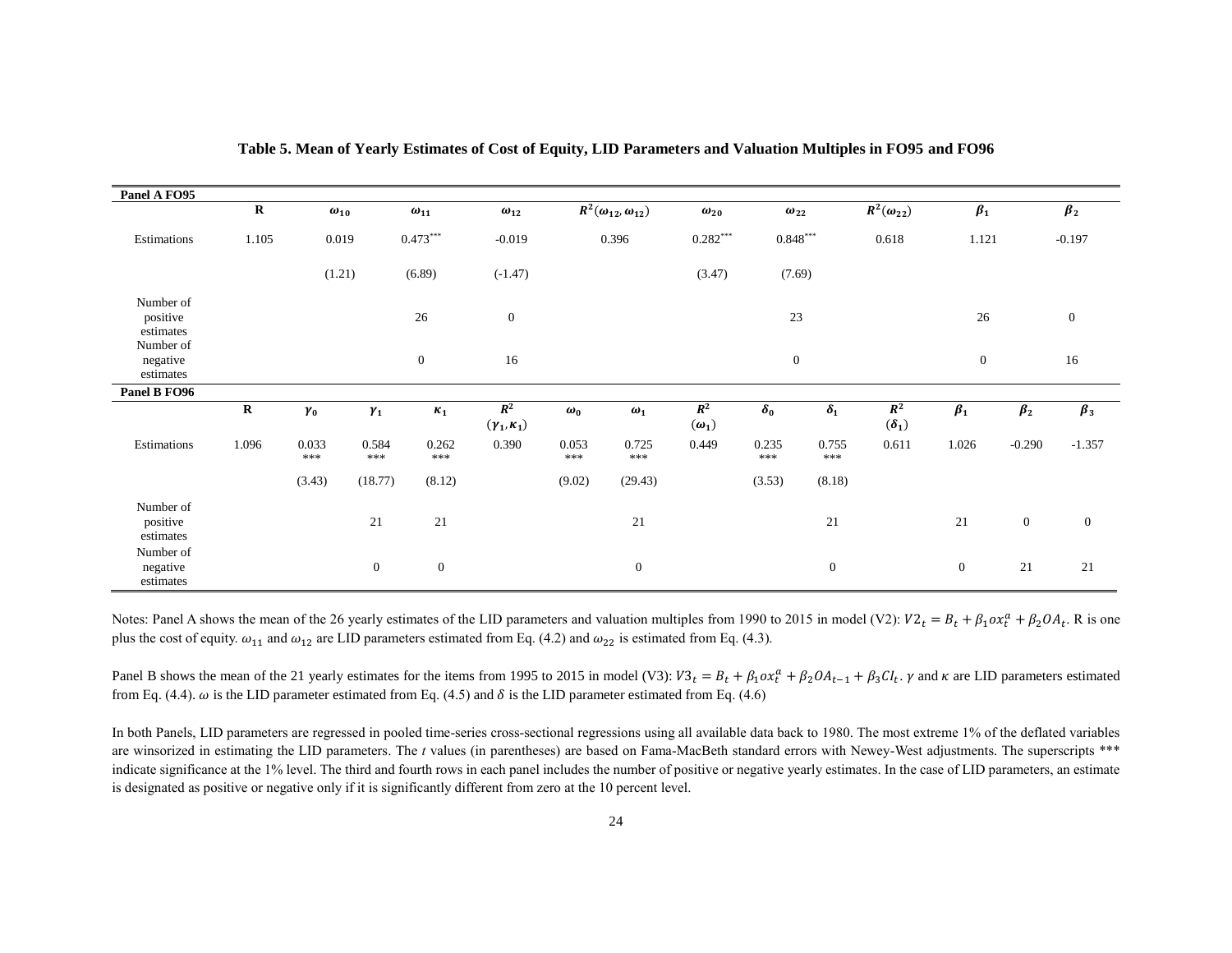#### **4.2 Value Estimates with Joint Sample Dataset and the Role of Real Options Information**

Table 6 reports the value estimates across all the models based on a joint sample dataset from 1999 to 2015.<sup>10</sup> The estimated equity value of the OFF is shown in Panel A. The median of V1 is around 0.96, compared with 0.66 for V2 and 0.36 for V3. The estimated equity value for O95 is higher than FO95 and FO96, but it is still significantly lower than MVPS (1.55) and lies close to the median estimates of BVPS (0.97). This further suggests that the median present value of residual income in O95 is close to zero.

The value estimates of the HSOFF are shown in Panel B. Within the three adjusted models, HSO95 has the highest median of value estimates of 1.17, which is lower than the median estimate of MVPS but higher than the median estimate of O95. HSO95 and HSFO96 have higher median estimates of equity value compared with FO95 and FO96, which suggests that the adjusted models with real options have higher estimated equity values than the linear models before adjustment. In terms of the standard deviation of recursion value, FO96 is the most volatile with a median of 0.74, compared with FO95 (0.32) and O95 (0.22). According to Hwang and Sohn (2010), the equity value can be represented as either the adaptation value plus the call option value, or the recursion value plus the put option value. All three models have a median call option value around 0, but a median put option value which is significantly larger than 0. This suggests that OFF highly underestimates the market equity value. Within the three models, HSFO96 has the largest median of put option value around 0.49, followed by the 0.25 median of FO95 and the 0.15 median of O95. While the recursion value is low, put option value represents a large proportion of the estimated equity value in the Hwang and Sohn (2010) adjustment models. It again explains the higher value estimates of HSOFF compared to the original OFF.

 $\overline{\phantom{a}}$ 

 $10$  To provide detailed insights for each model's performance, we also examine value estimates for each model based on full coverage of its individual sample dataset. The median value estimates for each model are close to those based on the joint sample dataset.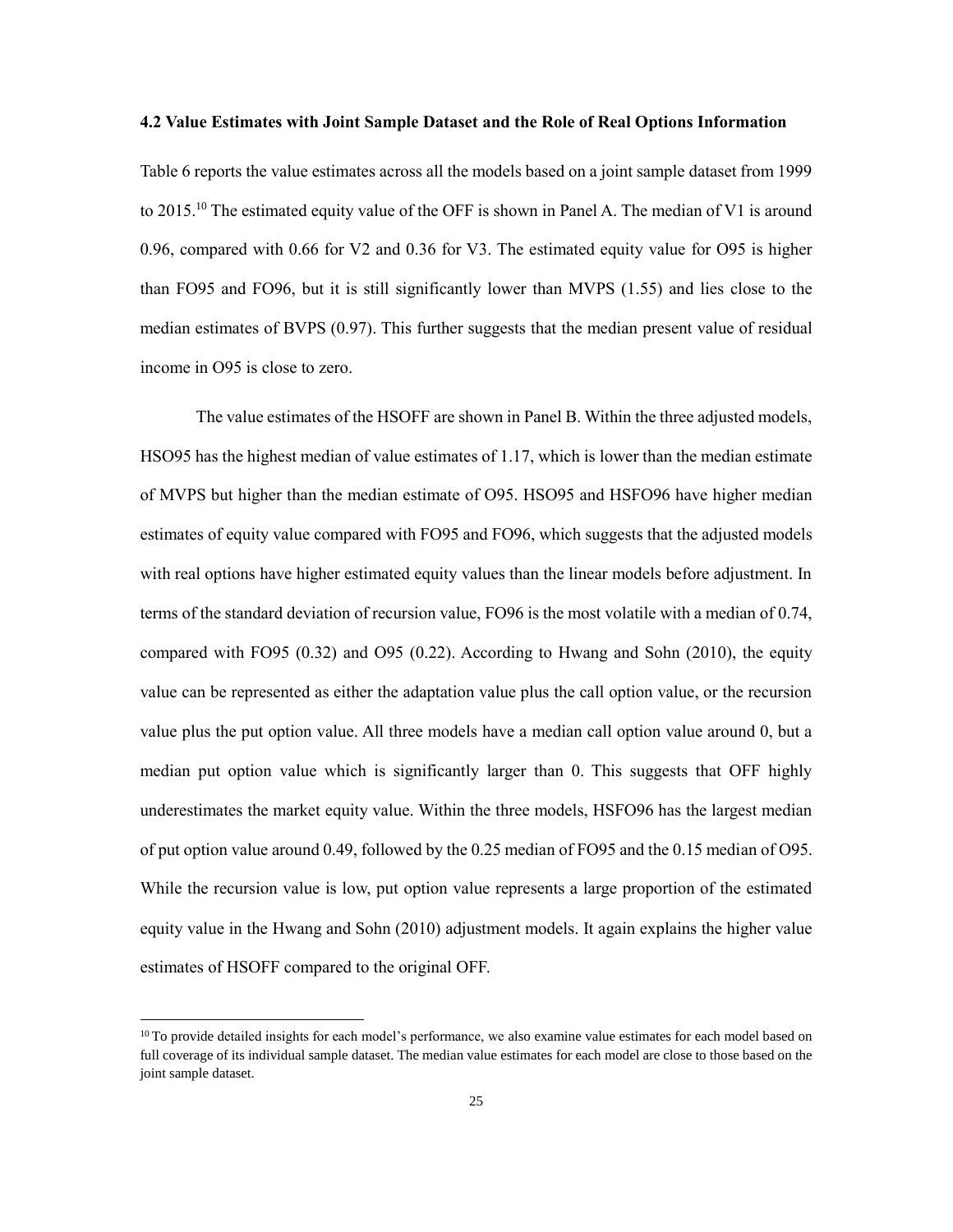Panel C presents the estimated equity value, risk parameter, RB ratio (Recursion value/Book value ratio) and put option value of Ashton et al. (2003). The median estimated equity value is about 1.54, which of all the models is the closest to MVPS. A median RB ratio of around 1 is consistent with the median recursion value of O95 close to the book value of equity. The median adaptation option value is around 0.58, which is higher than the put option value in the Hwang and Sohn (2010) adjustments in Panel B. This provide insights into the superior estimation accuracy of Ashton et al. (2003), since the adaptation option contributes a large proportion of the estimated equity value.

Panel D reports the summarized value estimates of Zhang (2000). The median estimated equity value is 1.45, which is the second closest estimate to market value. The portion  $\frac{x_t}{r}$  provides a median of 0.97, thereby indicating that the value generated from continuing current business operations contributes a significant proportion of the estimated equity value in Zhang (2000). Further details indicate that nearly half the observations in the sample contain a put option, and the other half observations have a call option. The result of this is that the medians of  $P(ROE_t)B_t$  and  $C(ROE_t)$ G are both zero. The mean of the put option value  $P(ROE_t)B_t$  is 3.99, which is much larger than the mean of the call option value  $(ROE_t)G$  equal to 0.21. This suggests that the put option in the half of observations with a low ROE is more valuable than the call option in the other half of observations which have a high ROE.

To summarize, value estimates of OFF indicate undervaluation bias. HSOFF provides respectively higher value estimates compared with the linear models before real option adjustments. Ashton et al. (2003) and Zhang (2000) respectively provide the two most accurate valuation estimates in comparison to MVPS among all the models. It can be inferred from Table 6 that real options do contribute significantly to the equity value. The superiority (value estimates closer to market value) of the non-linear models is due to incorporation of real options information.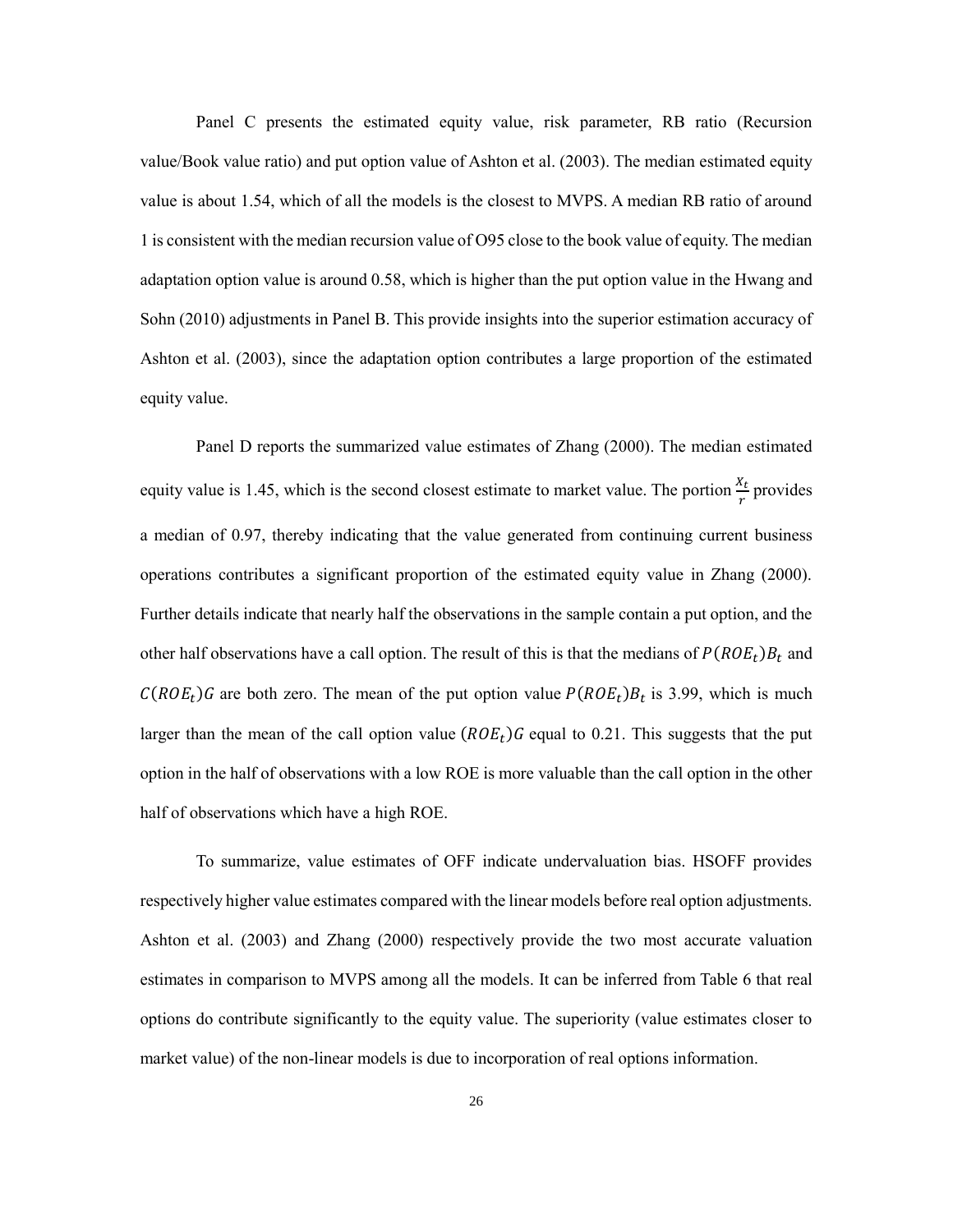|                                                                            | N    | Mean                                                                             | S.D.         | 0.25                                                                                                                                                                                       | <b>Median</b>    | 0.75             |  |  |  |  |  |  |
|----------------------------------------------------------------------------|------|----------------------------------------------------------------------------------|--------------|--------------------------------------------------------------------------------------------------------------------------------------------------------------------------------------------|------------------|------------------|--|--|--|--|--|--|
| <b>BVPS</b>                                                                | 9768 | 3.96                                                                             | 38.36        | 0.41                                                                                                                                                                                       | 0.97             | 2.13             |  |  |  |  |  |  |
| <b>MVPS</b>                                                                | 9768 | 6.01                                                                             | 51.52        | 0.5                                                                                                                                                                                        | 1.55             | 4.1              |  |  |  |  |  |  |
| <b>Panel A Ohlson and Feltham framework</b>                                |      |                                                                                  |              |                                                                                                                                                                                            |                  |                  |  |  |  |  |  |  |
| O95                                                                        |      |                                                                                  |              | $VI_t = B_t + \beta x_t^a$                                                                                                                                                                 |                  |                  |  |  |  |  |  |  |
| V <sub>1</sub>                                                             | 9768 | 3.22                                                                             | 39.93        | 0.37                                                                                                                                                                                       | 0.96             | 2.16             |  |  |  |  |  |  |
| FO95                                                                       |      |                                                                                  |              | $V2_t = B_t + \beta_1 \alpha x_t^a + \beta_2 O A_t$                                                                                                                                        |                  |                  |  |  |  |  |  |  |
| V <sub>2</sub>                                                             | 9768 | 1.9                                                                              | 52.56        | 0.23                                                                                                                                                                                       | 0.66             | 1.5              |  |  |  |  |  |  |
| FO <sub>96</sub>                                                           |      |                                                                                  |              | $\frac{V3_t = B_t + \beta_1 \alpha x_t^a + \beta_2 O A_{t-1} + \beta_3 C I_t}{93.32}$                                                                                                      |                  |                  |  |  |  |  |  |  |
| V <sub>3</sub>                                                             | 9768 | 0.43                                                                             |              |                                                                                                                                                                                            | 0.36             | 0.96             |  |  |  |  |  |  |
| Panel B Ohlson and Feltham framework with Hwang and Sohn (2010) adjustment |      |                                                                                  |              |                                                                                                                                                                                            |                  |                  |  |  |  |  |  |  |
| <b>HSO95</b>                                                               |      |                                                                                  |              | $V4a_t = AV_t + CO_t^{095}$ ,                                                                                                                                                              |                  |                  |  |  |  |  |  |  |
|                                                                            |      | $\frac{C Q_t^{095} = V_t^{095} * N(d_1) - B_t * e^{-R F_t * T} * N(d_2)}{42.43}$ |              |                                                                                                                                                                                            |                  |                  |  |  |  |  |  |  |
| V4a                                                                        | 9768 | 4.58                                                                             |              | 0.48                                                                                                                                                                                       | 1.17             | 2.61             |  |  |  |  |  |  |
| SDV <sup>095</sup>                                                         | 9768 | 1.23                                                                             | 20.11        | 0.11                                                                                                                                                                                       | 0.22             | 0.49             |  |  |  |  |  |  |
| CO <sup>095</sup>                                                          | 9768 | 0.63                                                                             | 6.7          | $\overline{0}$                                                                                                                                                                             | 0.05             | 0.41             |  |  |  |  |  |  |
| PO <sup>095</sup>                                                          | 9768 | 1.37                                                                             | 51.24        | 0.04                                                                                                                                                                                       | 0.15             | 0.41             |  |  |  |  |  |  |
| <b>HSFO95</b>                                                              |      |                                                                                  |              | $CO_t^{F095} = V_t^{F095} * N(d_1) - B_t * e^{-RF_t+T} * N(d_2)$                                                                                                                           |                  |                  |  |  |  |  |  |  |
| V <sub>4</sub> b                                                           | 9768 | 4.01                                                                             | 38.41        | 0.42                                                                                                                                                                                       | $\mathbf{1}$     | 2.2              |  |  |  |  |  |  |
| SDV <sup>FO95</sup>                                                        | 9768 | 2.79                                                                             | 44.69        | 0.16                                                                                                                                                                                       | 0.32             | 0.85             |  |  |  |  |  |  |
| CO <sup>FO95</sup>                                                         | 9768 | 0.06                                                                             | 0.7          | $\overline{0}$                                                                                                                                                                             | $\overline{0}$   | $\overline{0}$   |  |  |  |  |  |  |
| PO <sup>FO95</sup>                                                         | 9768 | 2.11                                                                             | 72.49        | 0.09                                                                                                                                                                                       | 0.25             | 0.66             |  |  |  |  |  |  |
| <b>HSFO96</b>                                                              |      |                                                                                  |              | $\label{eq:2} V4c_t = AV_t + CO_t^{F096},$<br>$\label{eq:2} CO_t^{F096} = V_t^{F096} * N(d_1) - B_t * e^{-RF_t*T} * N(d_2)$                                                                |                  |                  |  |  |  |  |  |  |
| V <sub>4</sub> c                                                           | 9768 | 3.98                                                                             | 38.36        | 0.42                                                                                                                                                                                       | 0.99             | 2.17             |  |  |  |  |  |  |
| SDV <sup>FO96</sup>                                                        | 9768 | 12.72                                                                            | 430.61       | 0.3                                                                                                                                                                                        | 0.74             | 1.87             |  |  |  |  |  |  |
| CO <sup>F096</sup>                                                         | 9768 | 0.02                                                                             | 0.19         | $\overline{0}$                                                                                                                                                                             | $\mathbf{0}$     | $\boldsymbol{0}$ |  |  |  |  |  |  |
| PO <sup>FO96</sup>                                                         | 9768 | 3.55                                                                             | 116.18       | 0.17                                                                                                                                                                                       | 0.49             | 1.28             |  |  |  |  |  |  |
| Panel C Ashton et al. (2003)                                               |      |                                                                                  |              |                                                                                                                                                                                            |                  |                  |  |  |  |  |  |  |
| Ashton et al. (2003)                                                       |      |                                                                                  |              | $\label{eq:V5} V5 = B\big[ h + \frac{1}{2} \int\limits_{0}^{1} exp\left(\frac{-2\theta B h}{1+z}\right) dz \big] = B\big[ \sum\limits_{m}^{\infty} \alpha_m \, L_m \left( h \right) \big]$ |                  |                  |  |  |  |  |  |  |
| V5                                                                         | 9768 | 5.89                                                                             | 51.49        | 0.64                                                                                                                                                                                       | 1.54             | 3.41             |  |  |  |  |  |  |
| $\boldsymbol{\mathrm{h}}$                                                  | 9768 | 0.89                                                                             | 1.24         | 0.93                                                                                                                                                                                       | $\mathbf{1}$     | 1.06             |  |  |  |  |  |  |
| $\theta$                                                                   | 9768 | 32.27                                                                            | 331.43       | 0.73                                                                                                                                                                                       | 3.55             | 14.43            |  |  |  |  |  |  |
| AO                                                                         | 9768 | 2.67                                                                             | 53.38        | 0.26                                                                                                                                                                                       | 0.58             | 1.26             |  |  |  |  |  |  |
| Panel D Zhang (2000)                                                       |      |                                                                                  |              |                                                                                                                                                                                            |                  |                  |  |  |  |  |  |  |
| Zhang (2000)                                                               |      |                                                                                  |              | $V6 = \frac{1}{r}X_t + P(ROE_t)B_t + C(ROE_t)G$                                                                                                                                            |                  |                  |  |  |  |  |  |  |
| V <sub>6</sub>                                                             | 9768 | 5.76                                                                             | 39.69        | 0.49                                                                                                                                                                                       | 1.45             | 3.75             |  |  |  |  |  |  |
| $\frac{X_t}{r}$                                                            | 9768 | 1.57                                                                             | 106.95       | $-0.01$                                                                                                                                                                                    | 0.97             | 3.01             |  |  |  |  |  |  |
| $P(ROE_t)B_t$                                                              | 9768 | 3.99                                                                             | 116.38       | $\boldsymbol{0}$                                                                                                                                                                           | $\boldsymbol{0}$ | 0.6              |  |  |  |  |  |  |
| $C(ROE_t)$ G                                                               | 9768 | 0.21                                                                             | $\mathbf{1}$ | $\mathbf{0}$                                                                                                                                                                               | $\mathbf{0}$     | 0.09             |  |  |  |  |  |  |

## **Table 6. Value Estimates of Models with Joint Sample Dataset**

Notes: Table 6 shows the value estimates in each model based on a joint sample dataset from 1999 to 2015.

Panel A reports the estimated equity value of model (V1), (V2) and (V3), which are models of OFF. Panel B presents the estimated equity value, standard deviation of recursion value (SDV), call option value (CO), put option value (PO) and PVE of model (V4a), (V4b) and (V4c), which are models of HSOFF. Panel C provides the estimated equity value, put option value and PVE of model (V5), which is the model of Ashton et al. (2003). Panel D reports the estimated equity value and the specific proportion of the equity value in model (V6), which is the model of Zhang (2000).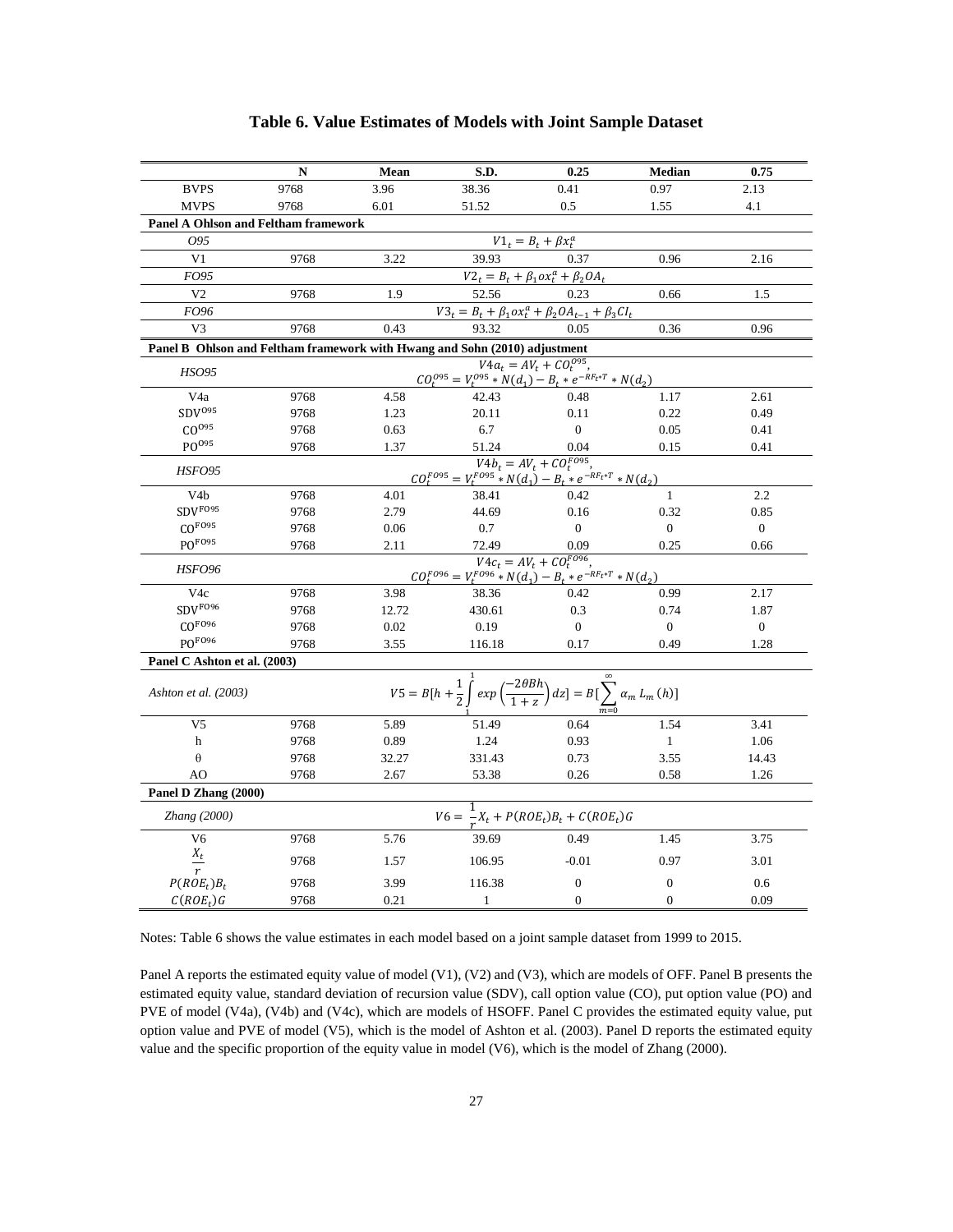#### **4.3 Out of Sample Valuation Performance**

## **4.3.1 Forecast Bias, Accuracy and Explainability**

In this section, we provide out of sample forecast bias, accuracy and explainability results. This helps address our research question on the role of real options information in accounting-based equity valuation. To better illustrate the comparison of linear versus non-linear real options models, we arrange each of the following tables into four panels. Panel A includes O95 and the real option models built upon Ohlson (1995): HSO95 and Ashton et al. (2003). Panel B presents FO95 and HSFO95, which are models based on Feltham and Ohlson (1995). Panel C contains FO96 and HSFO96, which are models based on Feltham and Ohlson (1996). Panel D contains the real options model of Zhang (2000). Since Zhang's model uses capitalized earnings to capture the firm's value with stable operation, we also provide the capitalized earnings model in Panel D as a benchmark for comparison.

Table 7 reports the Proportional Valuation Error (PVE) across all models based on a joint sample dataset. For the OFF (O95, FO95 and FO96), all three linear models underestimate the market equity value. The median of PVE1, PVE2 and PVE3 are around -0.37, -0.57 and -0.75. FO96 has the greatest valuation bias among all the models, which indicates half of its estimated equity value undervalues more than 75% of the market equity value. The underestimation for FO95 and FO96 is unsurprising, given the negative valuation coefficients on net operating assets and capital investments. It can also be observed in Table 7 that the valuation bias of OFF is significantly reduced after the Hwang and Sohn (2010) adjustment. More specifically, the mean and median PVE increase significantly towards 0, with a median PVE of -0.21 for HSO95, -0.32 for HSFO95 and -0.33 for HSFO96. According to Hwang and Sohn (2010), the estimated equity value can be viewed as the recursion value plus the put option value. Thus, the reduced forecast bias is due to the put option effect. Compared with O95, Ashton et al. (2003) provides a better median PVE of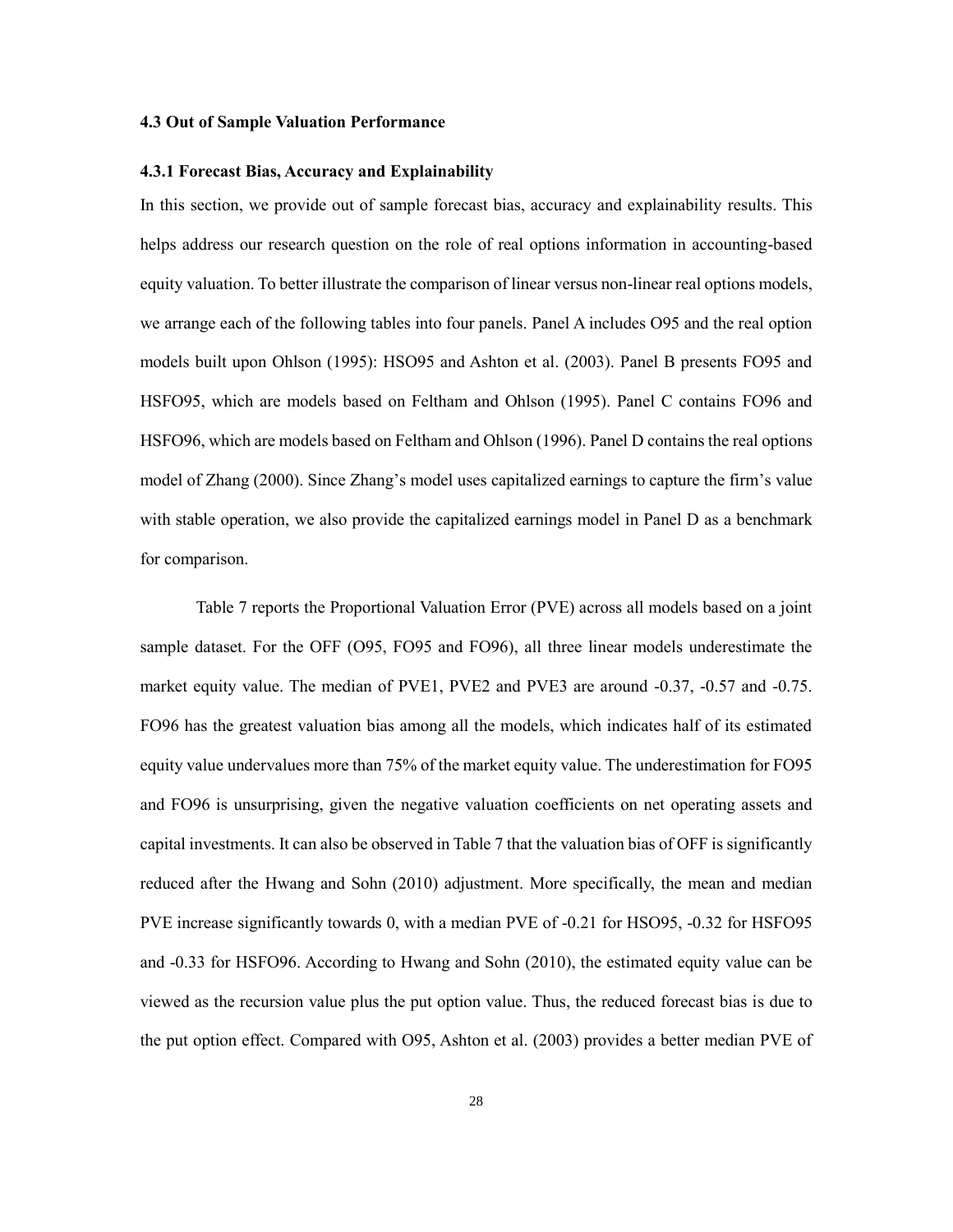0.06. Nonetheless, the mean PVE of Ashton et al. (2003) is 0.4, which reveals right skewness and indicates a few extreme high valuations. Among all the models, Zhang (2000) provides the lowest valuation bias with a median PVE of -0.04. The relative capitalized earnings model presents a median PVE of -0.43. This further indicates that the call and put options components are crucial and that they make an important contribution to estimated equity value in the Zhang (2000) model.

In summary, HSOFF reduces the downward valuation bias of the original linear models. The real options model of Zhang (2000) has the lowest valuation bias, followed by Ashton et al. (2003). The abandonment option in Hwang and Sohn (2010) and Zhang (2000) provides an insurance policy that pays off if the firm performs below expectations. The adaption option of Ashton et al. (2003) enables the firm to convert its resources to alternative and potentially more profitable uses. The growth option in Zhang (2000) allows the firm to invest and expand the scale of its operations when it faces profitable projects. These results therefore confirm that the real options components in the non-linear models contribute significantly to equity value.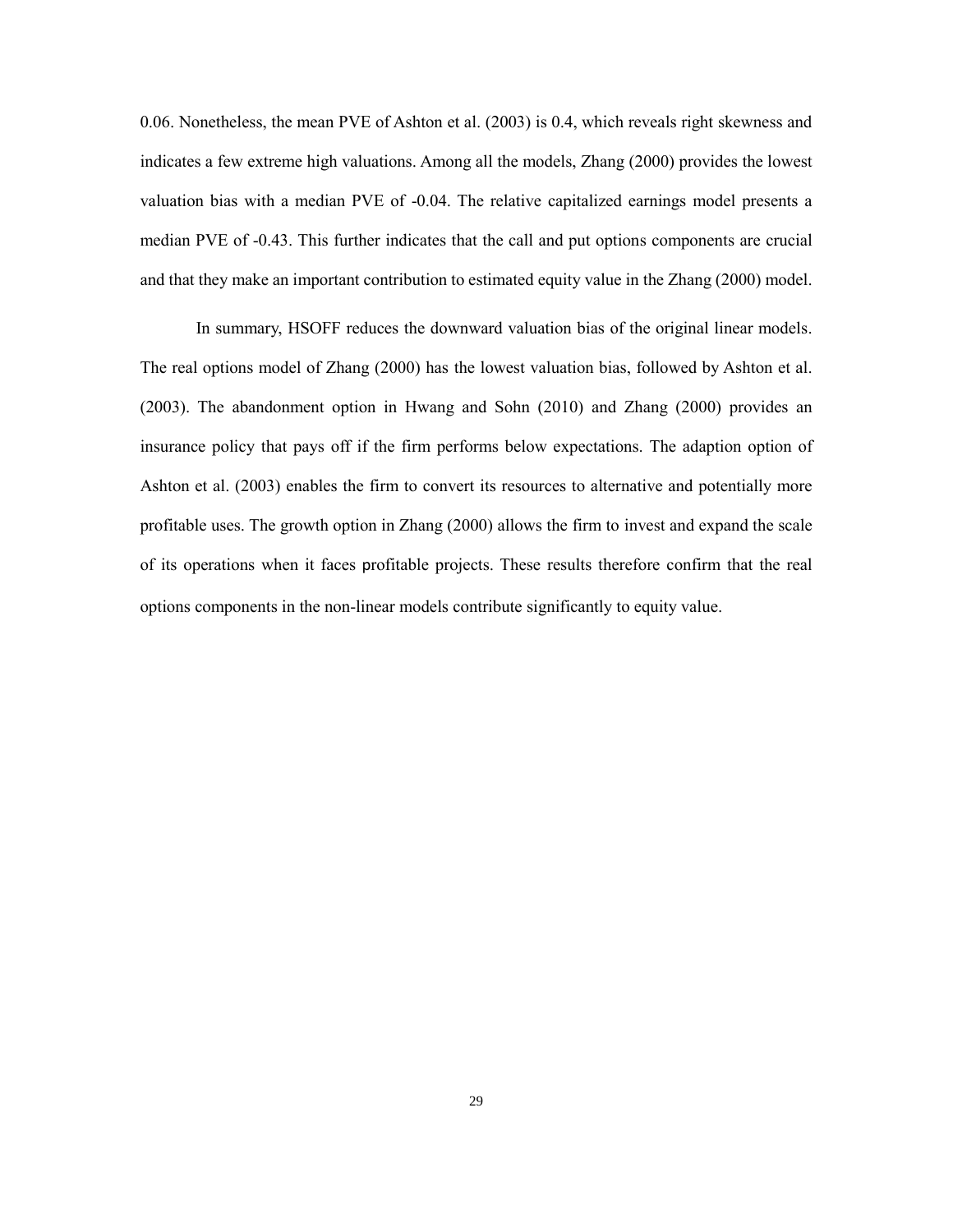|                  | Model                                               | N    | Mean                                                           | <b>Significance Level</b><br><b>Mean Difference=0</b>                                                                            | <b>Median</b> | <b>Significance Level</b><br><b>Median Difference=0</b> |
|------------------|-----------------------------------------------------|------|----------------------------------------------------------------|----------------------------------------------------------------------------------------------------------------------------------|---------------|---------------------------------------------------------|
|                  |                                                     |      |                                                                |                                                                                                                                  |               |                                                         |
|                  | Panel A Models based on Ohlson (1995)               |      |                                                                |                                                                                                                                  |               |                                                         |
|                  |                                                     |      | $V1_t = B_t + \beta x_t^a$                                     |                                                                                                                                  |               |                                                         |
|                  |                                                     |      |                                                                |                                                                                                                                  |               |                                                         |
| PVE1             | O95                                                 |      |                                                                |                                                                                                                                  | $-0.37$       | $\boldsymbol{0}$                                        |
|                  |                                                     |      |                                                                | 9768 -0.21 0<br>$V4a_t = AV_t + CO_t^{0.05}$ ,<br>$CO_t^{0.05} = V_t^{0.05} * N(d_1) - B_t * e^{-RF_t + T} * N(d_2)$             |               |                                                         |
| PVE4a            | <b>HSO95</b>                                        |      |                                                                |                                                                                                                                  | $-0.21$       | $\boldsymbol{0}$                                        |
|                  |                                                     |      |                                                                | 9768 0.03 0<br>$V5 = B[h + \frac{1}{2}]$ $exp\left(\frac{-2\theta Bh}{1+z}\right) dz$ $= B[\sum_{m=0}^{\infty} \alpha_m L_m(h)]$ |               |                                                         |
| PVE <sub>5</sub> | Ashton et al. (2003)                                | 9768 | 0.4                                                            | $\Omega$                                                                                                                         | 0.06          | $\mathbf{0}$                                            |
|                  | Panel B Models based on Feltham and Ohlson (1995)   |      |                                                                |                                                                                                                                  |               |                                                         |
|                  |                                                     |      | $V2_t = \overline{B_t + \beta_1 \omega x_t^a + \beta_2 O A_t}$ |                                                                                                                                  |               |                                                         |
| PVE <sub>2</sub> | FO <sub>95</sub>                                    |      |                                                                | 9768 -0.5 0<br>$V4b_t = AV_t + CO_t^{F095}$ ,                                                                                    | $-0.57$       | 0                                                       |
|                  |                                                     |      |                                                                | $COF095 = VF095 * N(d1) - Bt * e-RFt * T * N(d2)$                                                                                |               |                                                         |
| PVE4b            | HSFO95                                              | 9768 | $-0.08$                                                        | $\Omega$                                                                                                                         | $-0.32$       | $\mathbf{0}$                                            |
|                  | Panel C Models based on Feltham and Ohlson (1996)   |      |                                                                |                                                                                                                                  |               |                                                         |
|                  |                                                     |      |                                                                |                                                                                                                                  |               |                                                         |
|                  |                                                     |      |                                                                | $V3_t = B_t + \beta_1 \alpha x_t^a + \beta_2 O A_{t-1} + \beta_3 C I_t$                                                          |               |                                                         |
| PVE3             | FO <sub>96</sub>                                    | 9768 | $-0.86$                                                        | $\overline{0}$                                                                                                                   | $-0.75$       | $\mathbf{0}$                                            |
|                  |                                                     |      |                                                                | $\overline{CO_t^{F096}} = V_t^{F096} * N(d_1) - B_t * e^{-RF_t*T} * N(d_2)$                                                      |               |                                                         |
| PVE4c            | HSFO <sub>96</sub>                                  | 9768 | $-0.09$                                                        | $\mathbf{0}$                                                                                                                     | $-0.33$       | $\mathbf{0}$                                            |
|                  | <b>Panel D Models based on Capitalized Earnings</b> |      |                                                                |                                                                                                                                  |               |                                                         |
|                  |                                                     |      | $Vce_t = \frac{1}{r}X_t$                                       |                                                                                                                                  |               |                                                         |
|                  | Capitalized Earnings Model                          |      | $\frac{9768}{1}$ -1.79                                         | $\mathbf{0}$                                                                                                                     | $-0.43$       | $\boldsymbol{0}$                                        |
|                  |                                                     |      |                                                                | $V6 = \frac{1}{r}X_t + P(ROE_t)B_t + C(ROE_t)G$                                                                                  |               |                                                         |
| PVE <sub>6</sub> | $\text{Zhang}$ (2000)                               | 9768 | 0.28                                                           | $\mathbf{0}$                                                                                                                     | $-0.04$       | $\boldsymbol{0}$                                        |

# **Table 7. Comparison of Proportional Valuation Errors**

Notes: Table 7 shows the proportional valuation errors (PVE) of all models based on a joint sample of 9768 observations from 1999 to 2015. Panel A includes O95, HSO95 and Ashton et al. (2003). Panel B presents FO95 and HSFO95. Panel C contains FO96 and HSFO96. Panel D contains the Capitalized Earnings Model in addition to Zhang (2000).

PVE measures the forecast bias:  $PVE_t = (MV_t^{Est} - MV_t^{Act})/MV_t^{Act}$ , where  $MV_t^{Est}$  is the estimated equity value of each model and MV<sub>t</sub><sup>Act</sup> is the market equity value. Significance Level Mean Difference = 0 and Significance Level Median Difference =0 represent the significance level associated with the t-statistics of (sign rank test) of whether the mean and median proportional valuation error equals zero.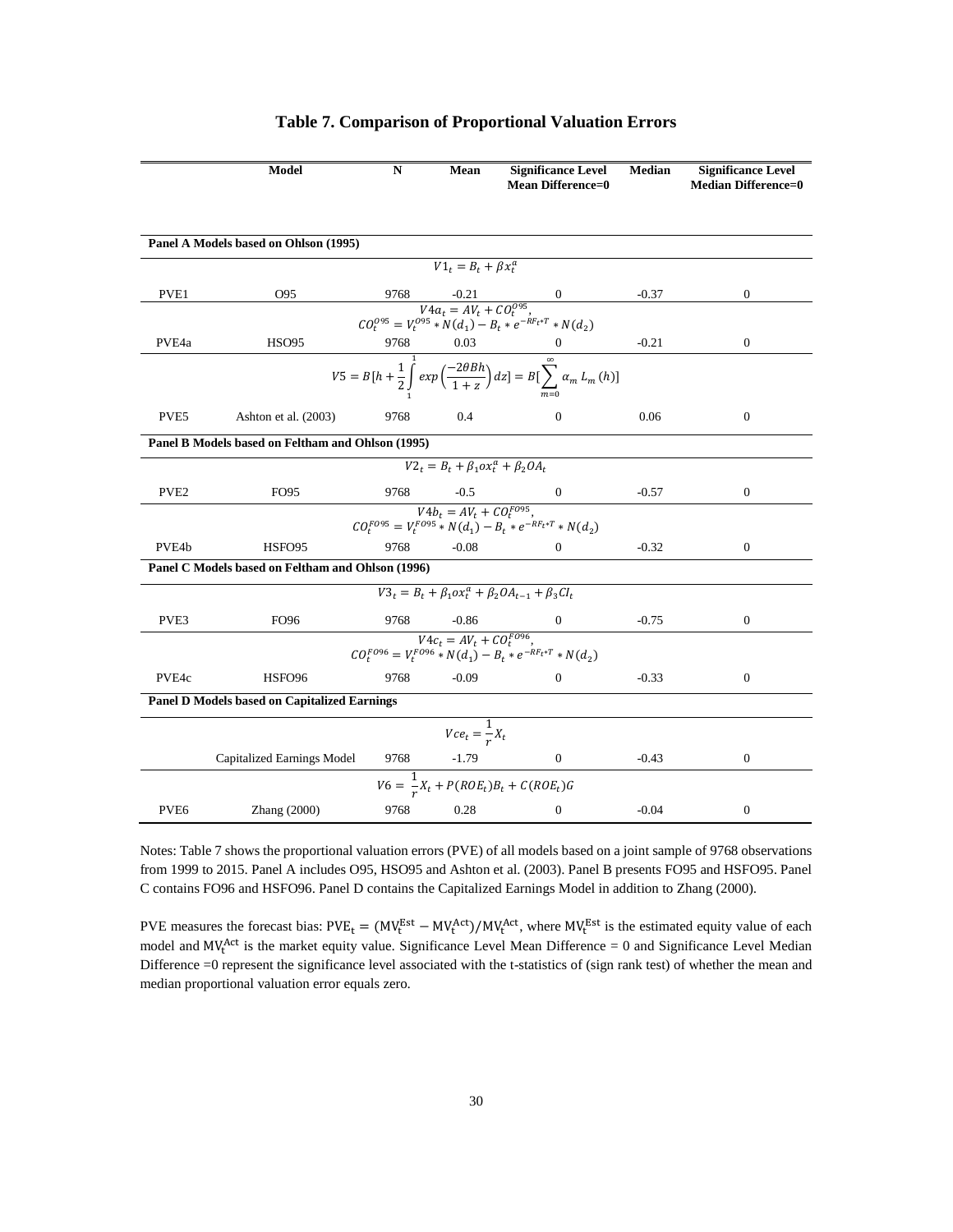Table 8 presents the Absolute Proportional Valuation Error (APVE) and valuation central tendency of each model, which respectively measure the magnitude and frequency of forecast accuracy. For the linear models, O95 has a median APVE around 0.52, substantially lower than the 0.61 median of FO95 and 0.76 median of FO96. It is also evident from Table 8 that Hwang and Sohn (2010) adjustment increases the forecast accuracy of the linear models. Specifically, HSO95 has a median APVE of 0.48, while HSFO95 and HSFO96 have a median APVE of 0.53. Comparing with HSO95, Ashton et al. (2003) does not show a better forecast accuracy and has the same median APVE (0.52) as O95. This may be due to the extreme estimated values from observations with significantly large standard deviation of recursion value. Compared with the capitalized earrings model, the Zhang (2000) model provides better forecast accuracy and, with a median APVE of 0.42, it outperforms all other models. The valuation central tendency presents similar results regarding the frequency of forecast accuracy. The model with the highest central tendency is Zhang (2000), providing a central tendency of 18.08%. Following Zhang (2000), HSO95 presents a central tendency of 14.52%. Compared with O95, Ashton et al. (2003) show more central tendency (14.06% versus 12.80%). It can also be observed that the central tendency of OFF significantly increases after the Hwang and Sohn (2010) adjustment. As a result, in terms of both the magnitude and frequency of forecast accuracy, Zhang (2000) has the best performance, followed by HSO95. This is explained by real options theory as Zhang (2000) recognizes both the role of abandonment and growth in valuation. The abandonment and growth options provide investors with flexibility to minimize bad losses and maximize future profit. Considering such flexibility in decision making and incorporating real options information in valuation contributes to the model's valuation accuracy.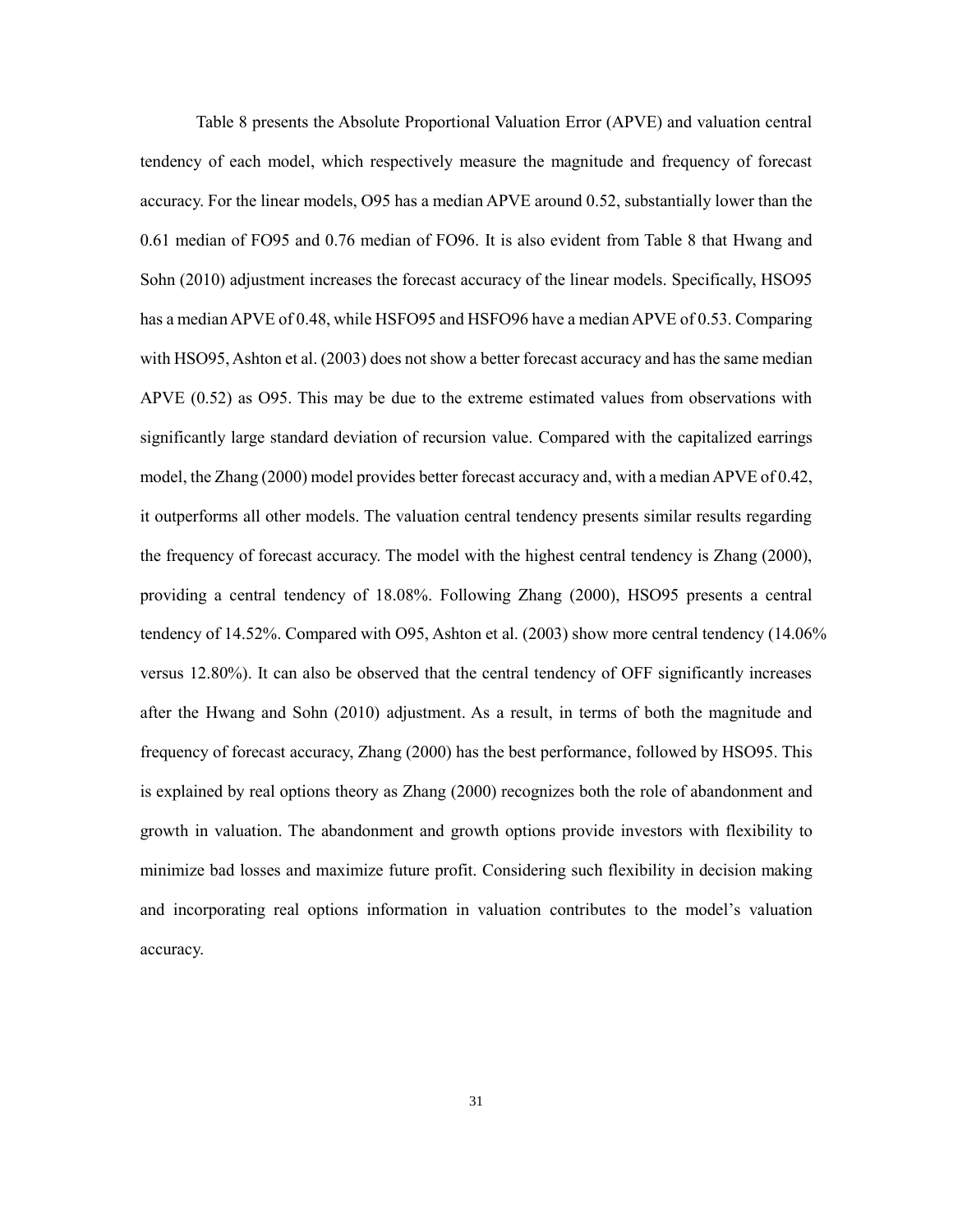|                   | Model                                               | N    | <b>Median</b>                                                                                                                                   | <b>Significance Level</b><br><b>Median Difference=0</b> | <b>Central Tendency</b> |
|-------------------|-----------------------------------------------------|------|-------------------------------------------------------------------------------------------------------------------------------------------------|---------------------------------------------------------|-------------------------|
|                   |                                                     |      |                                                                                                                                                 |                                                         |                         |
|                   | Panel A Models based on Ohlson (1995)               |      |                                                                                                                                                 |                                                         |                         |
|                   |                                                     |      | $V1_t = B_t + \beta x_t^a$                                                                                                                      |                                                         |                         |
| APVE1             | O95                                                 |      |                                                                                                                                                 | $\mathbf{0}$                                            | 12.80%                  |
|                   |                                                     |      | $\begin{array}{c} 9768 \qquad 0.52 \\ V4a_t = AV_t + CO_t^{095}, \\ CO_t^{095} = V_t^{095} * N(d_1) - B_t * e^{-RF_t * T} * N(d_2) \end{array}$ |                                                         |                         |
| APVE4a            | HSO95                                               |      |                                                                                                                                                 | $\mathbf{0}$                                            | 14.52%                  |
|                   |                                                     |      | 9768 0.48<br>$V5 = B[h + \frac{1}{2} \int_{1}^{1} exp\left(\frac{-2\theta Bh}{1+z}\right) dz] = B[\sum_{m=0}^{\infty} \alpha_m L_m(h)]$         |                                                         |                         |
|                   |                                                     |      |                                                                                                                                                 |                                                         |                         |
| APVE5             | Ashton et al. (2003)                                | 9768 | 0.52                                                                                                                                            | $\mathbf{0}$                                            | 14.06%                  |
|                   | Panel B Models based on Feltham and Ohlson (1995)   |      |                                                                                                                                                 |                                                         |                         |
|                   |                                                     |      | $V2_t = B_t + \beta_1 \omega x_t^a + \beta_2 O A_t$                                                                                             |                                                         |                         |
| APVE <sub>2</sub> | FO95                                                | 9768 | 0.61                                                                                                                                            | 0                                                       | 9.55%                   |
|                   |                                                     |      | $\overline{CO^{F095}_t = V^{F095}_t * N(d_1) - B_t * e^{-RF_t*T} * N(d_2)}$                                                                     |                                                         |                         |
| APVE4b            | HSFO95                                              | 9768 | 0.53                                                                                                                                            | $\boldsymbol{0}$                                        | 12.80%                  |
|                   | Panel C Models based on Feltham and Ohlson (1996)   |      |                                                                                                                                                 |                                                         |                         |
|                   |                                                     |      | $V3_t = B_t + \beta_1 \alpha x_t^a + \beta_2 O A_{t-1} + \beta_3 C I_t$                                                                         |                                                         |                         |
| APVE3             | FO96                                                | 9768 | 0.76                                                                                                                                            | $\mathbf{0}$                                            | 5.09%                   |
|                   |                                                     |      | $\begin{aligned} V4c_t &= AV_t + CO_t^{F096}, \\ CO_t^{F096} &= V_t^{F096} * N(d_1) - B_t * e^{-RF_t*T} * N(d_2) \end{aligned}$                 |                                                         |                         |
|                   |                                                     |      |                                                                                                                                                 |                                                         |                         |
| APVE4c            | HSFO <sub>96</sub>                                  | 9768 | 0.53                                                                                                                                            | $\mathbf{0}$                                            | 12.73%                  |
|                   | <b>Panel D Models based on Capitalized Earnings</b> |      |                                                                                                                                                 |                                                         |                         |
|                   |                                                     |      | $Vce_t = \frac{1}{r}X_t$                                                                                                                        |                                                         |                         |
|                   | <b>Capitalized Earnings Model</b>                   | 9768 | 0.56                                                                                                                                            | $\mathbf{0}$                                            | 12.51%                  |
|                   |                                                     |      | $V6 = \frac{1}{r}X_t + P(ROE_t)B_t + C(ROE_t)G$                                                                                                 |                                                         |                         |
| APVE <sub>6</sub> | Zhang $(2000)$                                      | 9768 | 0.42                                                                                                                                            | 0                                                       | 18.08%                  |

#### **Table 8. Comparison of Absolute Proportional Valuation Errors**

Notes: Table 8 shows the absolute proportional valuation errors (APVE) of all models based on a joint sample of 9768 observations from 1999 to 2015. Panel A includes O95, HSO95 and Ashton et al. (2003). Panel B presents FO95 and HSFO95. Panel C contains FO96 and HSFO96. Panel D contains the Capitalized Earnings Model in addition to Zhang (2000).

APVE measures the forecast accuracy:  $APVE_t = |MV_t^{Est} - MV_t^{Act}|/MV_t^{Act}$ , where  $MV_t^{Est}$  is the estimated equity value of each model and  $MV_t^{Act}$  is the market equity value. Significance Level Median Difference =0 represent the significance level associated with the t-statistics of (sign rank test) of whether the median valuation proportional error equals zero. The measure of central tendency indicates the percentage of observations with the value estimates which lie within15% of the observed security price.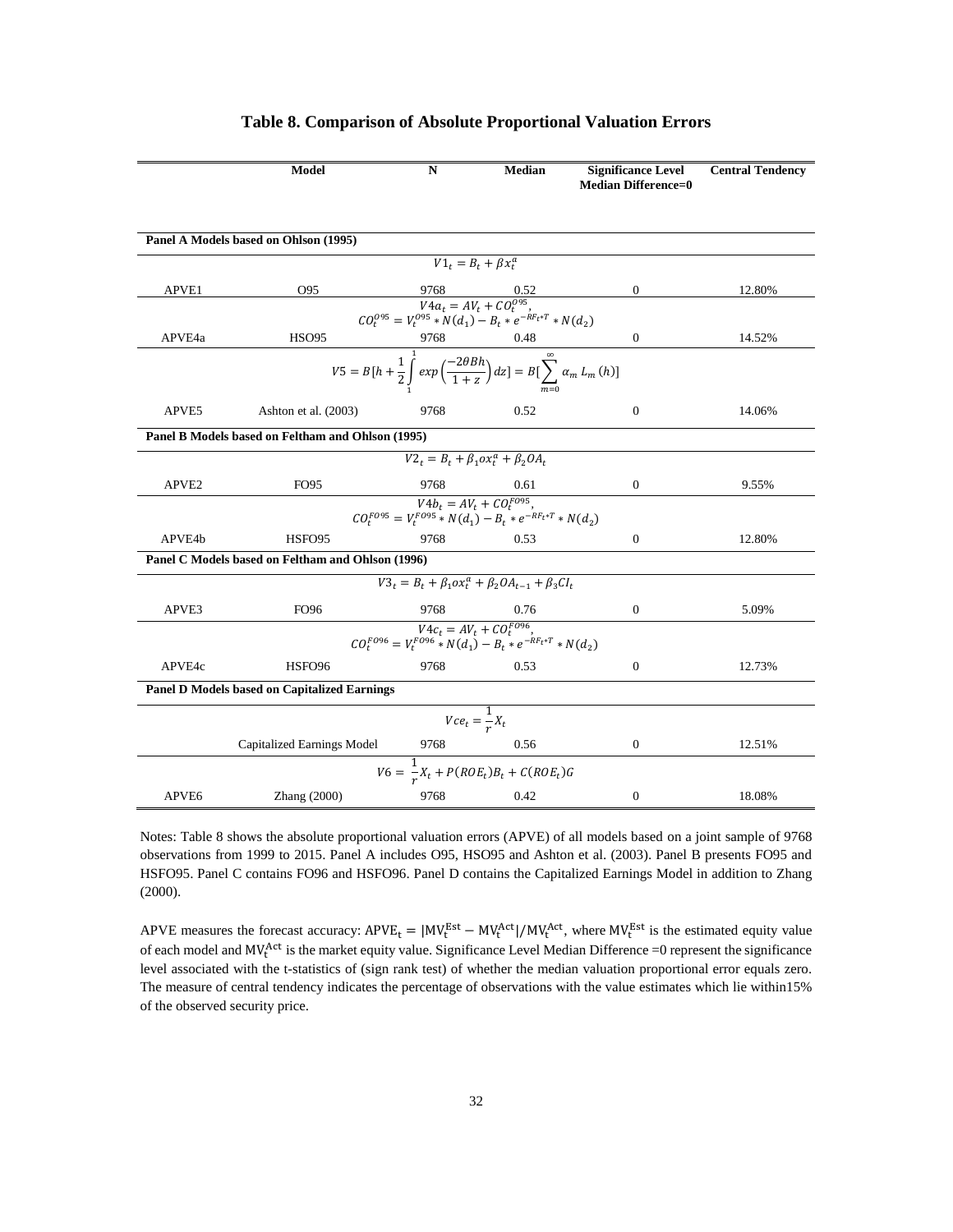Table 9 reports the results of 17 pooled time-series cross-sectional regressions of contemporaneous market equity values on estimated equity values from each model, based on a joint sample of 9,768 observations over the 17 year time period 1999-2015. The coefficients for all models are significant at the 0.01 level based on Fama-MacBeth standard errors with Newey-West adjustments. For the OFF, O95 has the highest explanatory power, while FO96 performs substantially worse than the other two models. The coefficients further indicate that estimated equity values for O95 are generally larger than for both FO95 and FO96. It is evident from the table that Hwang and Sohn (2010) adjustment improves the explainability of OFF. More specifically, the explainability of HSO95, HSFO95, and HSFO96 are 0.718, 0.689, and 0.690, compared to 0.679, 0.631, and 0.489 for O95, FO95 and FO96, respectively. The coefficients in the Hwang and Sohn (2010) adjustment models are smaller than the coefficients in the linear models, which suggests that the HSOFF provides larger estimated equity values than the original OFF. Ashton et al. (2003) outperforms O95 but provides a lower explanatory power than HSO95 with a 0.69 R square. Among all the models, Zhang (2000) has the largest average R square of 0.733. Compared with the poor explanatory power of the capitalized earnings model (with an R square of 0.32), the superior explainablity in Zhang (2000) demonstrates the importance of the growth and abandonment option value in equity valuation. Overall, non-linear real option models outperform linear models in terms of explainability. Zhang's (2000) model provides the best performance in explanatory power, followed by HSO95 and Ashton et al. (2003). The superiority of non-linear models in explainability is due to recognizing the real options effects associated with a firm's ability to abandon, adapt or expand its existing operating activities. Neglecting such effects will lead to valuation errors and inevitably reduce the model's explanatory power for market value.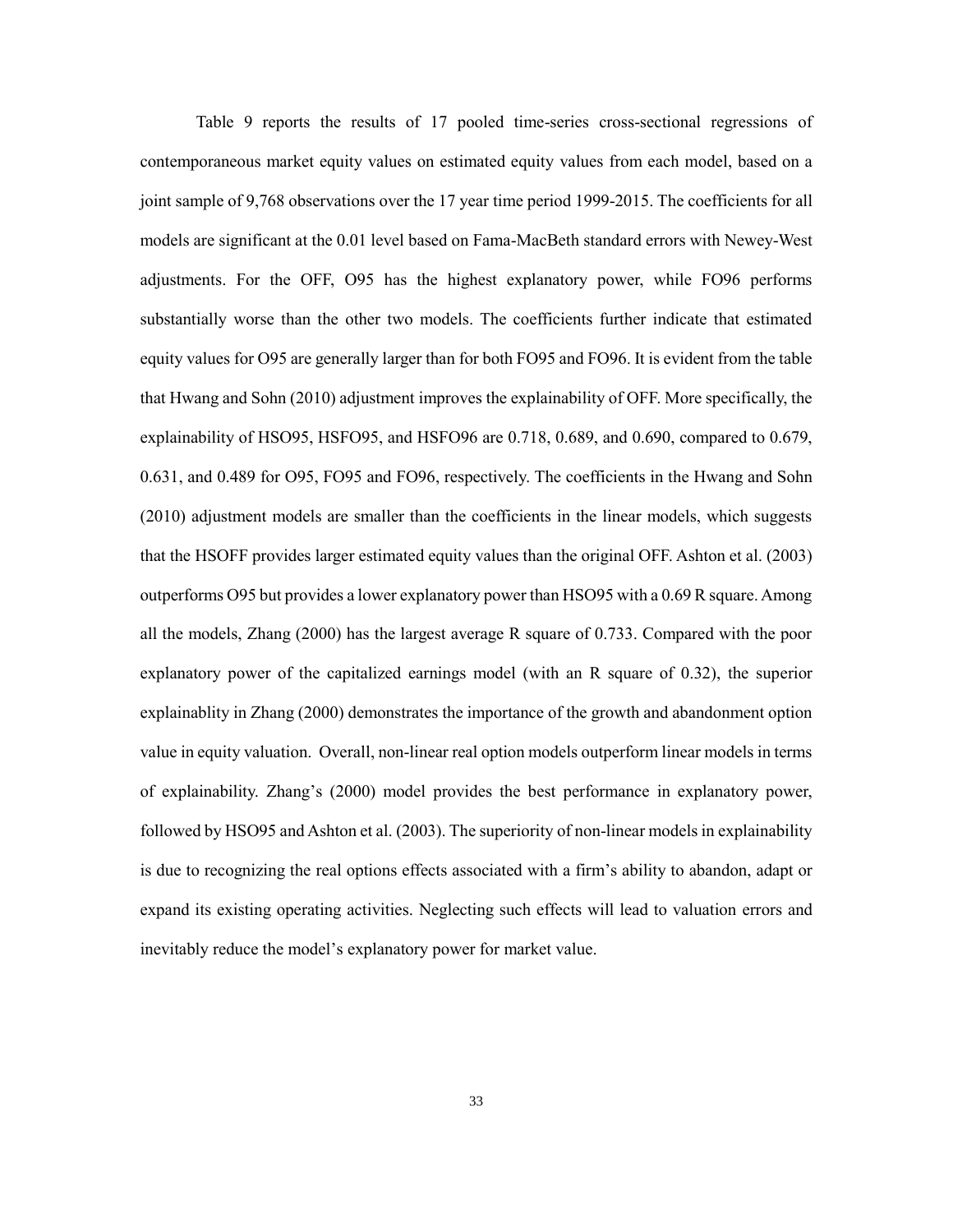|                                                     | N    | <b>Time Period</b> | <b>Average R Square</b> | Coefficient | <b>Standard Error</b> | <b>T</b> statistics | P > t |
|-----------------------------------------------------|------|--------------------|-------------------------|-------------|-----------------------|---------------------|-------|
| Panel A Models based on Ohlson (1995)               |      |                    |                         |             |                       |                     |       |
| V1 095                                              | 9768 | 17                 | 0.679                   | 1.289       | 0.250                 | 5.160               | 0.000 |
| V <sub>4</sub> a H <sub>SO95</sub>                  | 9768 | 17                 | 0.718                   | 1.121       | 0.159                 | 7.030               | 0.000 |
| V5 Ashton et al. (2003)                             | 9768 | 17                 | 0.690                   | 0.932       | 0.154                 | 6.040               | 0.000 |
| Panel B Models based on Feltham and Ohlson (1995)   |      |                    |                         |             |                       |                     |       |
|                                                     |      |                    |                         |             |                       |                     |       |
| V <sub>2</sub> FO <sub>95</sub>                     | 9768 | 17                 | 0.631                   | 1.688       | 0.364                 | 4.630               | 0.000 |
| V <sub>4</sub> b HSFO <sub>95</sub>                 | 9768 | 17                 | 0.689                   | 1.336       | 0.267                 | 5.010               | 0.000 |
| Panel C Models based on Feltham and Ohlson (1996)   |      |                    |                         |             |                       |                     |       |
| V3 FO96                                             | 9768 | 17                 | 0.489                   | 1.581       | 0.420                 | 3.770               | 0.000 |
| V4c HSFO96                                          | 9768 | 17                 | 0.690                   | 1.355       | 0.262                 | 5.160               | 0.000 |
| <b>Panel D Models based on Capitalized Earnings</b> |      |                    |                         |             |                       |                     |       |
|                                                     |      |                    |                         |             |                       |                     |       |
| Capitalized Earnings Model                          | 9768 | 17                 | 0.320                   | 0.588       | 0.164                 | 3.590               | 0.002 |
| V6 Zhang (2000)                                     | 9768 | 17                 | 0.733                   | 0.948       | 0.116                 | 8.200               | 0.000 |

# **Table 9. Regressions of Contemporaneous Market Equity Value on Estimated Equity Value**

Notes: Table 9 shows the results of pooled time-series cross-sectional regressions of contemporaneous market equity values on estimated equity values, based on a joint sample of 9768 observations and a time period of 17 years. The average R squares of the regressions, regression coefficients, Fama-MacBeth standard errors with Newey-West adjustments are provided for each model. P>t reports the significance level of the coefficients.

Panel A includes O95, HSO95 and Ashton et al. (2003). Panel B presents FO95 and HSFO95. Panel C contains FO96 and HSFO96. Panel D contains Capitalized Earnings Model in addition to Zhang (2000). The regression formula is:  $MV_{j,t}^{Act} = \lambda_0 + \lambda_1 MV_{j,t}^{Est} + \varepsilon_t$ , where  $MV_{j,t}^{Act}$  is the market equity value for firm j at time t, and  $MV_{j,t}^{Est}$  is the estimated equity value of firm j at time t for different models.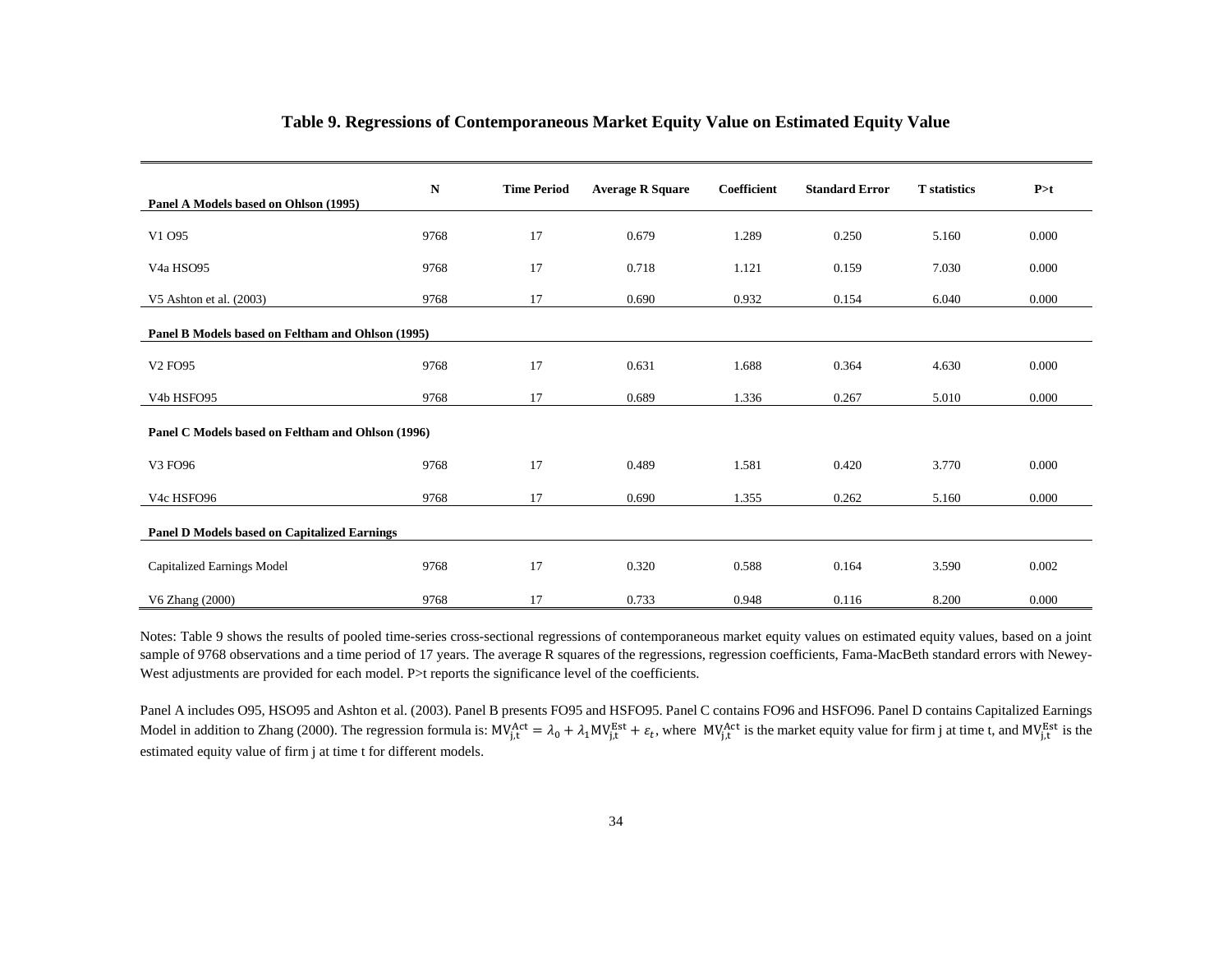# **4.3.2 Explainability of Real Options Components**

To provide further insights concerning the superior explainability of non-linear real options valuation models, regressions of contemporaneous market equity value on different components of value estimates are conducted. More specifically, the estimated equity value of Hwang and Sohn (2010) adjustment models are decomposed into relevant recursion value and put option value; the estimated equity value of Ashton et al. (2003) is decomposed into recursion value and adaptation value; and the estimated equity value of Zhang (2000) is decomposed into capitalized earnings value, put option value and call option value. To mitigate the influence of extreme outliers of different components, the most extreme one percent of the variables are winsorized in the regressions of contemporaneous market equity value on different components of value estimates.<sup>11</sup>

The regression results are illustrated in Table 10. It is evident from the table that the Hwang and Sohn (2010) adjustment models significantly increase the explanatory power of the original OFF. The Fama-MacBeth average R square of HSO95, HSFO95 and HSFO96 are 0.700, 0.670 and 0.653, compared with the 0.649, 0.623 and 0.455 R square of the original O95, FO95 and FO96. The incremental explanatory power is due to the relevant put options which are all significant at 0.01 level. In terms of Zhang (2000), the coefficients of capitalized earnings component, put option component and call option component are all close to one. The coefficients of capitalized earnings component and put option component are significant at the  $0.01$  level.<sup>12</sup> With a Fama-MacBeth average R square of 0.701, Zhang (2000) provides the highest explanatory power among all the models. The only model failing in this test is the Ashton et al. (2003) model. The theoretical adaptation option of Ashton et al. (2003) is mathematically developed through the aggregation

 $\overline{\phantom{a}}$ 

<sup>&</sup>lt;sup>11</sup> The winsorizing process results in different regressed coefficients of O95, FO95, and FO96 (first row of Panel A, B and C) between Tables 10 and 9. These results are identical without the winsorizing process.

 $12$  While relaxing the Fama-Macbeth standard error without Newey-West adjustment, the coefficient of call option is also significant at the 0.10 level.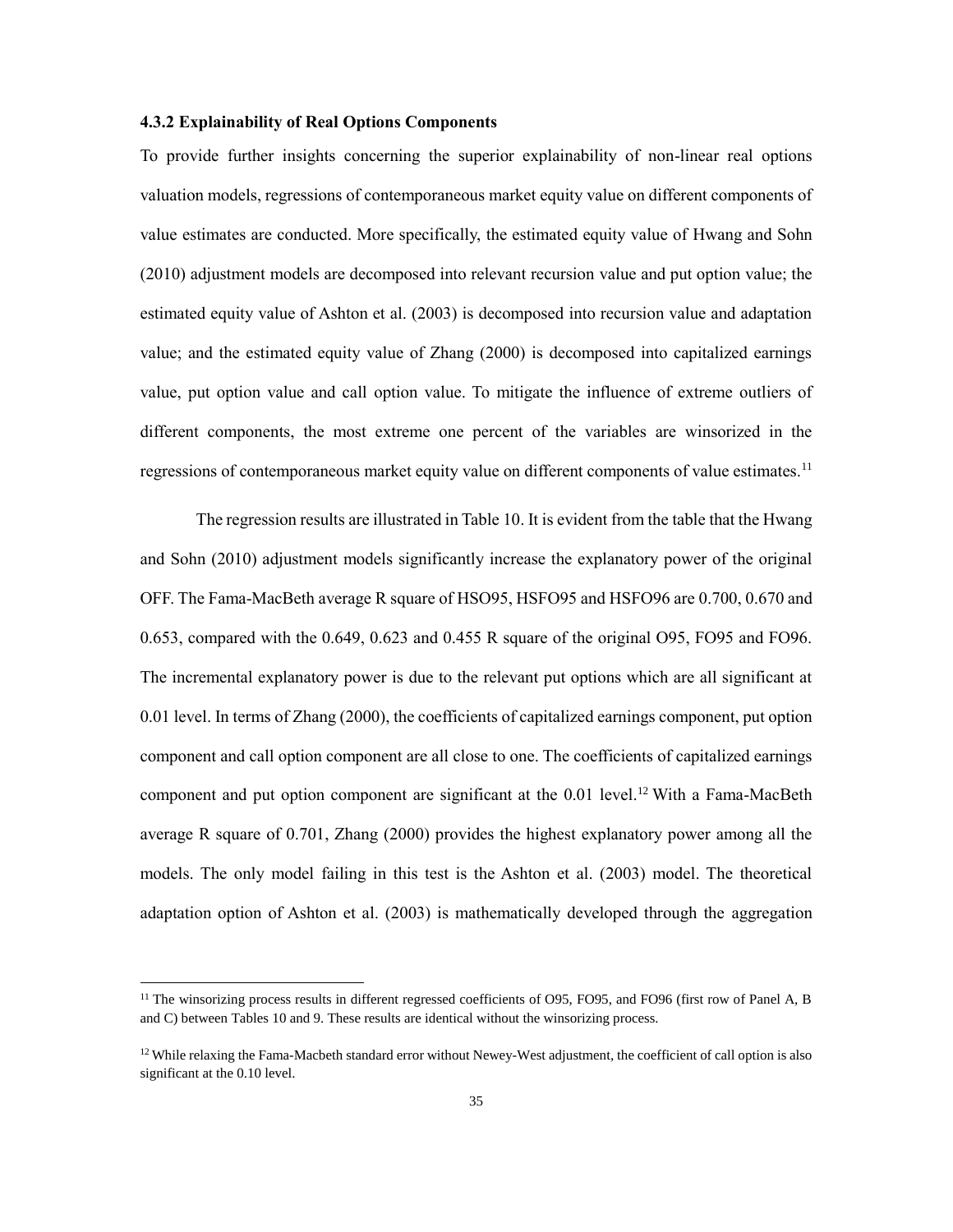theory, which identifies the recursion value of equity as functionally proportional to its adaptation value. Thus, the adaptation option in Ashton et al. (2003) is highly correlated with the Ohlson (1995) recursion value and fails in the regression. To sum up, the above decomposition tests of the estimated equity value examine and highlight the incremental explanatory power of the option components in non-linear valuation. The findings again highlight the superior explainability of the non-linear models due to the inclusion of real options components.

# **Table 10. Regressions of Contemporaneous Market Value on Components of Value**

| <b>Model</b>            | <b>Observations</b>                                 | $\alpha_0$            | $\alpha_1$                                                                                     | $\alpha_2$            | $\alpha_3$ | <b>Average R Square</b> |
|-------------------------|-----------------------------------------------------|-----------------------|------------------------------------------------------------------------------------------------|-----------------------|------------|-------------------------|
|                         | Panel A Models based on Ohlson (1995)               |                       |                                                                                                |                       |            |                         |
|                         |                                                     |                       | $MV_t = \alpha_0 + \alpha_1 V1_t$                                                              |                       |            |                         |
| O95                     | 9768                                                | $1.073***$            | $1.300***$<br>(9.49) $\frac{(30.45)}{MV_t = \alpha_0 + \alpha_1 V 1_t + \alpha_2 PO_t^{0.05}}$ |                       |            | 0.649                   |
|                         |                                                     |                       |                                                                                                |                       |            |                         |
| <b>HSO95</b>            | 9768                                                | $0.913***$            | $1.012***$<br>(6.25) $(10.94)$ $(4.59)$<br>$MV_t = \alpha_0 + \alpha_1 V 1_t + \alpha_2 A O_t$ | $1.589***$            |            | 0.700                   |
|                         |                                                     |                       |                                                                                                |                       |            |                         |
| Ashton et<br>al. (2003) | 9768                                                | $1.014***$<br>(9.22)  | $1.304***$<br>(3.08)                                                                           | $-0.017$<br>$(-0.03)$ |            | 0.690                   |
|                         | Panel B Models based on Feltham and Ohlson (1995)   |                       |                                                                                                |                       |            |                         |
|                         |                                                     |                       | $MV_t = \alpha_0 + \alpha_1 V2_t$                                                              |                       |            |                         |
| <b>FO95</b>             | 9768                                                | $1.206***$            | $1.800***$<br>$\frac{(17.73)}{MV_t = \alpha_0 + \alpha_1 V2_t + \alpha_2 PO_t^{FO95}}$         |                       |            | 0.623                   |
|                         |                                                     |                       |                                                                                                |                       |            |                         |
| HSFO95                  | 9768                                                | $0.958***$<br>(7.99)  | $1.430***$<br>(10.74)                                                                          | $0.887***$<br>(3.68)  |            | 0.670                   |
|                         | Panel C Models based on Feltham and Ohlson (1996)   |                       |                                                                                                |                       |            |                         |
|                         |                                                     |                       | $MV_t = \alpha_0 + \alpha_1 V3_t$                                                              |                       |            |                         |
| <b>FO96</b>             | 9768                                                | $2.168***$<br>(13.96) | $2.071***$<br>(20.20)                                                                          |                       |            | 0.455                   |
|                         |                                                     | $1.065***$            | $\label{eq:1} MV_t = \alpha_0 + \overline{\alpha_1V3_t + \alpha_2PO_t^{F096}}$                 |                       |            |                         |
| HSFO <sub>96</sub>      | 9768                                                | (6.92)                | $1.486***$<br>(13.23)                                                                          | $1.110***$<br>(13.42) |            | 0.653                   |
|                         | <b>Panel D Models based on Capitalized Earnings</b> |                       |                                                                                                |                       |            |                         |

# **Estimates**

 $MV_t = \alpha_0 + \alpha_1 CE_t$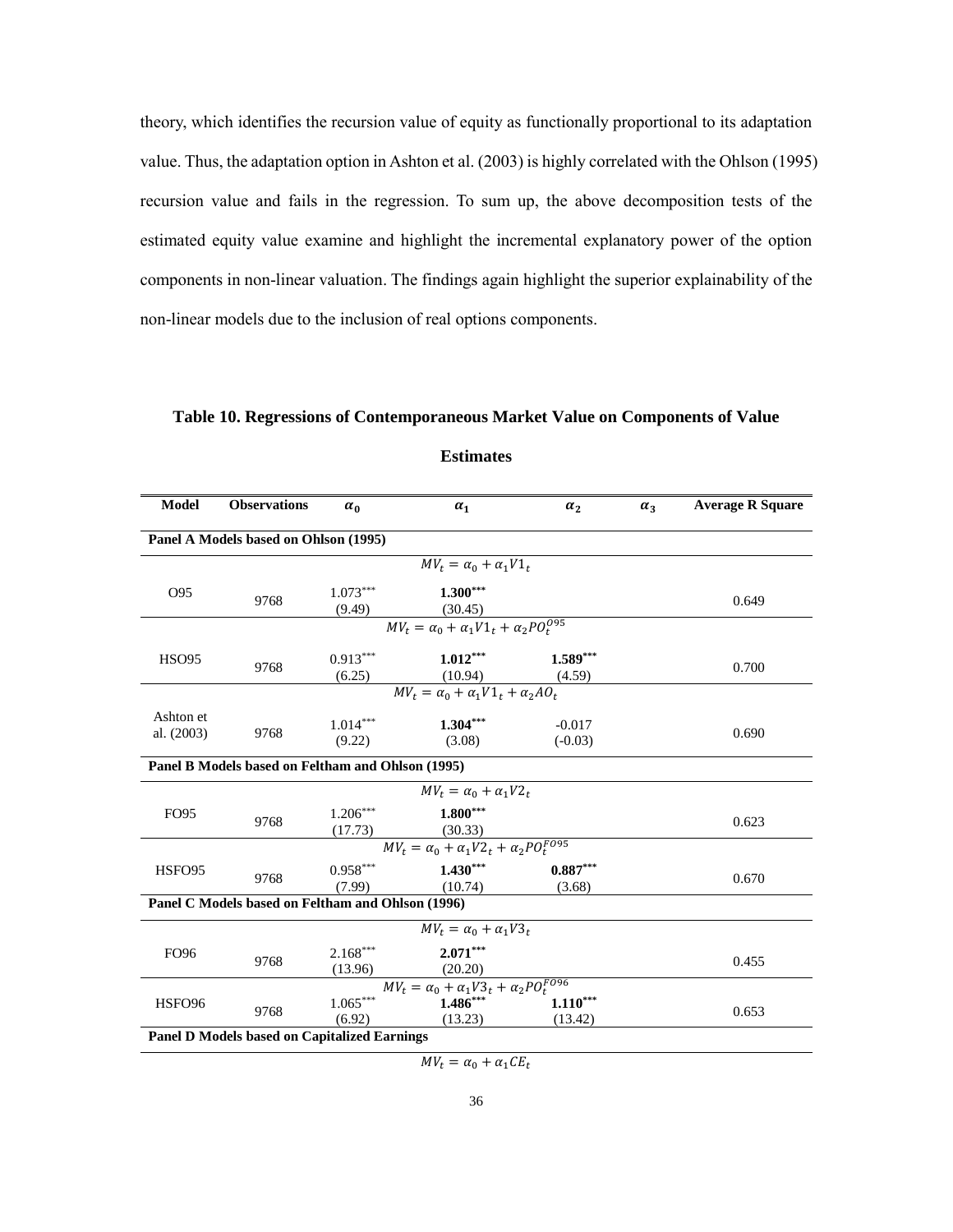|                                  | Table 10. (Continued) |                       |                                                                                   |                 |                       |       |  |  |  |  |  |  |  |
|----------------------------------|-----------------------|-----------------------|-----------------------------------------------------------------------------------|-----------------|-----------------------|-------|--|--|--|--|--|--|--|
| Capitalized<br>Earnings<br>Model | 9768                  | $2.320***$<br>(18.02) | $0.632***$<br>(15.48)                                                             |                 |                       | 0.362 |  |  |  |  |  |  |  |
|                                  |                       |                       | $MV_t = \alpha_0 + \alpha_1 CE_t + \alpha_2 CO_t^{Zhang} + \alpha_3 PO_t^{Zhang}$ |                 |                       |       |  |  |  |  |  |  |  |
| Zhang<br>(2000)                  | 9768                  | $0.553***$<br>(5.17)  | $0.800***$<br>(19.65)                                                             | 0.988<br>(1.47) | $1.145***$<br>(12.98) | 0.701 |  |  |  |  |  |  |  |

Notes: Table 10 shows the pooled time-series cross-sectional regressions results of contemporaneous market equity value on components of value estimates in various models based on a joint sample of 9,768 observations and a time period of 17 years. The average R squares of the regressions, regression coefficients, and Fama-MacBeth t values with Newey-West adjustments are provided for each model. The superscripts \*\*\* indicate significance at the 1% level.

## **4.4 Subsample Analysis on Model Performance**

The results presented in the previous section reveal the dominance of non-linear real options models in forecast accuracy and explainability. The models with Hwang and Sohn (2010) adjustment, and Ashton et al. (2003) mainly emphasize the abandonment option value. As suggested by Burgstahler and Dichev (1997), Barth et al. (1998), and Herath et al. (2015), market participants tend to change to focus on the balance sheet (book value of equity) instead of income statement (earnings) when a firm gradually approaches the situation of making loss. Zhang's (2000) real option model includes both abandonment and growth options. It indicates that a firm's flexibility to grow plays a crucial role in determining the equity value when the firm is achieving high profitability. To further test whether the forecast superiority of non-linear real options models comes from their option characteristics, we divided our joint sample dataset of 9,768 observations into three subsamples. The first subsample includes  $N_1 = 2475$  firm-year observation with negative earnings. In other words, losses are made in these observations. It is expected that Hwang and Sohn (2010) adjustment models (HSO95, HSFO95 and HSFO96), Ashton et al. (2003) and Zhang (2000) will reveal higher superiority in this subsample, as a result of the abandonment option. The remaining firm-year observations have positive earnings and they are divided into two subsamples involving  $N_2$  = 3647 and  $N_3 = 3646$  firm-year observations. The first of these subsamples  $N_2$  comprises firm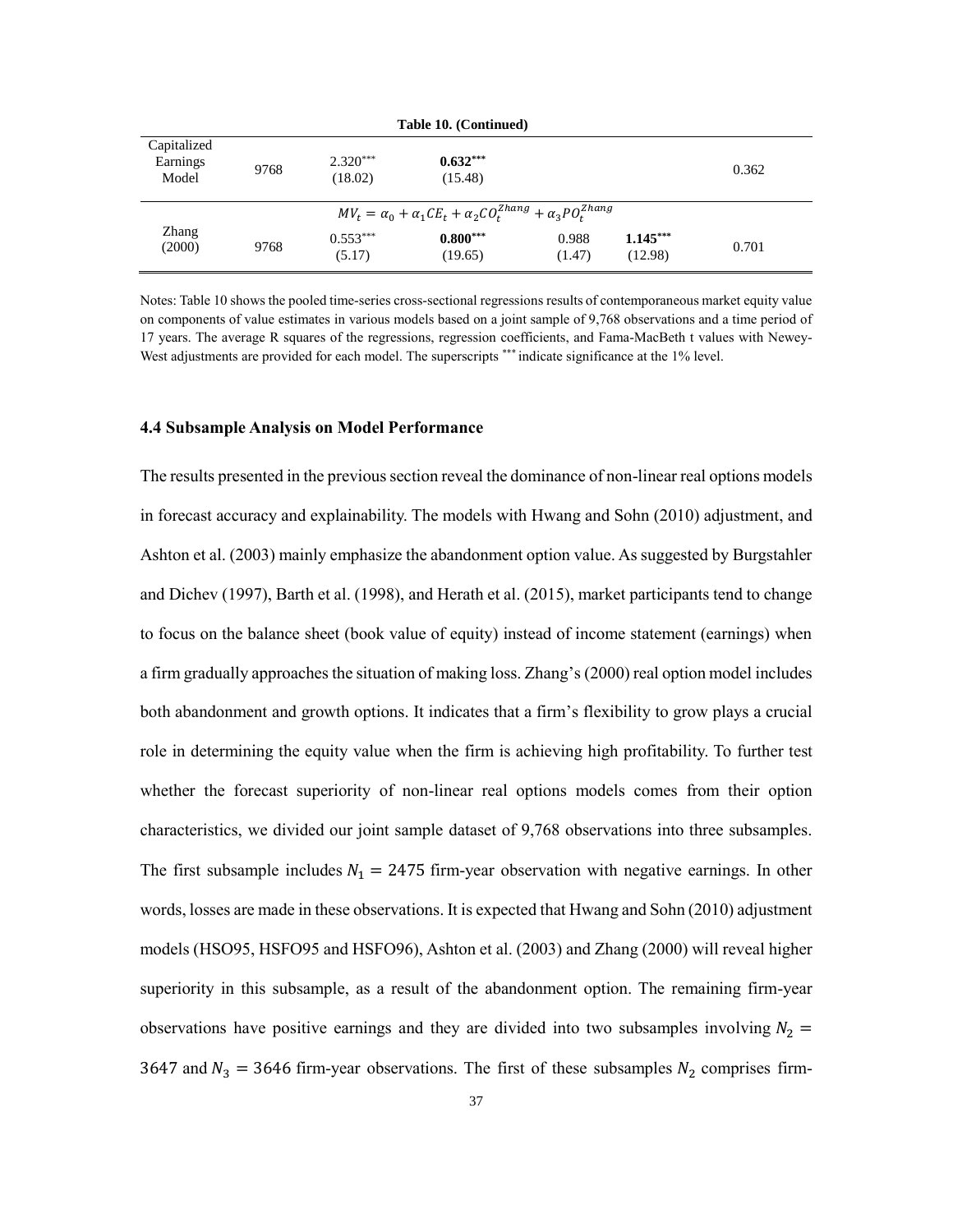year observations with positive but relatively low PE ratios, and the remaining subsample  $N_3$ includes firm-year observations with positive but relatively high PE ratios. The price-to-earnings ratio is frequently used as a measure of growth potential (Siegel, 2013, Herath et al. 2015). As a result, it is assumed that Zhang (2000) will show its superior valuation performance in  $N_3$  by capturing the growth option effect.

Table 11 reports the subsample test results on PVE, APVE and explainability. It is evident that the Hwang and Sohn (2010) adjustment models perform better than the original linear models in all three subsamples. This superiority is more apparent in the negative earnings subsample due to the put option effect. The negative median PVEs of the original OFF increases towards 0.01 after including the value of the abandonment option. Within the Hwang and Sohn (2010) adjustment models, HSO95 always provides the lowest forecast bias. It can be observed in the table that Ashton et al. (2003) does not provide a lower forecast bias in the negative earnings subsample and low positive PE subsample compared with O95. The relatively large median PVEs of Ashton et al. (2003) in such subsamples are significantly positive which indicates overestimation. Thus, the adaptation option value in Ashton et al. (2003) does increase the value estimates in these two subsamples, however, it increases to an extent which suggests over valuation bias. It can be inferred that the generally better performance in forecast bias for Ashton et al. (2003) in the whole sample tests (Section 4.3) mainly comes from its strong performance in the high positive PE subsample. The dissimilar performance of Ashton et al. (2003) in various subsamples may be due to its option duplication characteristics.<sup>13</sup> The option value in Ashton et al. (2003) is theoretically deduced from

 $\overline{\phantom{a}}$ 

<sup>&</sup>lt;sup>13</sup> In Ashton et al. (2003), the equity value is represented as the recursion value plus the adaptation value. Instead of using the theory of the Black and Scholes equation, Ashton et al. (2003) employ standard no-arbitrage assumptions in conjunction with a continuous time interpretation of the Ohlson (1995) first order vector system of stochastic differential equations with dynamic programming procedures to obtain the equity value. It not only reflects the put option value when the recursion value is low, but also reflects the call option value when the firm is with high profitability. This option characteristic is revealed in the polynomial expansion procedure of Ataullah et al. (2009), which illustrates the nonlinearities that arise in equity values because of the real option effects.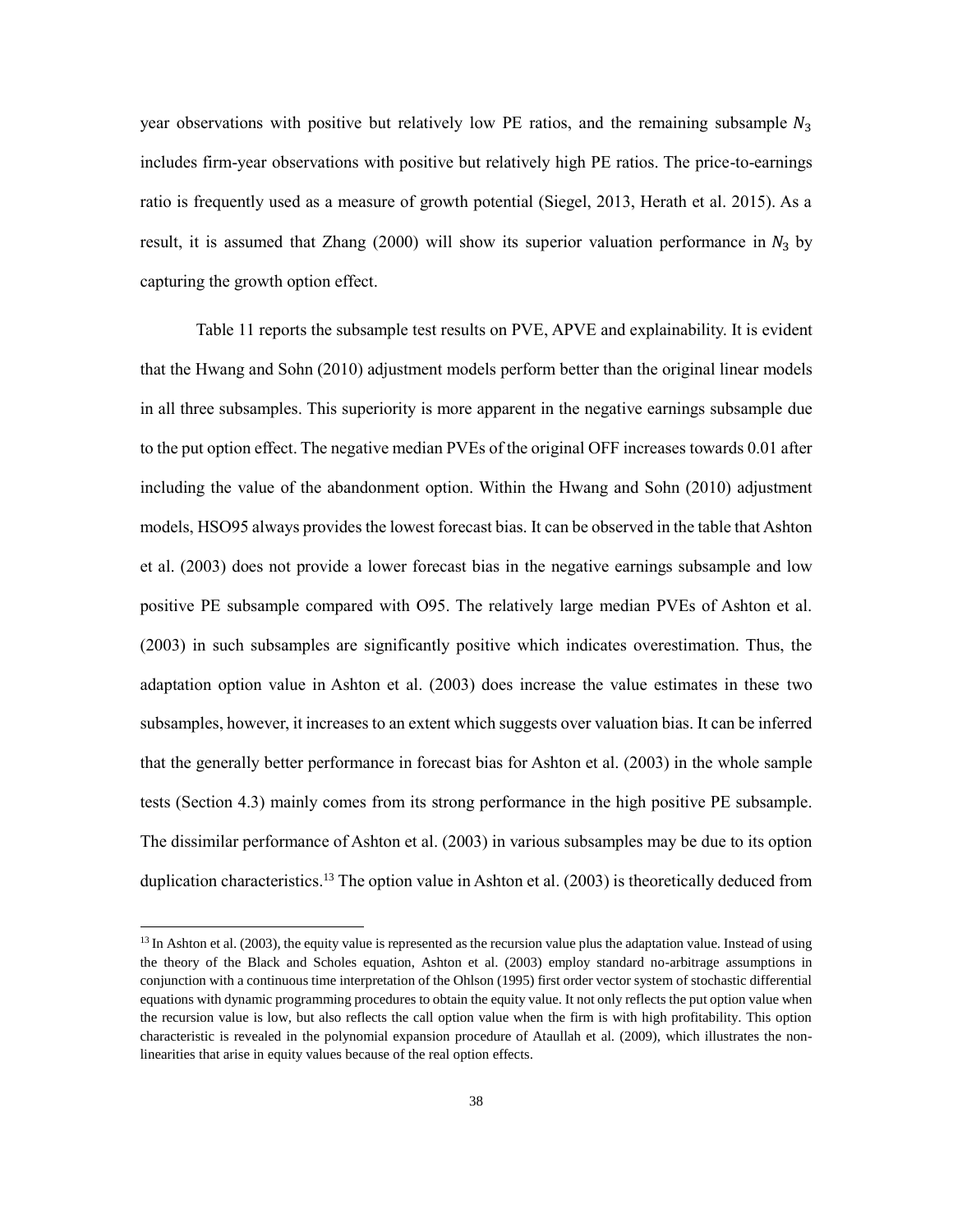solving the equity stochastic differential equation. Though the option is called an adaptation option and, following Burgstahler and Dichev (1997), theoretically focuses on abandonment, the option value in Ashton et al. (2003) is a mixed option value. It simultaneously explains the non-linear part of equity valuation associated with negative earnings and also the growth options that are available to firms (Herath et al. 2015). For the high positive PE subsample, all the models tend to underestimate the market equity value and the level of underestimation is severe for the OFF models even after the Hwang and Sohn (2010) adjustment as the adjustment is focused on abandonment option effects. Thus, Zhang (2000) provides the lowest forecast bias (with a median PVE of -0.30) in this subsample by including the growth option in the valuation, followed by Ashton et al. (2003) with a median PVE of 0.32. It is unsurprising that the Zhang (2000) model displays superior performance in both the negative earnings subsample and high positive PE subsample given its dual option characteristics.

The subsample results on APVE are similar to the results on PVE. The forecast accuracy of the OFF models are significantly increased after the Hwang and Sohn (2010) adjustment in all subsamples. This advantage is most apparent in the negative earnings subsample because the Hwang and Sohn (2010) adjustment significantly reduces the median APVE towards 0.56. Ashton et al. (2003) reveals lower forecast accuracy in negative earnings subsample and low positive PE subsample because of overestimation as discussed in the subsample PVE test. It also presents the second highest forecast accuracy in the high positive PE subsample due to its mixed option characteristics. An interesting finding is that capitalized earnings model provides the best forecast accuracy in the low positive PE subsample suggesting that the role of real options information in valuation highlighted by the results for the Zhang (2000) model could be most important when firms are performing weakly or strongly. It is unsurprising to find that Zhang (2000) presents the lowest APVE in the high positive PE subsample. Compared to the low forecast accuracy of the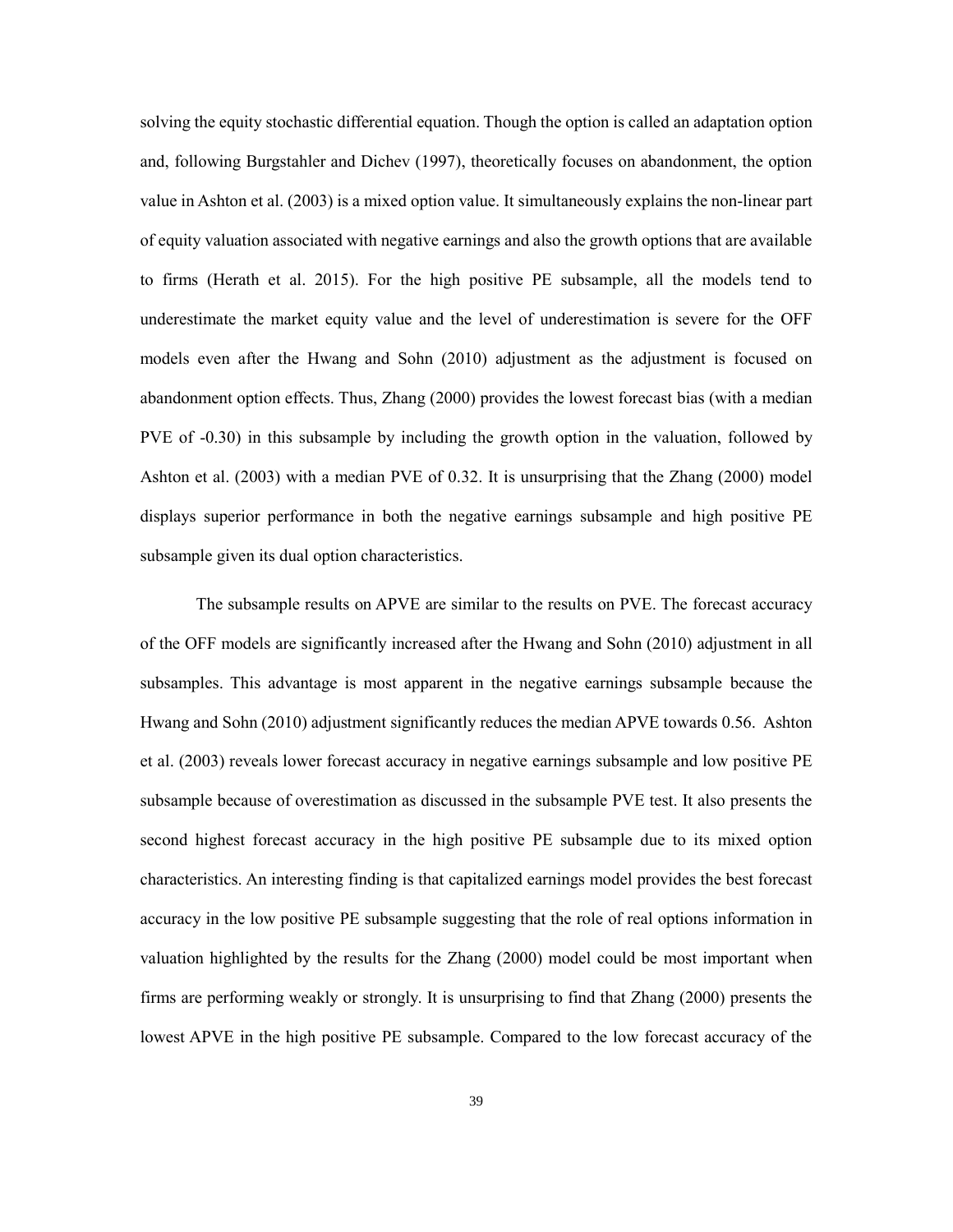original OFF models and even the HSOFF models in the high PE subsamples, Zhang (2000) reveals the critical role for growth options in the high growth potential companies.

Table 11 also reports the subsample test on explainability for all the models. Generally, HSOFF models provide higher explanatory power than the OFF models. The only exception is HSFO95 in the high positive PE subsample, which reveals a slightly lower R square (0.746) than FO95 (0.752). The increase in the explanatory power is most obvious in the negative earnings subsample, since the Hwang and Sohn (2010) adjustment accounts for the flexibility to abandon for firms making losses. Ashton et al. (2003) also reflects higher explainability than O95 in the negative earnings subsample and the high positive PE subsample as a result of the adaptation option. Unsurprisingly, Zhang (2000) provides the highest explanatory power in the high positive PE subsample and has relatively high explanatory power in all three subsamples.

Overall, the outcome of the subsample tests confirm our expectations on the role of real options in equity valuation. Compared with the linear OFF models, the HSOFF significantly reduces the forecast bias and increases the forecast accuracy and explainability in the negative earnings subsample, highlighting the important role of the abandonment option in loss-making firms. The Ashton et al. (2003) model also increases the value of estimates compared with O95 by including the adaptation option. Although its overestimation of equity value leads to a relatively high forecast bias and low forecast accuracy in the negative earnings subsample, it performs strongly in the high positive PE subsample. Zhang (2000) performs well in both the negative earnings subsample and high positive PE subsample by including both abandonment and growth options. The large underestimation of equity value by OFF and HSOFF models in the high positive PE subsample compared to the Zhang (2000) model highlights the critical role of growth option information in determining the equity value for high growth potential firms.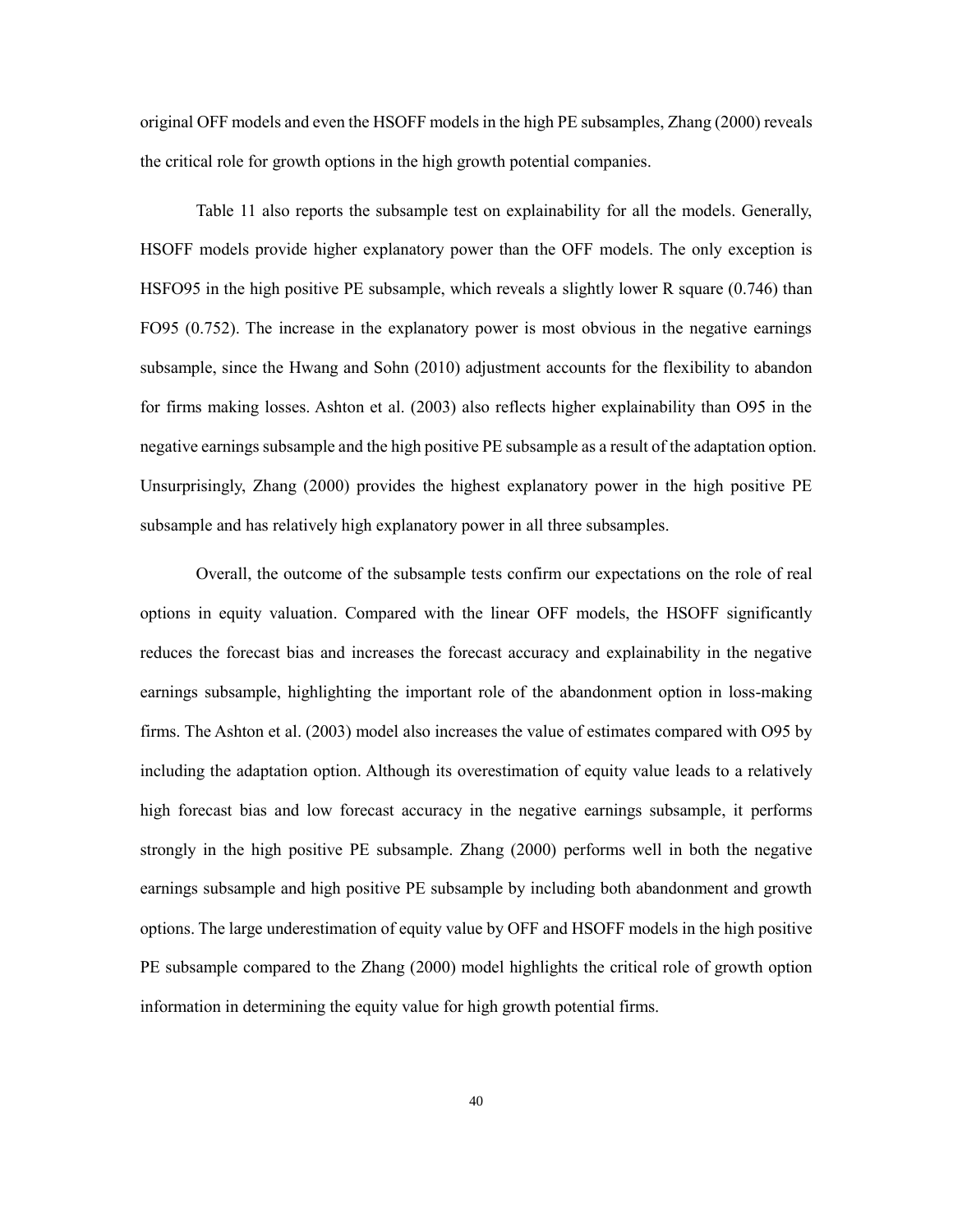| Model                                               | $N_1$ | <b>PVE</b> |         | <b>APVE</b>              | <b>Explainability</b> |       | N <sub>2</sub> | <b>PVE</b> |         | <b>APVE</b>            | <b>Explainability</b> |       | $N_3$ | <b>PVE</b> |            | <b>APVE</b>             |                 | <b>Explainability</b> |
|-----------------------------------------------------|-------|------------|---------|--------------------------|-----------------------|-------|----------------|------------|---------|------------------------|-----------------------|-------|-------|------------|------------|-------------------------|-----------------|-----------------------|
|                                                     |       | Mean       | Mdn     | Mdn                      | Coeff                 | $R^2$ |                | Mean       | Mdn     | Mdn                    | Coeff                 | $R^2$ |       | Mean       | <b>Mdn</b> | Mdn                     | Coeff           | $R^2$                 |
| Panel A Models based on Ohlson (1995)               |       |            |         |                          |                       |       |                |            |         |                        |                       |       |       |            |            |                         |                 |                       |
|                                                     |       |            |         | <b>Negative Earnings</b> |                       |       |                |            |         | <b>Low Positive PE</b> |                       |       |       |            |            | <b>High Positive PE</b> |                 |                       |
| O95                                                 | 2475  | $-0.22$    | $-0.32$ | 0.60                     | 0.457                 | 0.626 | 3647           | 0.01       | $-0.18$ | 0.40                   | 1.004                 | 0.843 | 3646  | $-0.42$    | $-0.58$    | 0.61                    | 2.286           | 0.757                 |
|                                                     |       |            |         |                          | (2.5)                 |       |                |            |         |                        | (10.13)               |       |       |            |            |                         | (3.58)          |                       |
| <b>HSO95</b>                                        | 2475  | 0.26       | 0.01    | 0.56                     | 0.906                 | 0.752 | 3647           | 0.25       | 0.03    | 0.39                   | 0.829                 | 0.853 | 3646  | $-0.35$    | $-0.48$    | 0.53                    | 2.038           | 0.773                 |
|                                                     |       |            |         |                          | (5.3)                 |       |                |            |         |                        | (11.45)               |       |       |            |            |                         | (3.46)          |                       |
| Ashton et al. (2003)                                | 2475  | 0.76       | 0.39    | 0.69                     | 0.920<br>(4.34)       | 0.676 | 3647           | 0.62       | 0.30    | 0.45                   | 0.641<br>(10.11)      | 0.843 | 3646  | $-0.08$    | $-0.32$    | 0.5                     | 1.456<br>(3.58) | 0.756                 |
| Panel B Models based on Feltham and Ohlson (1995)   |       |            |         |                          |                       |       |                |            |         |                        |                       |       |       |            |            |                         |                 |                       |
|                                                     |       |            |         | <b>Negative Earnings</b> |                       |       |                |            |         | <b>Low Positive PE</b> |                       |       |       |            |            | <b>High Positive PE</b> |                 |                       |
| <b>FO95</b>                                         | 2475  | $-0.73$    | $-0.63$ | 0.69                     | 0.357<br>(1.84)       | 0.524 | 3647           | $-0.25$    | $-0.40$ | 0.47                   | 1.274<br>(8.64)       | 0.815 | 3646  | $-0.59$    | $-0.70$    | 0.70                    | 2.913<br>(4.14) | 0.752                 |
| HSFO95                                              | 2475  | 0.26       | 0.01    | 0.56                     | 0.905<br>(5.3)        | 0.752 | 3647           | 0.02       | $-0.19$ | 0.41                   | 1.005<br>(8.83)       | 0.834 | 3646  | $-0.41$    | $-0.58$    | 0.62                    | 2.270<br>(3.56) | 0.746                 |
| Panel C Models based on Feltham and Ohlson (1996)   |       |            |         |                          |                       |       |                |            |         |                        |                       |       |       |            |            |                         |                 |                       |
|                                                     |       |            |         | <b>Negative Earnings</b> |                       |       |                |            |         | <b>Low Positive PE</b> |                       |       |       |            |            | <b>High Positive PE</b> |                 |                       |
| FO96                                                | 2475  | $-1.51$    | $-0.97$ | 0.97                     | $-0.037$<br>$(-0.18)$ | 0.431 | 3647           | $-0.51$    | $-0.59$ | 0.61                   | 1.417<br>(9.16)       | 0.735 | 3646  | $-0.76$    | $-0.81$    | 0.81                    | 3.144<br>(4.66) | 0.702                 |
| HSFO96                                              | 2475  | 0.26       | 0.01    | 0.56                     | 0.905<br>(5.3)        | 0.752 | 3647           | 0.00       | $-0.20$ | 0.42                   | 1.034<br>(9.61)       | 0.832 | 3646  | $-0.41$    | $-0.58$    | 0.62                    | 2.262<br>(3.54) | 0.742                 |
| <b>Panel D Models based on Capitalized Earnings</b> |       |            |         |                          |                       |       |                |            |         |                        |                       |       |       |            |            |                         |                 |                       |
|                                                     |       |            |         | <b>Negative Earnings</b> |                       |       |                |            |         | <b>Low Positive PE</b> |                       |       |       |            |            | <b>High Positive PE</b> |                 |                       |
| <b>CEM</b>                                          | 2475  | $-7.01$    | $-2.85$ | 2.85                     | $-0.269$              | 0.540 | 3647           | 0.49       | 0.15    | 0.25                   | 0.744                 | 0.875 | 3646  | $-0.53$    | $-0.51$    | 0.51                    | 2.592           | 0.847                 |
|                                                     |       |            |         |                          | $(-2.97)$             |       |                |            |         |                        | (13.53)               |       |       |            |            |                         | (4.36)          |                       |
| Zhang (2000)                                        | 2475  | $-0.08$    | $-0.28$ | 0.57                     | 1.089<br>(6.75)       | 0.664 | 3647           | 1.02       | 0.44    | 0.45                   | 0.579<br>(13.77)      | 0.843 | 3646  | $-0.23$    | $-0.30$    | 0.35                    | 1.674<br>(4.42) | 0.850                 |

# **Table 11. Subsample Test on Propotional Valuation Error, Absolute Proportional Valuation Error and Explainability**

Notes: Table 11 provides the results of a subsample test on PVE, APVE and explainability across all models. A joint sample dataset is divided into three subgroups: Negative Earnings, Low positive PE and High positive PE. Numbers in bold indicate significance at the 1% level: sign rank test for PVE and APVE and significance of the coefficients for explainability. The t values (in parentheses) are based on Fama-MacBeth standard errors with Newey-West adjustments.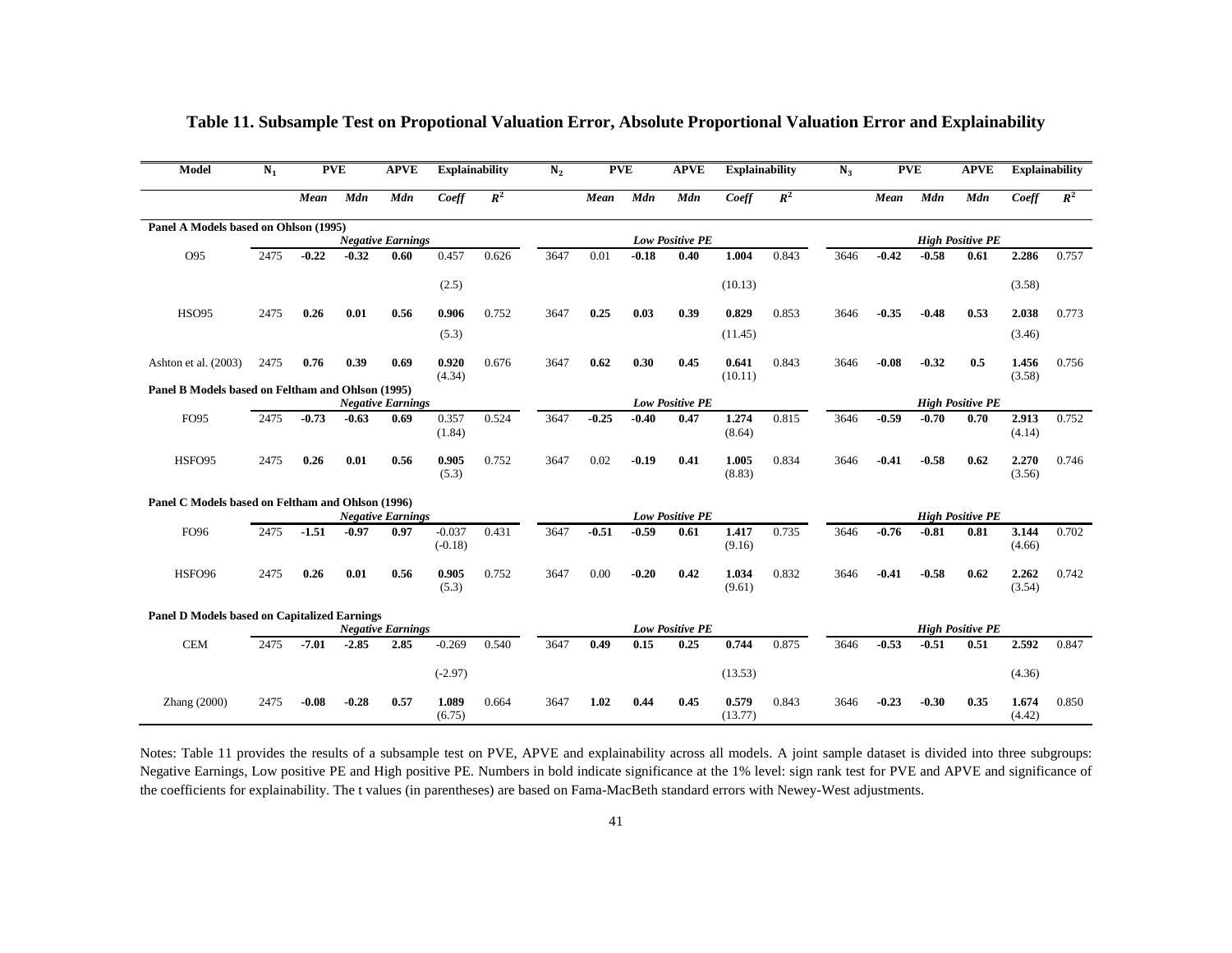# **5. Robustness Checks and Additional Results**

# **5.1 Cost of Equity**

Issues regarding cost of equity measurement are an unavoidable problem in empirical accounting research (Callen and Segel, 2005). In this paper, following Choi et al. (2006) and Ahmed et al. (2002), a cross-sectional cost of equity which equals annual average yield of British Government security 10-year nominal par yield plus 5% risk premium is used. Some other research also uses a constant cost of equity such as 12% (Dechow et al. 1999; Begley and Fetlham, 2002; Ashton and Wang, 2013). As a result, we carry out sensitivity tests on the cost of equity based on a constant cost of equity of 8%, 10% and 12%. The main results do not change with different constant costs of equity.

## **5.2 Different Time to Maturity in the Hwang and Sohn (2010) adjustment**

Following Hwang and Sohn (2010) and Sohn (2012), a time to maturity of 5 years is used in the Hwang and Sohn (2010) adjustment of the Ohlson and Feltham framework in this paper. To examine whether the time to maturity affects the main results of the models, a time to maturity of 3 years and 8 years is also considered in alternative tests. The test results show that time to maturity does affect the Hwang and Sohn (2010) adjustment value. As expected, the call option value increases with the time to maturity (also the put option value due to put call parity). Out of the three models, HSFO95 and HSFO96 are the least sensitive to time to maturity because they have a large number of observations with recursion value lower than book value of equity (these estimates have zero call option value regardless of time to maturity according to the Hwang and Sohn (2010) model). Even for model HSO95, the increase in call option value to time to maturity is not significant. An increase in time to maturity from 5 years to 8 years increases the median of call option from 0.05 to 0.06 (and the relative put option with same strike price from 0.15 to 0.19). Thus, the performance of HSO95 is also improved, but not significantly (the median of PVE from -0.21 to -0.19, the median of APVE is not changed,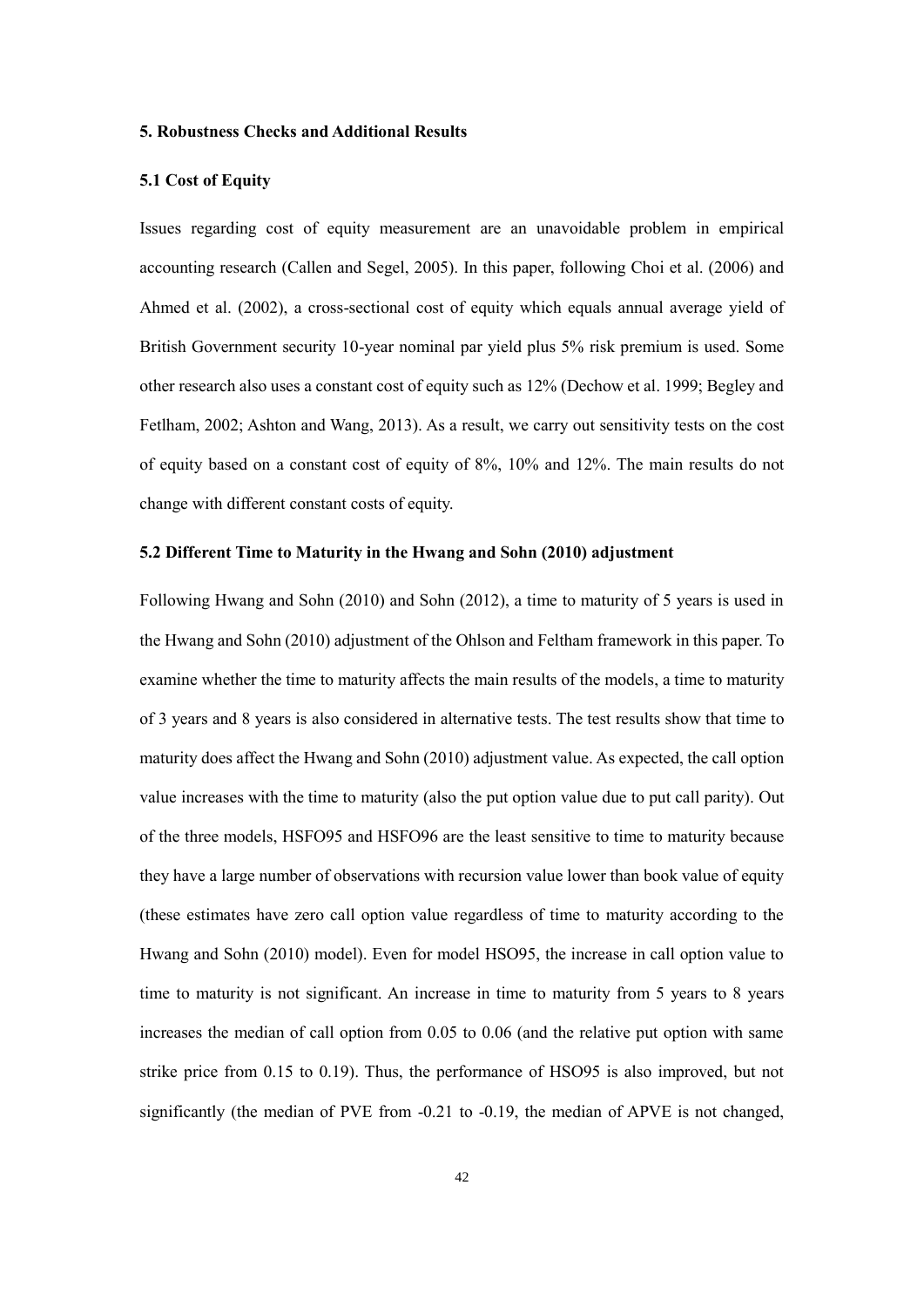median of average R square from 0.718 to 0.725). A further examination using an extreme time to maturity of 50 years (10 times the original) showsthat the option value of HSO95 is increased and model performance is improved but that this improvement is not statistically significantly (the median call option value from 0.05 to 0.12, the median put option value from 0.12 to 0.33, the median of PVE from -0.21 to -0.05, the median of APVE from 0.48 to 0.46 and the median of average R square from 0.718 to 0.743). Though the time to maturity of option in Hwang and Sohn (2010)'s adjustment increases the option value and thus increases the performance of the models in this paper, it is unreasonable to use an extreme time to maturity (such as 50 years) for all the firms. What is more, changing the time to maturity of the Hwang and Sohn (2010) adjustment does not qualitatively change the main results. Specifically, Zhang (2000) still outperforms other models in forecast bias, accuracy and explainability, followed by HSO95 and Ashton et al. (2003).

# **5.3 Alternative Deflators**

In this paper, all of the accounting variables in LID are deflated by the beginning book value per share. According to Akbar and Stark (2003a and 2003b) and Shen and Stark (2011), book value is the best deflator for mitigating the bias caused from scale effect in the UK data and is widely adopted in UK empirical market-based accounting research (Dedman et al. 2009; Dedman et al. 2010; Rees and Valentincic, 2013). Nevertheless, we also consider opening market value and opening net operating assets as alternative deflators together with unscaled variables in sensitivity tests. According to Akbar and Stark (2003a and 2003b), opening market value is the second strongest deflator after book value, while Liu and Ohslon (2000) suggest that opening operating assets as a conservatism variable is a relevant potential deflator. Unscaled regressions are widely used in the US literature. Although alternative deflators cause coefficients to vary in the LID, the qualitative results for bias, accuracy and explainabilty remain unchanged for all the models. Zhang (2000) continues to outperform other models in forecast bias, accuracy and explainability, followed by HSO95 and Ashton et al. (2003). The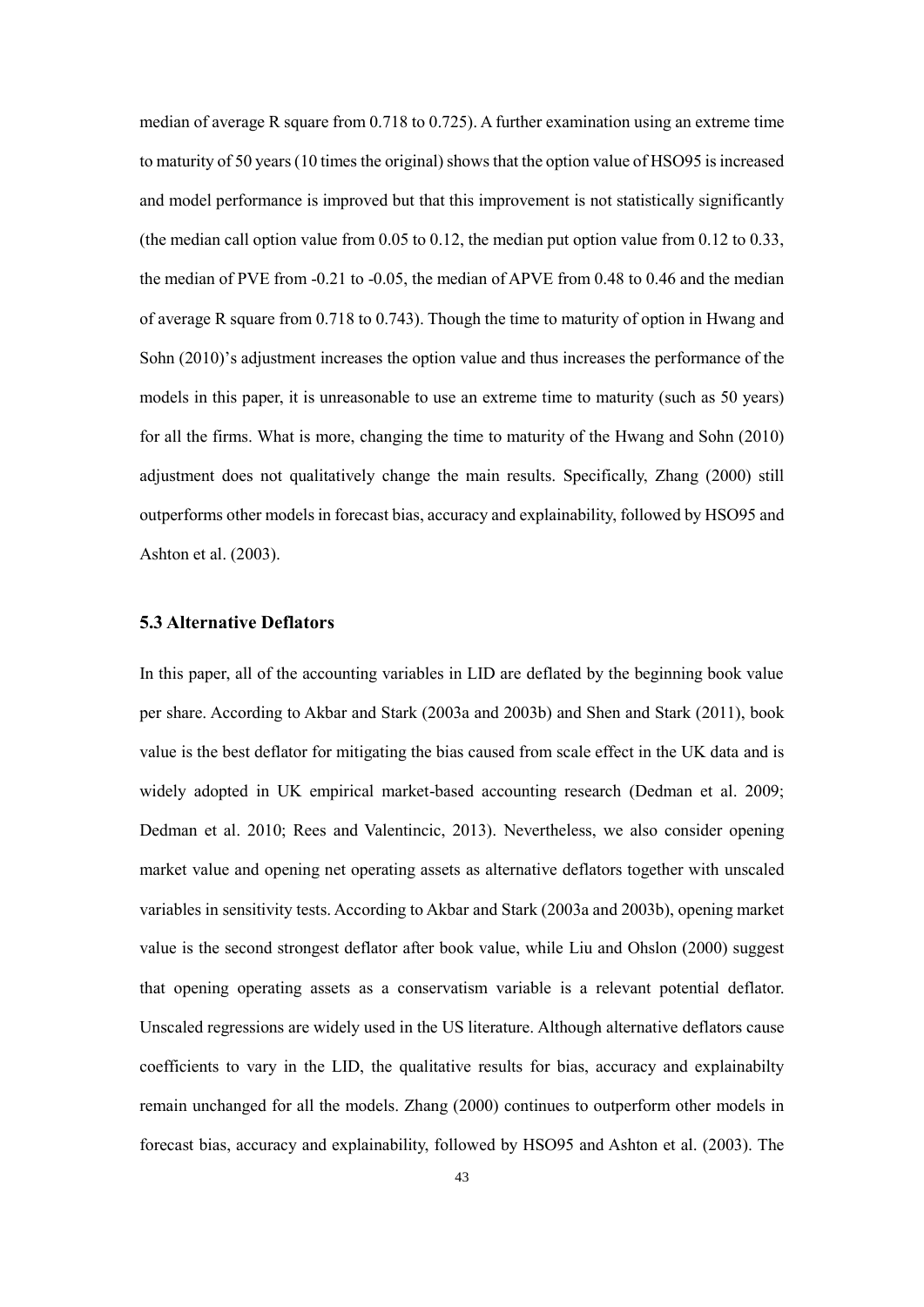HSOFF performs better than the original OFF throughout the robustness test for deflators.

#### **5.4 Alternative Book Value Growth/Depreciation Rate**

We also conduct robustness tests of book value of equity growth rate and net operating assets depreciation rate in FO95 and FO96. Instead of using regression method, we utilize the method used by Choi et al. (2006) which involves all previous available book value data. Following Choi et al. (2006), at each valuation date  $t$ , an alternative year-specific book value growth parameter  $G_t$ , corresponding to  $\omega_{22}$  in original FO95, is estimated using all available book value of equity data up to  $t$ , as follows:

$$
G_t = \frac{\sum_{s=k}^{s=t} \sum_{j=1}^{j=N_s} b_{j,s}}{\sum_{s=k}^{s=t} \sum_{j=1}^{j=N_s} b_{j,s-1}},
$$

where *j* is a firm index; *s* is a time index;  $N_s$  is the number of firms for which data are available for year  $s$ , and  $k$  is the second year for which book value data are available. Meanwhile, at each valuation date  $t$ , an alternative year-specific net operating assets deprecation rate  $Dep<sub>t</sub>$ , corresponding to  $\delta_1$  in original FO96, is estimated using all available net operating assets and cash investments data up to  $t$ , as follows:

$$
NOALCI_{j,t} = OA_{j,t} - CI_{j,t},
$$

$$
Dep_t = \frac{\sum_{s=k}^{s=t} \sum_{j=1}^{j=N_s} NOALCI_{j,s}}{\sum_{s=k}^{s=t} \sum_{j=1}^{j=N_s} NOALCI_{j,s-1}},
$$

where *j* is a firm index; *s* is a time index;  $N_s$  is the number of firms for which data are available for year  $s$ , and  $k$  is the second year for which book value data are available. When the Hwang and Sohn (2010) adjustments of FO95 and FO96 are now based on this alternative book value growth/depreciation rate, the main findings of the paper remain unchanged.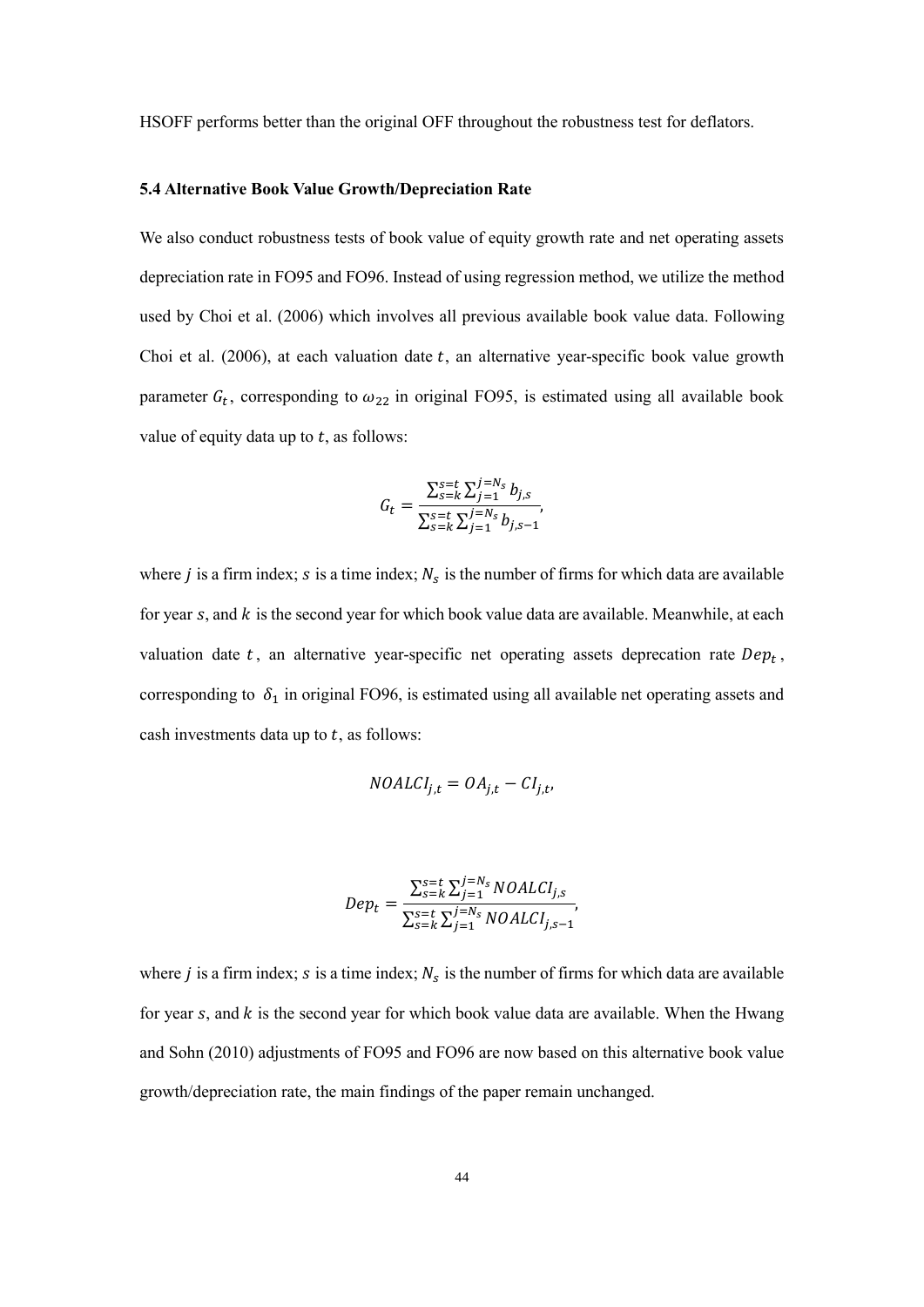#### **5.5 OFF with Intercepts in LID**

The empirical literature also provides different treatments for the valuation effects of intercepts in linear information dynamics. Following Dechow et al. (1999), we estimate the intercepts in the LID but exclude their valuation impact on equity valuation. This approach allows our empirical models to link more closely with the theoretical dynamic (Dechow et al. 1999; Gregory et al. 2005). Meanwhile, another stream of research identifies the valuation impact of intercepts (Myers, 1999; Choi et al. 2006) and indicates that valuation should recognize nonzero LID intercepts when other information is ignored. For robustness, we therefore also consider the valuation impacts of non-zero intercepts in our OFF valuations. Specifically, when the Hwang and Sohn (2010) adjustment of OFF and the Ashton et al. (2003) model are tested for these alternative OFF valuations, the main findings do not change.

# **5.6 Additional Findings on US Data**

In order to provide additional findings beyond our UK dataset, we also implemented our analysis for a large sample of U.S. firm-year observations obtained from the CRSP/Compustat Merged database for the period 1994-2017 (excluding utilities and financial firms with SIC codes 4900-4999 and 6000-6411, as well as firms with SIC codes 9000 or above). After conducting the similar sample selection process in the main text, our final data set consists of 15463 firm-year observations of NYSE, AMEX and Nasdaq firms.

The table in Appendix C reports results for forecast bias, forecast accuracy and explainability of the linear and non-linear accounting-based valuation models based on U.S. data. The findings are similar to our UK results. According to median of PVE and APVE, OFF continues to underestimate the market equity value with the weak performance of FO95 and FO96 again resulting from negative valuation multiples for book value and investment variables based on estimated LID parameters. Similar to the UK, HSOFF models perform better than the original OFF models in terms of forecast bias, forecast accuracy and explainability, and the Ashton et al. (2003) model provides higher forecast accuracy and explainability than O95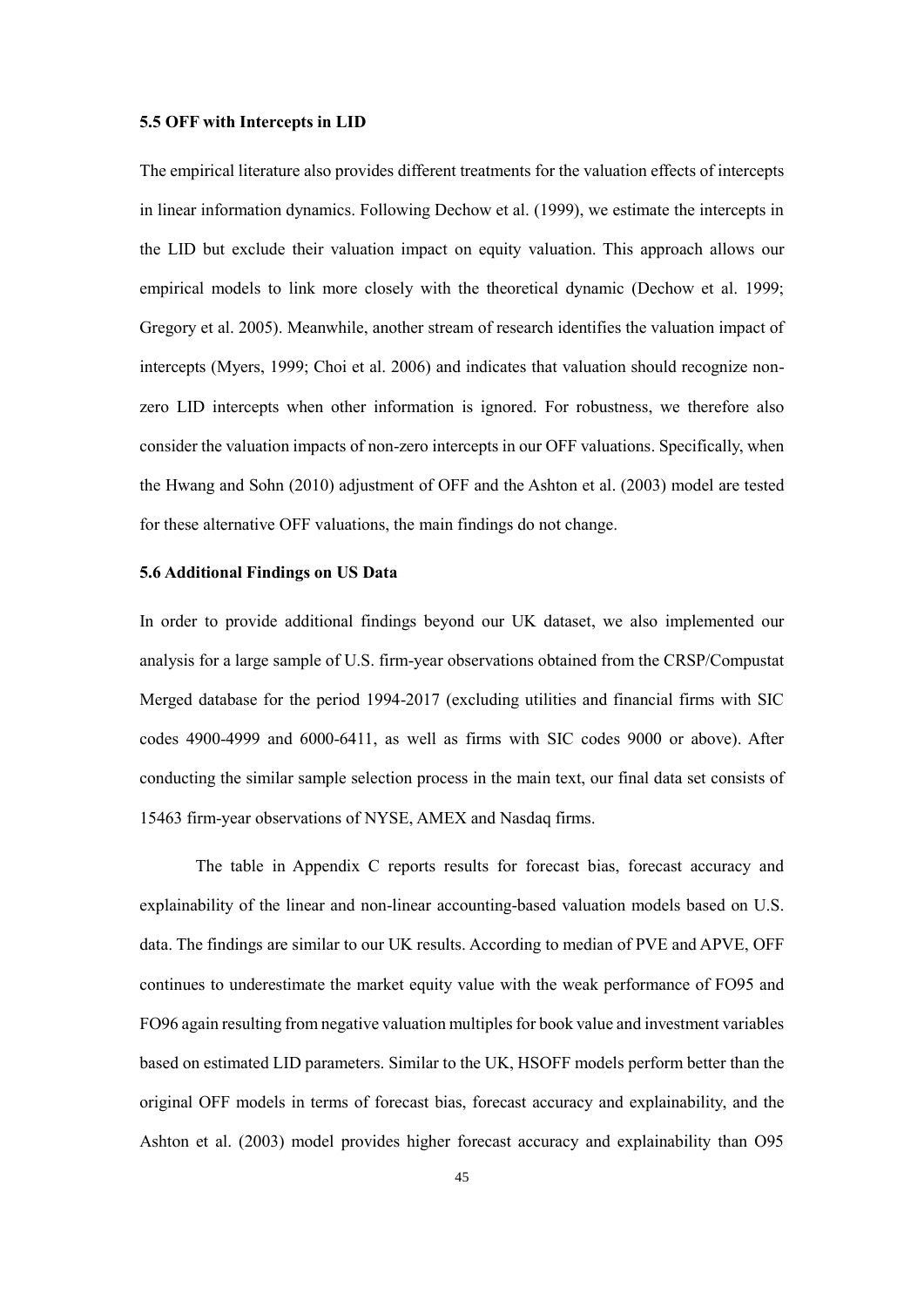through the inclusion of the adaptation option. Once again, the Zhang (2000) model has the best results for forecast accuracy and explainability due to the incorporation of both put and call options.

In summary, these further findings again indicate that non-linear models with real options information provide a better estimation of equity value than linear models. It is evident from both UK and U.S. data that real options make a significant contribution to the overall market value of equity.

## **6. Conclusion**

This paper contrasts the forecast bias, accuracy and explainability of linear accounting-based valuation models and non-linear accounting-based valuation models with real options. The linear models considered are based on the landmark studies of Ohlson (1995) and Feltham and Ohlson (1995,1996) (which we refer to as the OFF), while the non-linear real option models include the Hwang and Sohn (2010) adjustment of the OFF, Ashton et al. (2003) and Zhang (2000). Following Francis et al. (2000), forecast bias is measured by mean and median Proportional Valuation Error (PVE) and forecast accuracy is measured by mean and median Absolute Proportional Valuation Error (APVE). Explainability is measured by the R square of the estimated values as explanatory variables for market value of equity in pooled time series and cross-sectional regressions. Following Dechow et al. (1999) and Choi et al. (2006), the equity value of linear models is estimated using historical data utilizing cross-sectional valuation multiples calculated from estimated LID coefficients. The equity value of the Hwang and Sohn (2010) adjustment is calculated based on various recursion values from the linear valuation models and the estimated standard deviation of the recursion value. We obtain the equity value for the Ashton et al. (2003) model through the orthogonal polynomial fitting procedure suggested by Ataullah et al. (2009) and estimate the equity value of the Zhang (2000) model directly using ROE, earnings and book value of equity data.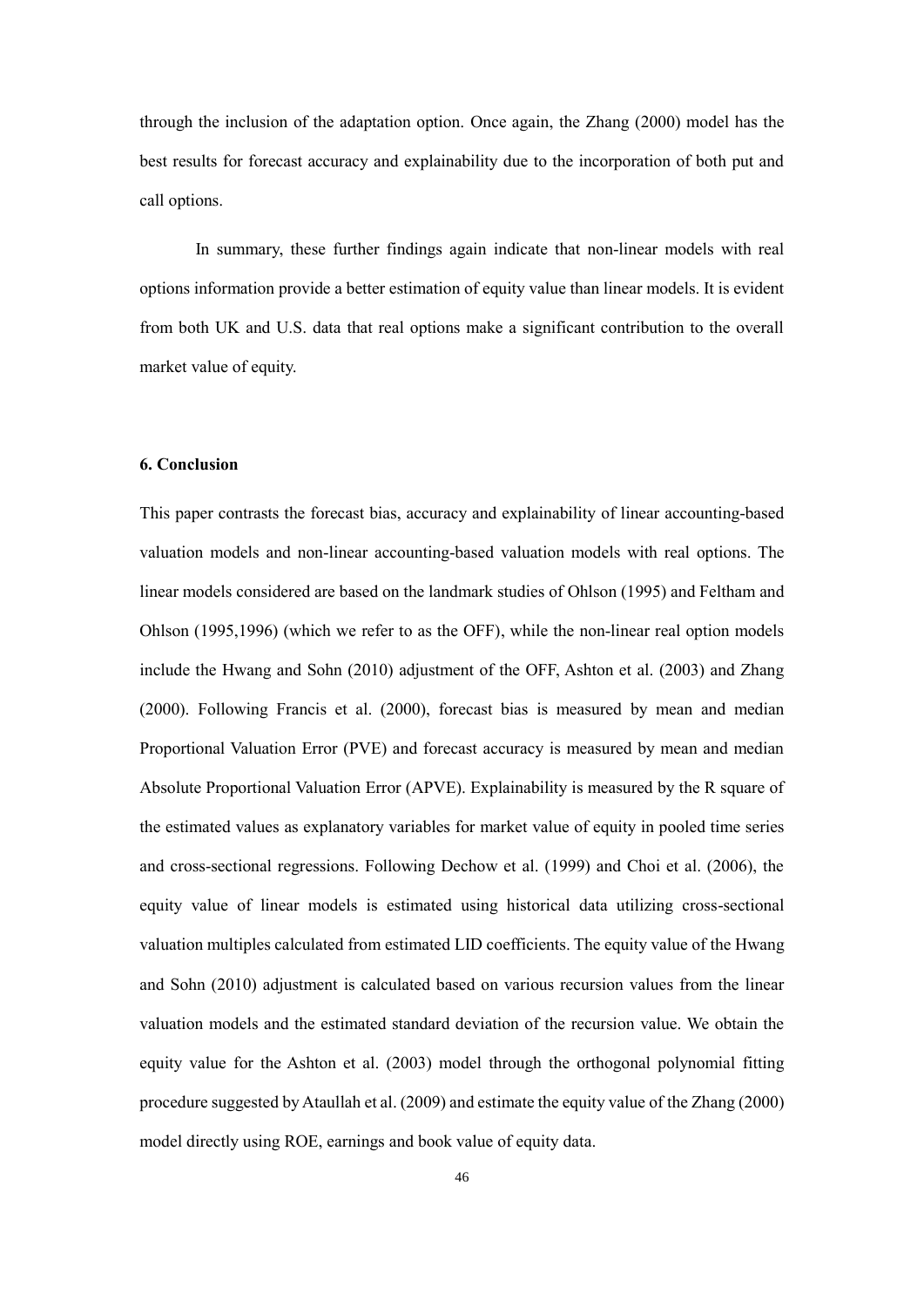To summarize our findings, it is confirmed that the negative sign of valuation multiples calculated from LID coefficients in the theoretical models of Feltham and Ohlson (1995) and Feltham and Ohlson (1996) contribute to significant value underestimation for these two models. For the OFF, Ohlson (1995) therefore has the lowest forecast bias as well as the highest forecast accuracy and explainability. Meanwhile, the Hwang and Sohn (2010) adjustment of the OFF models perform better than the original linear models in terms of forecast bias, forecast accuracy and explainability. Subsample tests reveal that the superior performance mostly comes from observations with negative earnings. While the recursion value reveals the proportion of equity value if the firm performs under its existing investment opportunity set, the put option value in Hwang and Sohn (2010)'s adjustment reflects the firm's ability to abandon its current operations and this contributes to the market equity value especially when the firm is in financial stress. The non-linear model of Ashton et al. (2003) generally provides higher forecast accuracy and explainability than the linear Ohlson (1995) model through inclusion of an adaptation option. Though this model tends to overestimate the equity value in negative earnings and low positive PE subsamples, it performs relatively well for the high PE subsample due to its mixed and duplicate option characteristics. Finally, among all the models, Zhang (2000) has superior performance in relation to forecast bias, forecast accuracy and explainability. By including both put and call options, it reflects the flexibility to capture abandonment value when a firm is making a loss and growth value when a firm has high expansion potential. Overall, the non-linear models with real options generally provide better estimation of equity value than their linear counterparts. It is therefore evident that real options make a significant contribution to the overall market equity value and are important in equity valuation.

This paper contributes to capital market research in several ways. Our empirical research provides large-sample evidence in UK which compares the performance of both linear models with linear information dynamics and non-linear models with real options. In total, eight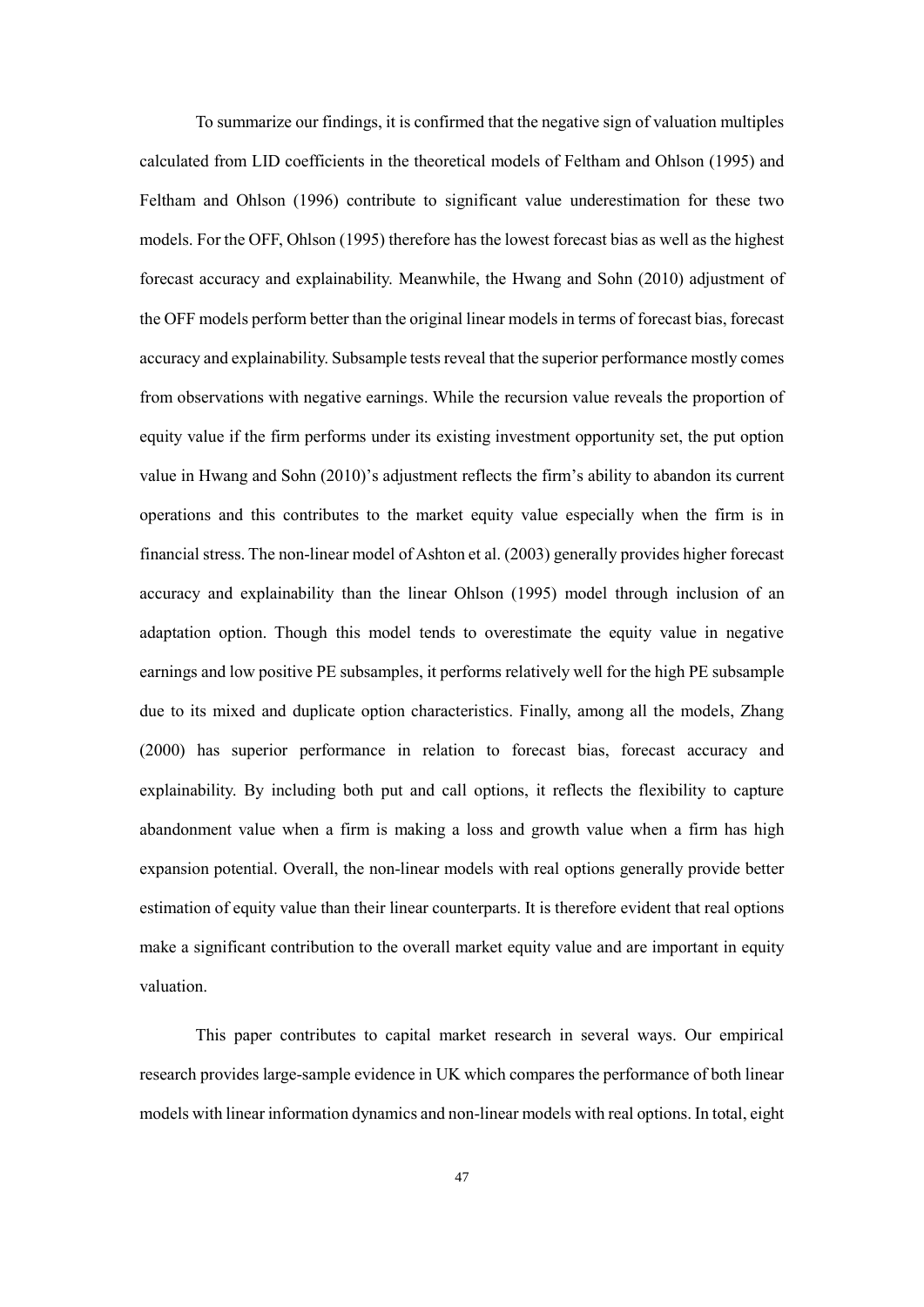models are tested. The non-linear models include the most representative real option models with close-form solutions in the accounting-based valuation area. Through applying the model of Hwang and Sohn (2010) as an adjustment to the OFF models, our paper provides insights for future research concerned with adjustment of linear accounting valuation models using real option information. Again, to the best of our knowledge, this is the first paper to empirically estimate and compare the equity values in Ashton et al. (2003) and Zhang (2000) and answers the call for more empirical work which focuses on the actual impact of real options in accounting-based equity valuation.

Recently the collective effort of researchers has given rise to a literature focusing on the role of real options in the equity valuation (Chen et al. 2015; Livdan and Nezlobin, 2017; Rao et al. 2018). From a practical perspective, as a specialist valuation technique, the real options approach has been increasingly adopted to complement equity valuation, especially in hedge funds (Pinto et al. 2015). It has long been found that enhanced long-term value and performance are likely to follow when real options are identified and exploited or exercised appropriately through increased awareness and financial flexibility (Ioulianou et al. 2017; Aabo et al., 2016). As a result, we confirm that real options information does matter in equity valuation, and it contributes to enhancing the forecast accuracy and explainability of non-linear valuation models. Future research could pay attention to refining the theoretical modelling in this area. Meanwhile, econometric and empirical implementation procedures could be developed to provide inspiration for future improvement and validation of equity valuation incorporating real options information.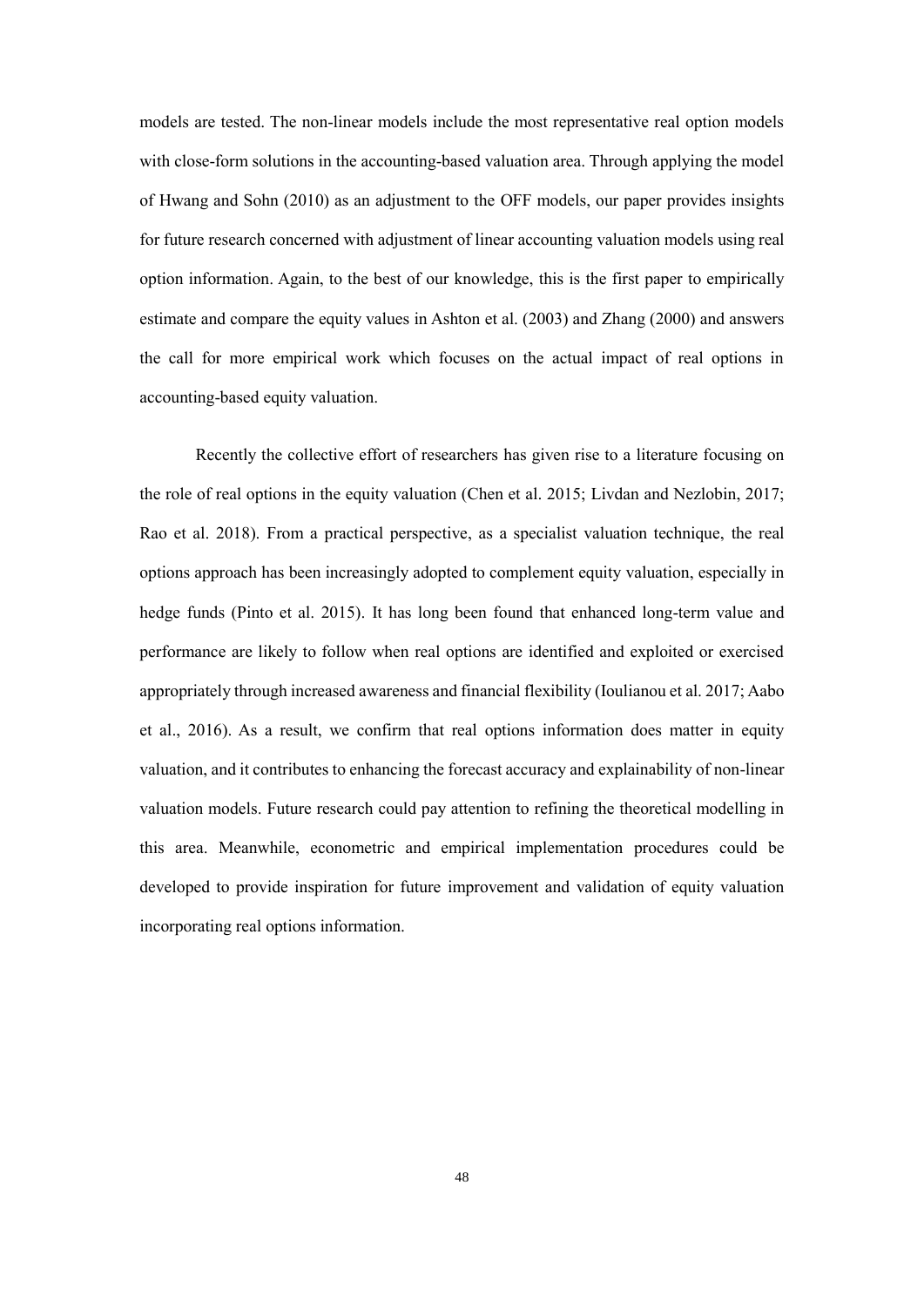## **References**

Aabo, T., Pantzalis, C., & Park, J. C. (2016). Multinationality as real option facilitator - Illusion or reality? *Journal of Corporate Finance*, 38, 1-17.

Ahmed, A.S., Morton, R.M. and Schaefer, T.F. (2000). Accounting Conservatism and the Valuation of Accounting Numbers: Evidence on the Feltham-Ohlson (1996) Model. *Journal of Accounting, Auditing & Finance*, 15 (3), 271-292.

Ahmed, A.S., Billings, B.K., Morton, R.M. and Harris, M.S. (2002). The Role of Accounting Conservatism in Mitigating Bondholder-Shareholder Conflicts Over Dividend Policy and in Reducing Debt Costs. *The Accounting Review*, 77 (4), 867-890.

Akbar, S. and Stark, A.W. (2003a). Deflators, net shareholder cash flows, dividends, capital contributions and estimated models of corporate valuation. *Journal of Business Finance and Accounting*, 30 (9&10), 1211–1233.

Akbar, S., and Stark, A. W. (2003b). Discussion of Scale and the Scale Effect in Market based Accounting Research. *Journal of Business Finance and Accounting*, 30(1-2), 57-72.

Ashton, D., Cooke, T., & Tippett, M. (2003). An aggregation theorem for the valuation of equity under linear information dynamics. *Journal of Business Finance and Accounting*, 30(3– 4), 413–440.

Ashton, D. and Wang, P. (2013). Valuation weights, linear dynamics and accounting conservatism: an empirical analysis. *Journal of Business Finance and Accounting,* 40, 1-2: 1- 25.

Ataullah, A., Higson, A. and Tippett, M. (2006). Real (adaptation) options and the valuation of equity: some empirical evidence. *Abacus*, 42(2): 236–265.

Ataullah, A., H. Rhys, and M. Tippett (2009). Non-linear Equity Valuation. *Accounting and Business Research*, 39(1): 57–73.

Barth, M.E., Beaver,W.H., and Landsman,W.R. (1998). Relative valuation roles of equity book value and net income as a function of financial health. *Journal of Accounting and Economics* 25, 1-34.

Barth, M.E., Beaver,W.H., Hand, J.R.M., and Landsman,W.R. (2005). Accruals, accountingbased valuation models, and the prediction of equity values. *Journal of Accounting, Auditing and Finance*, 20 (4), 311–345.

Beaver, W., & Ryan, S. (2000). Biases and lags in book value and their effects on the ability of the book-to-market ratio to predict book rate of return on equity. *Journal of Accounting Research,* 38, 127–148.

Begley, J. and G. A. Feltham. (2002). The Relation between Market Values, Earnings Forecasts, and Reported Earnings. *Contemporary Accounting Research*, 19, 1–48.

Berger, P. R., Ofek, E., & Swary, I. (1996). Investor valuation of the abandonment option. *Journal of Financial Economics*, 42(2), 257–287.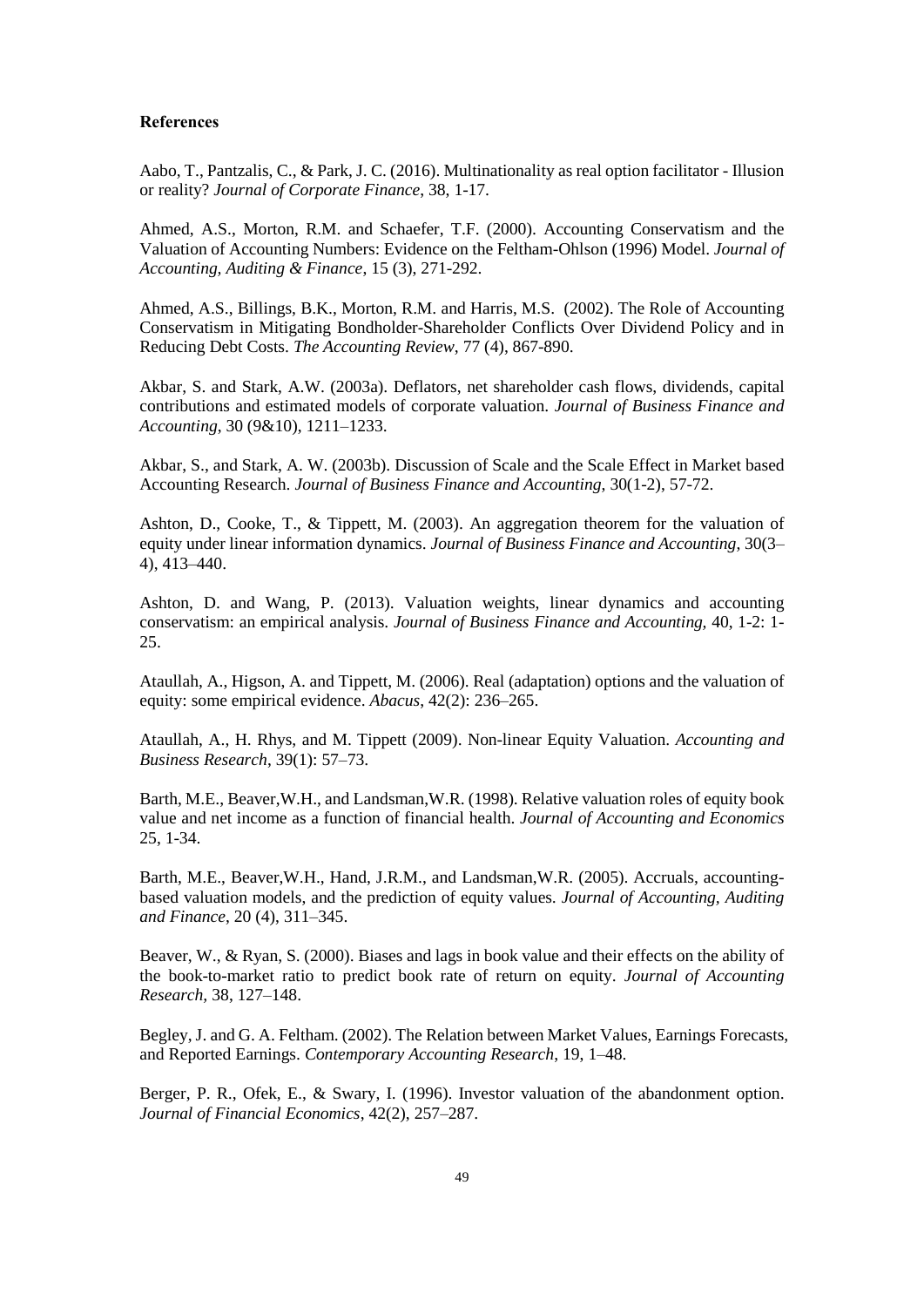Bernard, V. L. (1995). The Feltham–Ohlson framework: Implications for empiricists. *Contemporary Accounting Research*, 11(2), 733–747.

Begley, J. and G. A. Feltham. (2002). ''The Relation between Market Values, Earnings Forecasts, and Reported Earnings''. *Contemporary Accounting Research* 19, 1–48.

Black, F., and Scholes, M. (1973). The pricing of options and corporate liabilities. *Journal of Political Economy*, 81, 637-659.

Burgstahler, D. C., & Dichev, I. D. (1997). Earnings, adaptation, and equity value. *The Accounting Review*, 72(2), 187–215.

Callen, J. L., & Segal, D. (2005). Empirical tests of the Feltham-Ohlson (1995) model. *Review of Accounting Studies*, 10(4), 409–429.

Chen, C.Y., Chen, P.F. and Jin, Q. (2015) Economic Freedom, Investment Flexibility, and Equity Value: A Cross-Country Study. *The Accounting Review*: September 2015, Vol. 90, No. 5, pp. 1839-1870.

Choi, Y. S., O'Hanlon, J. F., and Pope, P. F. (2006). Conservative Accounting and Linear Information Valuation Models. *Contemporary Accounting Research,* 23(1), 73-101.

Christodoulou, D., Clubb, C., and McLeay, S. (2016). A structural accounting framework for estimating the expected rate of return on equity. *Abacus*, 52(1), 176-210.

Clubb, C. (2013). Information dynamics, dividend displacement, conservatism, and earnings measurement: a development of the Ohlson (1995) valuation framework, *Review of Accounting Studies* (2013), 18(2), 360-385.

Copeland, T.E., T. Koller, and J. Murrin. (2000). *Valuation: Measuring and Managing the Value of Companies*. 3rd ed. John Wiley & Sons, New York.

Courteau, L., Kao, J., and Richardson, G. (2001). Equity valuation employing the ideal versus ad hoc terminal value expressions. *Contemporary Accounting Research*, 18 (4), 625–661.

de Andrés P, de la Fuente G, Velasco P. (2017). Does it really matter how the firm diversifies? Assets-in-place diversification versus growth option diversification*. Journal of Corporate Finance*, 43, 316–339.

Dechow, P. M., Hutton, A. P., & Sloan, R. G. (1999). An empirical assessment of the residual income valuation model. *Journal of Accounting and Economics*, 26(1–3), 1–34.

Dedman, E., Mouselli, S., Shen, Y., and Stark, A.W. (2009). Accounting, intangible assets, stock market activity, and measurement and disclosure policy – views from the UK. *Abacus*, 45 (3), 312–341.

Dedman, E., T. Kungwal and A. Stark (2010), 'Dividend Displacement, Market Value, Regular and Special Dividends, and Share Buybacks in the UK', http://ssrn.com/abstract=1574770.

Demirakos, E.G., Strong, N.C. & Walker, M. (2010). Does valuation model choice affect target price accuracy? *European Accounting Review,* 19(1), 35-72.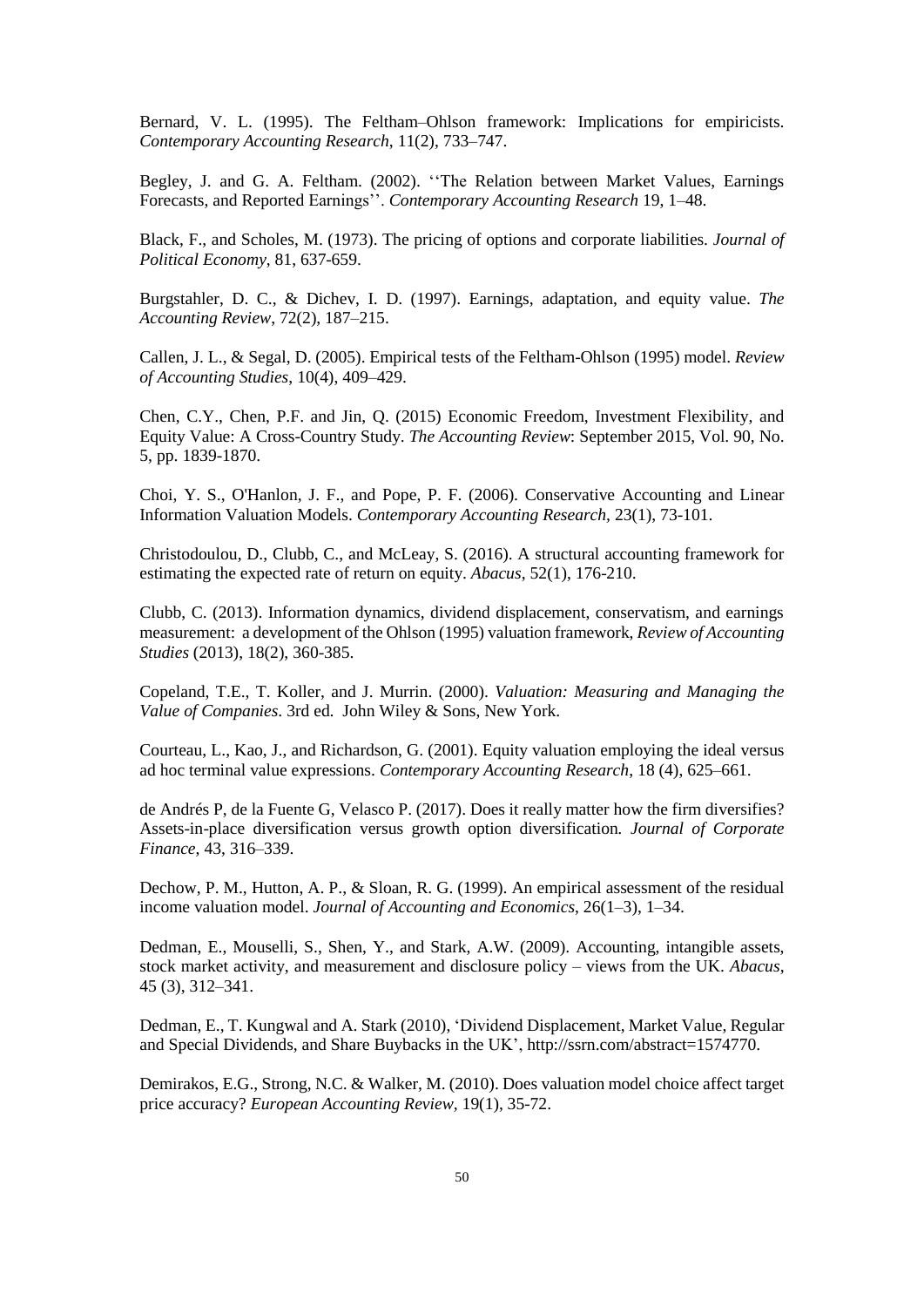Easton, P. and Monaha, S. (2016). Review of Recent Research on Improving Earnings Forecasts and Evaluating Accounting-based Estimates of the Expected Rate of Return on Equity Capital. *Abacus*, 52(1): 35–58.

Fama, E. F. and J. D. MacBeth (1973), 'Risk, Return, and Equilibrium: Empirical Tests', *Journal of Political Economy*, Vol. 81, pp. 607–36.

Feltham, G. A., & Ohlson, J. A. (1995). Valuation and clean surplus accounting for operating and financial activities. *Contemporary Accounting Research*, 11(2), 689–731.

Feltham, G. A., & Ohlson, J. A. (1996). Uncertain resolution and the theory of depreciation measurement. *Journal of Accounting Research*, 34(2), 209–234.

Francis, J., Olsson, P., & Oswald, D. R. (2000). Comparing the accuracy and explainability of dividend, free cash flow, and abnormal earnings equity value estimates. *Journal of Accounting Research*, 38(1), 45–70.

Gregory, A., Saleh, W., and Tucker, J., (2005) A UK test of an inflation-adjusted Ohlson model. *Journal of Business Finance and Accounting*, April/May, pp 487-534.

Hao, S., Jin, Q., & Zhang, G. (2011). Investment growth and the relation between equity value, earnings, and equity book value. *The Accounting Review*, 86(2), 605–635.

Herath, H.S.B., Richardson, A.W., Roubi, R..R. and Tippett, M. (2015). Non-linear Equity Valuation: An Empirical Analysis. *ABACUS*, 51(1), 86-115.

Hwang, L., and B. Sohn. (2010). Return predictability and shareholders' real options, *Review of Accounting Studies,* 15, 367–402.

Imam, S., Barker, R. & Clubb, C. (2008). The use of valuation models by UK investment analysts. *European Accounting Review*, 17 (3), 503-535.

Imam, S., Chan, J. & Shah, S.Z.A. (2013). Equity valuation models and target price accuracy in Europe: Evidence from equity reports. *International Review of Financial Analysis*, 28(0), 9- 19.

Ioulianou, S., Trigeorgis, L. and Driouchi, T. (2017). Multinationality and firm value: The role of real options awareness. *Journal of Corporate Finance*, 46, 77-96.

Jorgensen, B.N., Yong, G.L., and Yong, K.Y. (2011). The valuation accuracy of equity value estimates inferred from conventional empirical implementation of the abnormal earnings growth model: US evidence. *Journal of Business Finance and Accounting*, 38 (3&4), 446–471.

Livdan, D. and Nezlobin, A. (2016). Accounting Rules, Equity Valuation, and Growth Options. *Review of Accounting Studies*, 22, 1122-1155.

Lyle, M.R., Callen, J.L. and Elliott, R.J. (2013). Dynamic risk, accounting-based valuation and firm fundamentals. *Review of Accounting Studies*, 18, 899-929.

Liu, J. and J. A. Ohlson. (2000). The Feltham–Ohlson (1995) Model: Empirical Implications. *Journal of Accounting, Auditing and Finance* 15, 321–331.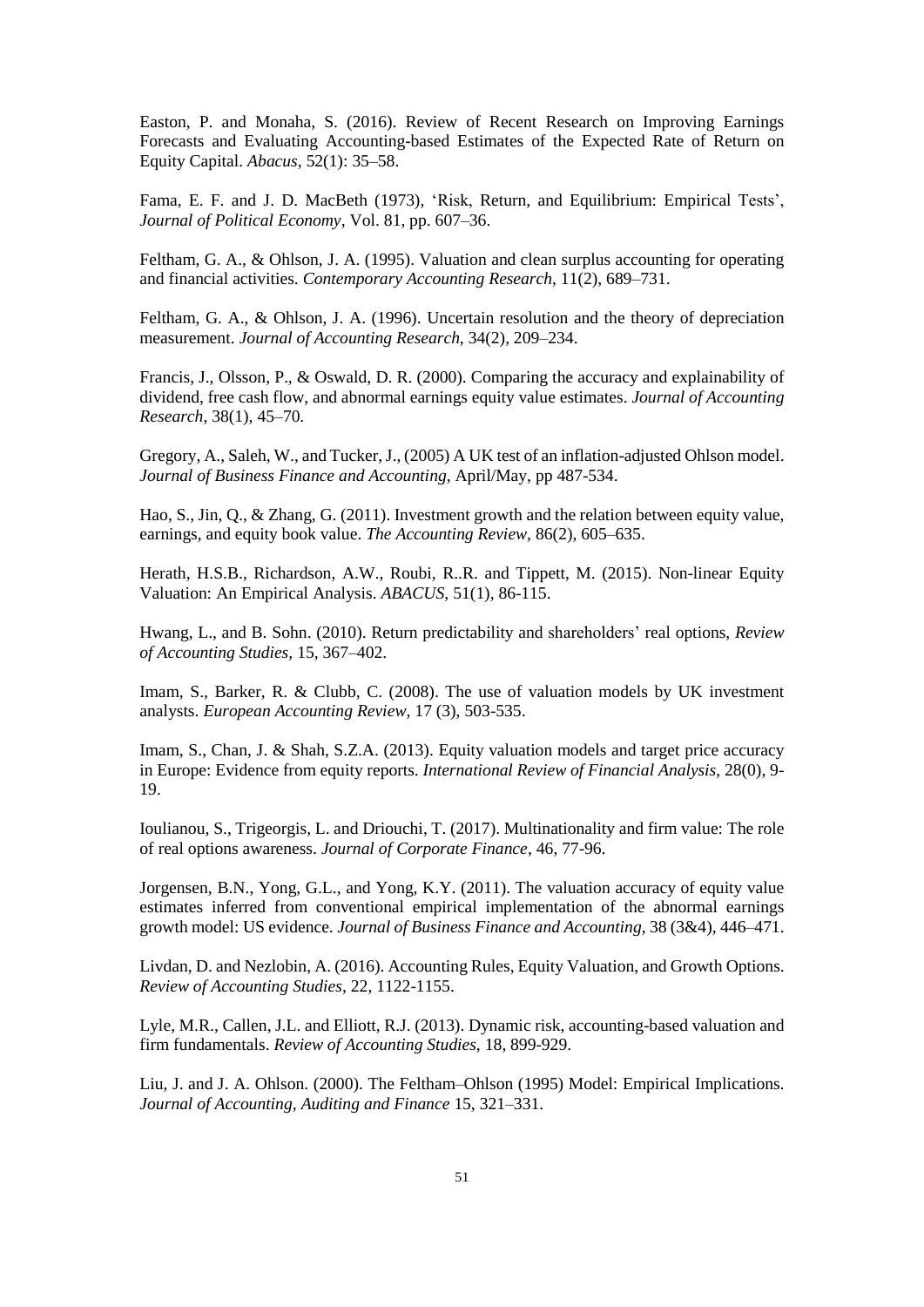Lundholm, R. J. (1995). A tutorial on the ohlson and feltham/ohlson models: answers to some frequently asked questions? *Contemporary Accounting Research,* 11, 749-761.

MacCluer, B. (2008). *Elementary Functional Analysis*, Springer, New York.

Myers,J. N. (1999). Implementing residual income valuation with linear information dynamics. *The Accounting Review*, 74(1), 1–28.

O'Hanlon, J. and A. Steele (2000). Estimating the equity risk premium using accounting fundamentals. *Journal of Business Finance and Accounting*, 27, 1051-1084.

Ohlson, J. A. (1995). Earnings, book values, and dividends in equity valuation. *Contemporary Accounting Research*, 11(2), 661–687.

Penman, S. (2016). Valuation: Accounting for Risk and the Expected Return. *Abacus*, 52(1): 106–130.

Perotti, E. and S. Rossetto (2007). Unlocking Value: Equity Carve Outs as Strategic Real Options. *Journal of Corporate Finance*, 13, 771–792

Pinto, J.E., Robinson, T.R. and Stowe, J.D. (2015). Equity Valuation: A Survey of Professional Practice. Unpublished Paper, CFA Institute, Charlottesville VA.

Pope P. and Wang P. (2005) Earnings components, accounting bias and equity valuation. *Review of Accounting Studies,* 10, 387–407.

Rao, P., Yue, H. and Zhou, X. (2018). Return predictability and the real option value of segments. *Review of Accounting Studies*, 23, 167-199.

Rees, W. and Valentincic, A. (2013). Dividend Irrelevance and Accounting Models of Value. *Journal of Business Finance & Accounting*, 40 (5)&(6), 646-672.

Siegel, J. (2013). *Stocks for the Long Run*, McGraw-Hill, New York.

Shen, Y. and A Stark, (2013). Evaluating the Effectiveness of Model Specifications and Estimation Approaches for Empirical Accounting-Based Valuation Models. *Accounting and Business Research,* Vol. 43, No. 6, 660-682.

Sohn, B. C. (2012). Equity value, implied cost of equity, and shareholders' real options. *Accounting and Finance,* 52(2012), 519-541.

Stober, T. (1996). Do Prices Behave as if Accounting Book Values are Conservative? Crosssectional Tests of the Feltham-Ohlson (1995) Valuation Model. Working paper, University of Notre Dame.

Yee, K. K. (2000). Opportunities knocking: Residual income valuation of the adaptive firm. *Journal of Accounting, Auditing, and Finance*, 15, 225–270.

Zhang, G. (2000). Accounting information, capital investment decisions, and equity valuation: Theory and empirical implications. *Journal of Accounting Research*, 38(2), 271–295.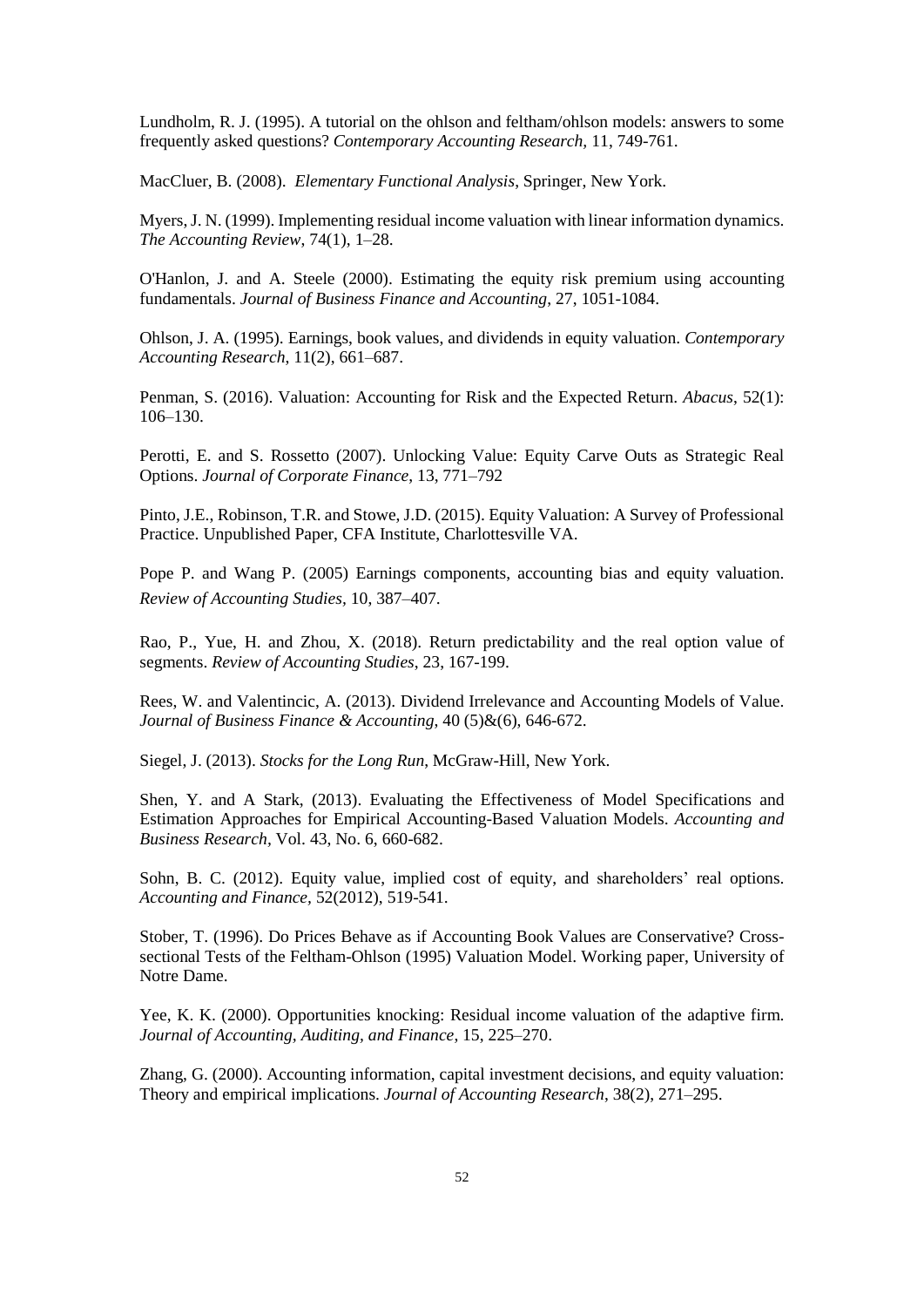|  | <b>Appendix A. Variable Definitions</b> |
|--|-----------------------------------------|
|--|-----------------------------------------|

| <b>Variables</b>                | Label              | <b>Data Items and Definition</b>                                                                                                                                                                                                                                                                                                                                                                                                                                                                                                                    |  |  |  |  |  |
|---------------------------------|--------------------|-----------------------------------------------------------------------------------------------------------------------------------------------------------------------------------------------------------------------------------------------------------------------------------------------------------------------------------------------------------------------------------------------------------------------------------------------------------------------------------------------------------------------------------------------------|--|--|--|--|--|
| Market Value                    | $MV_t$             | Market Value = Market Value Capital ( $MV$ ) / Common Shares Used to Calculate<br>Earnings Per Share (WC05191)                                                                                                                                                                                                                                                                                                                                                                                                                                      |  |  |  |  |  |
|                                 |                    | For accounting periods ending before the 20th January 2007, UK firms had up to six<br>months after the financial year-end to publish accounting data. This was reduced to<br>four months for accounting periods ending after that date following the<br>implementation of the Transparency Directive 2004/109/EC. To maintain consistency,<br>we collect the market value of equity (MV) six months after the financial year-end (6<br>months after time t). MVPS = Market Value / Common Shares Used to Calculate<br>Earnings Per Share at time t. |  |  |  |  |  |
| <b>Book Value</b>               | $\boldsymbol{B}_t$ | Book Value = Common Equity (WC03501) / Common Shares Used to Calculate<br>Earnings Per Share (WC05191)                                                                                                                                                                                                                                                                                                                                                                                                                                              |  |  |  |  |  |
| Earnings                        | $x_t$              | Earnings = Net Income Available to Common (WC01751) / Common Shares Used to<br>Calculate Earnings Per Share (WC05191)                                                                                                                                                                                                                                                                                                                                                                                                                               |  |  |  |  |  |
| Cash<br>Investments             | $CI_t$             | Cash Investments = Capital Expenditures Additions to Fixed Assets (WC04601) /<br>Common Shares Used to Calculate Earnings Per Share (WC05191)                                                                                                                                                                                                                                                                                                                                                                                                       |  |  |  |  |  |
| <b>Cash Receipts</b>            | $CR_t$             | Cash Receipts = Net Cash Flow Operating Activities (WC04860) / Common Shares<br>Used to Calculate Earnings Per Share (WC05191)                                                                                                                                                                                                                                                                                                                                                                                                                      |  |  |  |  |  |
| Residual<br>Income              | $x_t^a$            | $x_t^a = x_{t} - r_t * B_{t-1}$                                                                                                                                                                                                                                                                                                                                                                                                                                                                                                                     |  |  |  |  |  |
| Net Operating<br>Assets         | $OA_t$             | Net Operating assets = [Common Equity (WC03501) + Net financial Obligation +<br>Minority Interest Balance Sheet (WC03426)] / Common Shares Used to Calculate<br>Earnings Per Share (WC05191)                                                                                                                                                                                                                                                                                                                                                        |  |  |  |  |  |
|                                 |                    | Net Financial Obligation = Short Term Debt and the Current Portion of Long Term<br>Debt (WC03051) + Long Term Debt (WC03251) + Preferred Stock (WC03451) –<br>Cash and Short Term Investment (WC02001)                                                                                                                                                                                                                                                                                                                                              |  |  |  |  |  |
| Operating<br>Income             | $\alpha_{t}$       | Operating Income = [Net Financial Expense $+$ Net Income Available to Common<br>(WC01751) + Minority Interest Income Statement (WC01501)] / Common Shares<br>Used to Calculate Earnings Per Share (WC05191)                                                                                                                                                                                                                                                                                                                                         |  |  |  |  |  |
|                                 |                    | Net Financial Expense = Interest Expense On Debt (WC01251) * [Income Tax<br>$(WC01451)$ / Pretax Income $(WC01401)]$ + Preferred Dividends $(WC05401)$                                                                                                                                                                                                                                                                                                                                                                                              |  |  |  |  |  |
| Residual<br>Operating<br>Income | $\alpha x_t^a$     | $\overline{ox_t^a} = \overline{ox_t - (r_t * OA_{t-1})}$                                                                                                                                                                                                                                                                                                                                                                                                                                                                                            |  |  |  |  |  |
| Cost of Equity                  | $r_t$              | Cross Sectional: An annual Average of British Government Securities Ten Year<br>Nominal Par Yield (10 Year Par Yield) plus average risk premium rate of 5%                                                                                                                                                                                                                                                                                                                                                                                          |  |  |  |  |  |

Notes: Appendix A presents descriptive statistics of the variables, which are stated on a per share basis in the period of 1999-2015.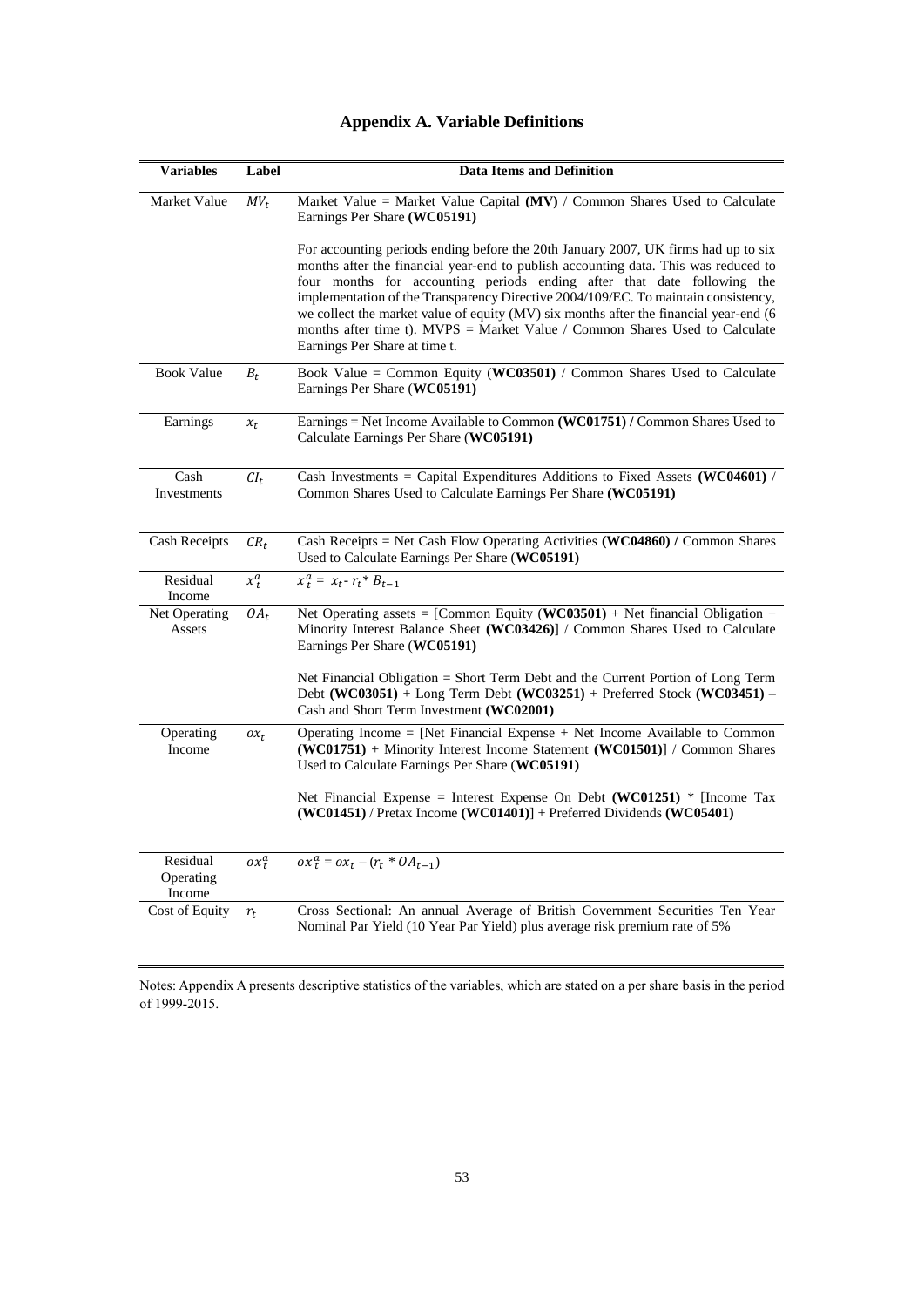| Model                                                                           | $\mathbf N$ |             | <b>Value Estimates</b> |                  |                  | <b>PVE</b>       |              | <b>APVE</b> | <b>Explainability</b> |       |       |
|---------------------------------------------------------------------------------|-------------|-------------|------------------------|------------------|------------------|------------------|--------------|-------------|-----------------------|-------|-------|
|                                                                                 |             | <b>Mean</b> | S.D.                   | 0.25             | <b>Mdn</b>       | 0.75             | <b>Mean</b>  | <b>Mdn</b>  | <b>Mdn</b>            | Coeff | $R^2$ |
| ${\hbox{MVPS}}$                                                                 | 9768        | 6.01        | 51.52                  | 0.5              | 1.55             | 4.1              |              |             |                       |       |       |
| Panel A Ohlson and Feltham framework                                            |             |             |                        |                  |                  |                  |              |             |                       |       |       |
| V <sub>4</sub> a                                                                | 9768        | 3.22        | 39.93                  | 0.37             | 0.96             | 2.16             | $-0.21$      | $-0.37$     | 0.52                  | 1.289 | 0.679 |
| V <sub>4</sub> b                                                                | 9768        | 1.9         | 52.56                  | 0.23             | 0.66             | 1.5              | $-0.5$       | $-0.57$     | 0.61                  | 1.688 | 0.631 |
| V4c                                                                             | 9768        | 0.43        | 93.32                  | 0.05             | 0.36             | 0.96             | $-0.86$      | $-0.75$     | 0.76                  | 1.581 | 0.489 |
| Panel B Ohlson and Feltham framework with Hwang and Sohn (2010) adjustment (T5) |             |             |                        |                  |                  |                  |              |             |                       |       |       |
| V4a(T5)                                                                         | 9768        | 4.58        | 42.43                  | 0.48             | 1.17             | 2.61             | 0.03         | $-0.21$     | 0.48                  | 1.121 | 0.718 |
| V4b(T5)                                                                         | 9768        | 4.01        | 38.41                  | 0.42             | $\overline{1}$   | $2.2\,$          | $-0.08$      | $-0.32$     | 0.53                  | 1.336 | 0.689 |
| V4c(T5)                                                                         | 9768        | 3.98        | 38.36                  | 0.42             | 0.99             | 2.17             | $-0.09$      | $-0.33$     | 0.53                  | 1.355 | 0.690 |
| CO4a(T5)                                                                        | 9768        | 0.63        | 6.7                    | $\boldsymbol{0}$ | 0.05             | 0.41             |              |             |                       |       |       |
| CO4b(T5)                                                                        | 9768        | 0.06        | 0.7                    | $\boldsymbol{0}$ | $\boldsymbol{0}$ | $\boldsymbol{0}$ |              |             |                       |       |       |
| CO4c(T5)                                                                        | 9768        | $0.02\,$    | 0.19                   | $\boldsymbol{0}$ | $\boldsymbol{0}$ | $\boldsymbol{0}$ |              |             |                       |       |       |
| PO4a(T5)                                                                        | 9768        | 1.37        | 51.24                  | 0.04             | 0.15             | 0.41             |              |             |                       |       |       |
| PO4b(T5)                                                                        | 9768        | 2.11        | 72.49                  | 0.09             | 0.25             | 0.66             |              |             |                       |       |       |
| PO4c(T5)                                                                        | 9768        | 3.55        | 116.18                 | 0.17             | 0.49             | 1.28             |              |             |                       |       |       |
| Panel C Ohlson and Feltham framework with Hwang and Sohn (2010) adjustment (T3) |             |             |                        |                  |                  |                  |              |             |                       |       |       |
| V4a(T3)                                                                         | 9768        | 4.44        | 41.28                  | 0.47             | 1.12             | 2.51             | $\mathbf{0}$ | $-0.24$     | 0.49                  | 1.164 | 0.712 |
| V4b(T3)                                                                         | 9768        | 4.00        | 38.40                  | 0.42             | $\,1\,$          | 2.19             | $-0.08$      | $-0.32$     | 0.53                  | 1.341 | 0.689 |
| V4c(T3)                                                                         | 9768        | 3.97        | 38.36                  | 0.42             | 0.99             | 2.17             | $-0.09$      | $-0.33$     | 0.53                  | 1.355 | 0.690 |
| CO4a(T3)                                                                        | 9768        | 0.48        | 4.97                   | $\boldsymbol{0}$ | 0.04             | 0.32             |              |             |                       |       |       |
| CO4b(T3)                                                                        | 9768        | 0.04        | 0.53                   | $\boldsymbol{0}$ | $\boldsymbol{0}$ | $\boldsymbol{0}$ |              |             |                       |       |       |
| CO4c(T3)                                                                        | 9768        | $0.02\,$    | 0.17                   | $\boldsymbol{0}$ | $\boldsymbol{0}$ | $\boldsymbol{0}$ |              |             |                       |       |       |
| PO4a(T3)                                                                        | 9768        | 1.22        | 51.06                  | 0.04             | 0.12             | 0.31             |              |             |                       |       |       |
| PO4b(T3)                                                                        | 9768        | 2.10        | 72.49                  | 0.09             | 0.25             | 0.65             |              |             |                       |       |       |
| PO4c(T3)                                                                        | 9768        | 3.55        | 116.18                 | 0.17             | 0.49             | 1.27             |              |             |                       |       |       |
| Panel C Ohlson and Feltham framework with Hwang and Sohn (2010) adjustment (T8) |             |             |                        |                  |                  |                  |              |             |                       |       |       |
| V4a(T8)                                                                         | 9768        | 4.76        | 43.92                  | 0.49             | 1.22             | 2.73             | 0.06         | $-0.19$     | 0.48                  | 1.073 | 0.725 |
| V4b(T8)                                                                         | 9768        | 4.02        | 38.42                  | 0.43             | 1.01             | 2.20             | $-0.08$      | $-0.32$     | 0.53                  | 1.330 | 0.688 |
| V4c(T8)                                                                         | 9768        | 3.98        | 38.36                  | 0.42             | 0.99             | 2.17             | $-0.09$      | $-0.33$     | 0.53                  | 1.355 | 0.690 |
| CO4a(T8)                                                                        | 9768        | 0.80        | 8.86                   | $\boldsymbol{0}$ | 0.06             | 0.53             |              |             |                       |       |       |
| CO4b(T8)                                                                        | 9768        | 0.07        | 0.90                   | $\boldsymbol{0}$ | $\boldsymbol{0}$ | $\boldsymbol{0}$ |              |             |                       |       |       |
| CO4c(T8)                                                                        | 9768        | $0.02\,$    | 0.21                   | $\boldsymbol{0}$ | $\boldsymbol{0}$ | $\boldsymbol{0}$ |              |             |                       |       |       |
| PO4a(T8)                                                                        | 9768        | 1.54        | 51.54                  | 0.05             | 0.19             | 0.54             |              |             |                       |       |       |
| PO4b(T8)                                                                        | 9768        | 2.13        | 72.49                  | 0.10             | 0.26             | 0.67             |              |             |                       |       |       |
| PO4c(T8)                                                                        | 9768        | 3.55        | 116.18                 | 0.18             | 0.50             | 1.28             |              |             |                       |       |       |

# **Adjustment**

Notes: T3 indicates option with time length of 3 years. T8 indicates option with time length of 8 years. The original models are with time length of 5 years. CO and PO respectively represent the call and put option in Hwang and Sohn (2010) adjustment. Numbers in bold indicate significance at the 1% level: sign rank test for PVE and APVE and significance of the coefficients for explainability. The t values (in parentheses) are based on Fama-MacBeth standard errors with Newey-West adjustments.